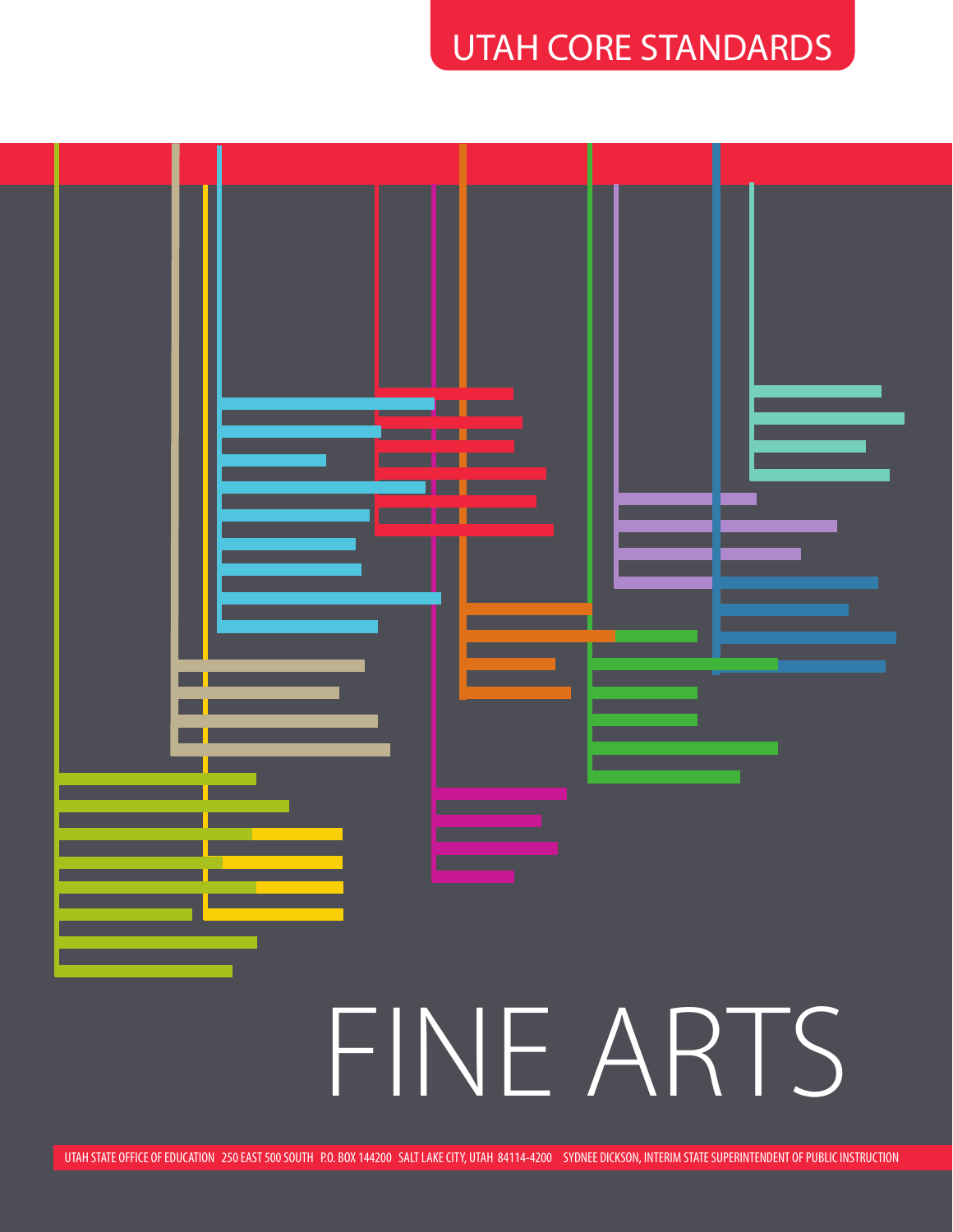

# UTAH CORE STATE STANDARDS *for* **FINE ARTS**

Adopted April 15, 2016 by the Utah State Board of Education

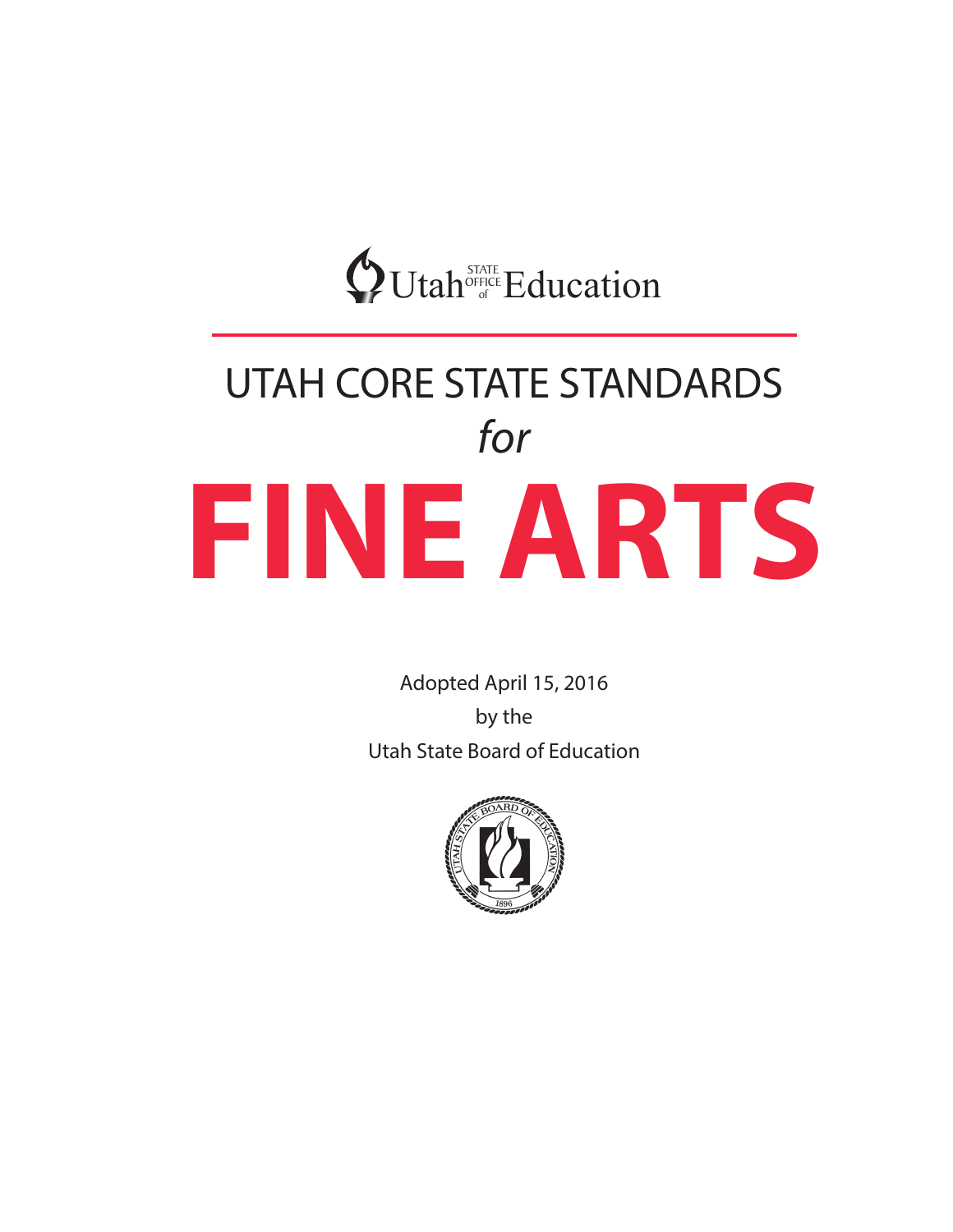

The Utah State Board of Education, in January of 1984, established policy requiring the identification of specific core standards to be met by all K–12 students in order to graduate from Utah's secondary schools. The Utah State Board of Education regularly updates the Utah Core Standards, while parents, teachers, and local school boards continue to control the curriculum choices that reflect local values.

The Utah Core Standards are aligned to scientifically based content standards. They drive high quality instruction through statewide comprehensive expectations for all students. The standards outline essential knowledge, concepts, and skills to be mastered at each grade level or within a critical content area. The standards provide a foundation for ensuring learning within the classroom.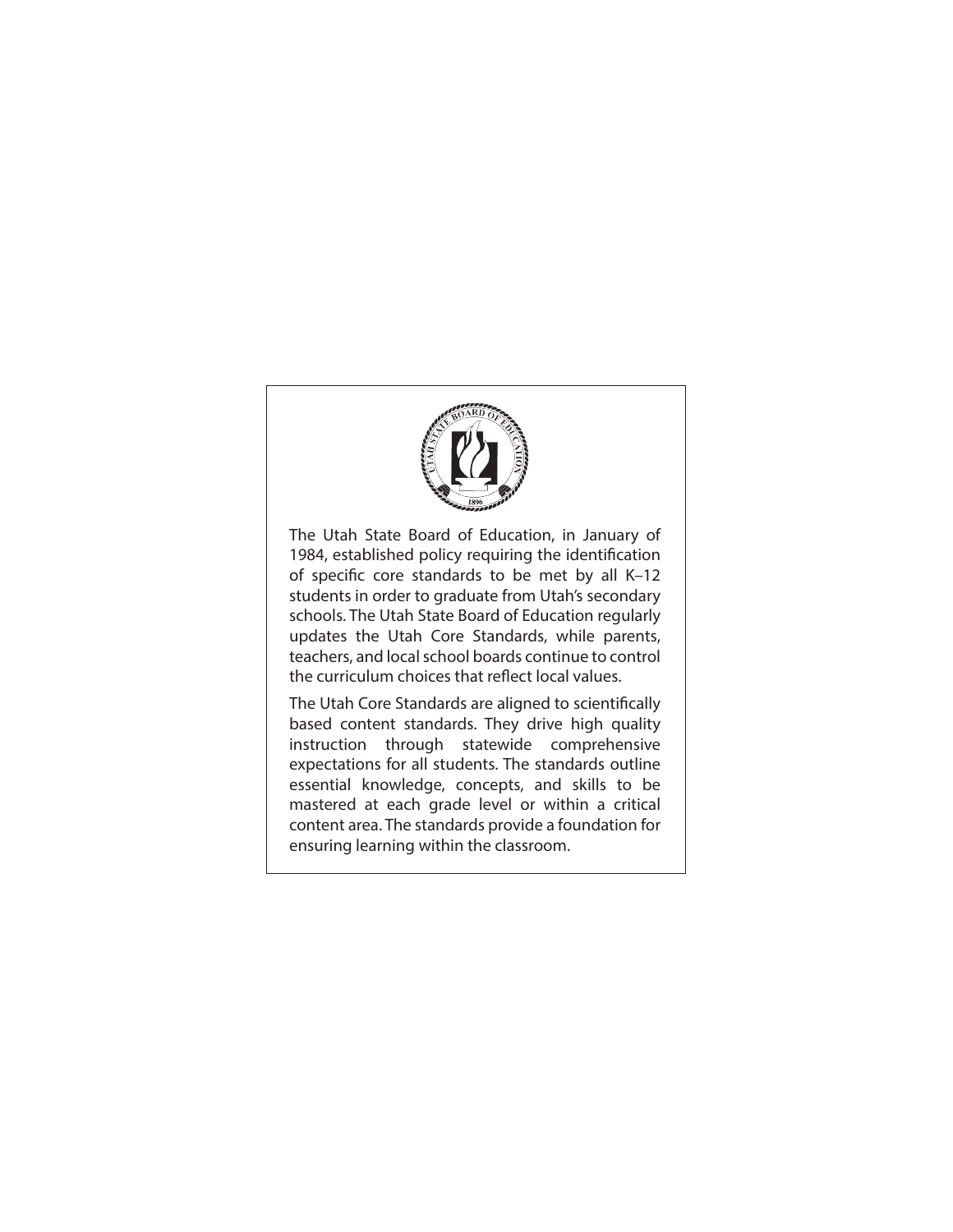# UTAH STATE BOARD **DF EDUCATION**

250 East 500 South P. O. Box 144200 Salt Lake City, UT 84114-4200 http://schoolboard.utah.gov

| <b>District</b> | <b>Name</b>              | City                            |
|-----------------|--------------------------|---------------------------------|
| District 1      | <b>Terryl Warner</b>     | Hyrum, UT 84319                 |
| District 2      | <b>Spencer F. Stokes</b> | Ogden, UT 84403                 |
| District 3      | Linda B. Hansen          | West Valley City, UT 84120      |
| District 4      | <b>David L. Thomas</b>   | South Weber, UT 84405           |
| District 5      | Laura Belnap             | Bountiful, UT 84010             |
| District 6      | <b>Brittney Cummins</b>  | West Valley City, UT 84120      |
| District 7      | Leslie B. Castle         | Salt Lake City, UT 84108        |
| District 8      | Jennifer A. Johnson      | Murray, UT 84107                |
| District 9      | <b>Joel Wright</b>       | Cedar Hills, UT 84062           |
| District 10     | David L. Crandall        | Draper, UT 84020                |
| District 11     | <b>Jefferson Moss</b>    | Saratoga Springs, UT 84045      |
| District 12     | Dixie L. Allen           | Vernal, UT 84078                |
| District 13     | <b>Stan Lockhart</b>     | Provo, UT 84604                 |
| District 14     | <b>Mark Huntsman</b>     | Fillmore, UT 84631              |
| District 15     | <b>Barbara W. Corry</b>  | Cedar City, UT 84720            |
|                 | <b>Sydnee Dickson</b>    | Interim Chief Executive Officer |
|                 | <b>Lorraine Austin</b>   | Secretary to the Board          |

2/24/16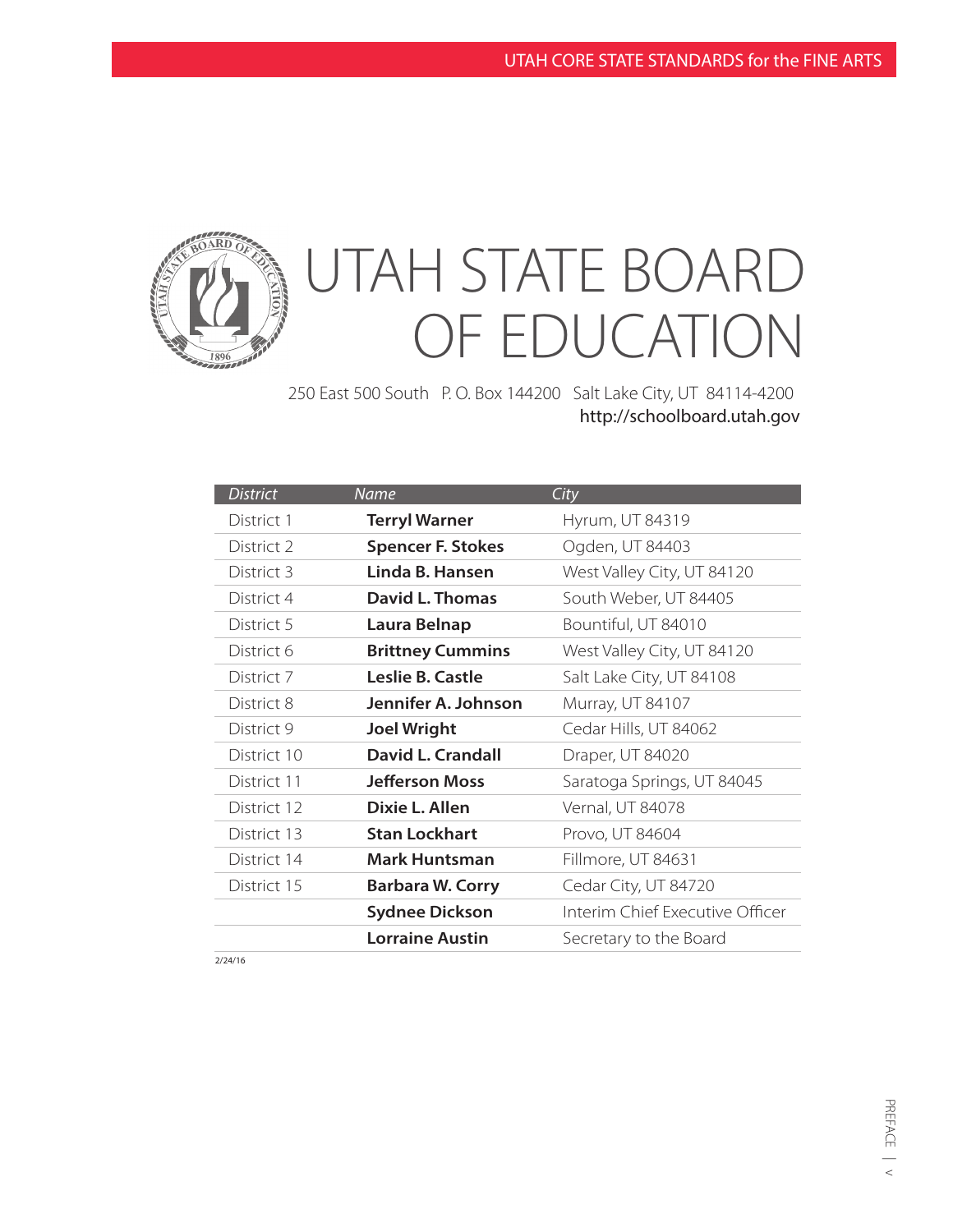| <b>Secondary Dance</b>             |      |
|------------------------------------|------|
| 7th-8th Grade 55                   |      |
|                                    |      |
|                                    |      |
|                                    |      |
| <b>Secondary Media Arts</b>        |      |
| 7th-8th Grade 65                   |      |
|                                    |      |
|                                    |      |
|                                    |      |
| Secondary Music-General            |      |
| 7th-8th Grade 75                   |      |
| Secondary Music-Choir              |      |
|                                    |      |
|                                    |      |
|                                    |      |
| Secondary Music-Instrumental       |      |
|                                    |      |
|                                    |      |
|                                    |      |
| Secondary Music-Theory/Composition |      |
|                                    |      |
|                                    |      |
| <b>Secondary Theatre</b>           |      |
| 7th-8th Grade 95                   |      |
|                                    |      |
|                                    |      |
|                                    |      |
| <b>Secondary Visual Arts</b>       |      |
| 7th-8th Grade 105                  |      |
|                                    |      |
|                                    |      |
|                                    | .110 |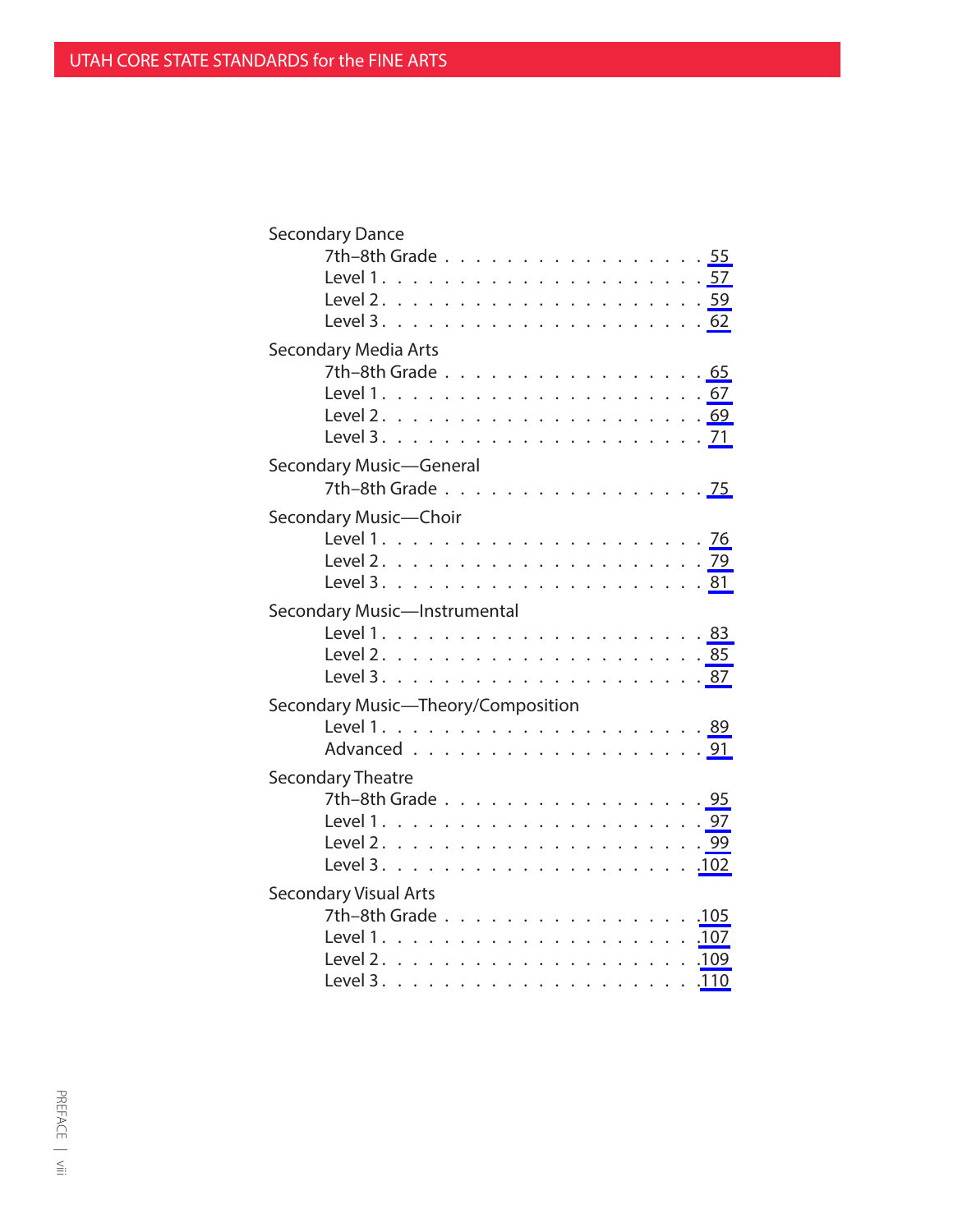# Introduction

# **Organization of the Standards**

The Utah Core standards are organized into **strands**, which represent significant areas of learning within content areas. The Fine Arts have four strands: Create, Perform/Present/ Produce, Respond, and Connect. These four strands provide the framework for a comprehensive experience in each of the five art forms: Dance, Drama/Theatre, Media Arts, Music, and Visual Arts.

Within each strand are **standards**. A standard is an articulation of the demonstrated proficiency to be obtained. A standard represents an essential element of the learning that is expected. While some standards within a strand may be more comprehensive than others, all standards are essential for mastery.

# **Experiencing the Fine Arts**

All students should have the opportunity to experience the fine arts as part of a well-rounded education. The study of drama, dance, music, media arts, and the visual arts helps students explore realities, relationships, and ideas that cannot be expressed simply in words or numbers.

Learning in the fine arts is valuable on its own, but it also engages students in learning in other subjects. Research has shown visual arts instruction to improve reading readiness. Performing and creating facilitates the acquisition of problem-solving skills and teamwork. Those skills then can be applied to other academic areas. All fine arts have academic content. Thus, the arts can help students learn essential skills in new and exciting ways.

In the global economy, creativity is essential. Creativity in students must be nurtured and allowed to have a place in the education of the whole child in order to prepare that child for the future. The study of visual arts, dance, drama, and music, as outlined in the Utah State Core Standards, provides a venue for creativity to flourish. The fine arts provide a place for students to explore new ideas, for appropriate risk-taking, for creative problem solving, for working together with others, for developing aesthetic awareness, for exploring and expressing the world, and for cultural awareness and representation, in addition to the benefits of study in the discipline of fine arts. The study of fine arts is a critical element of a well-rounded education for every student.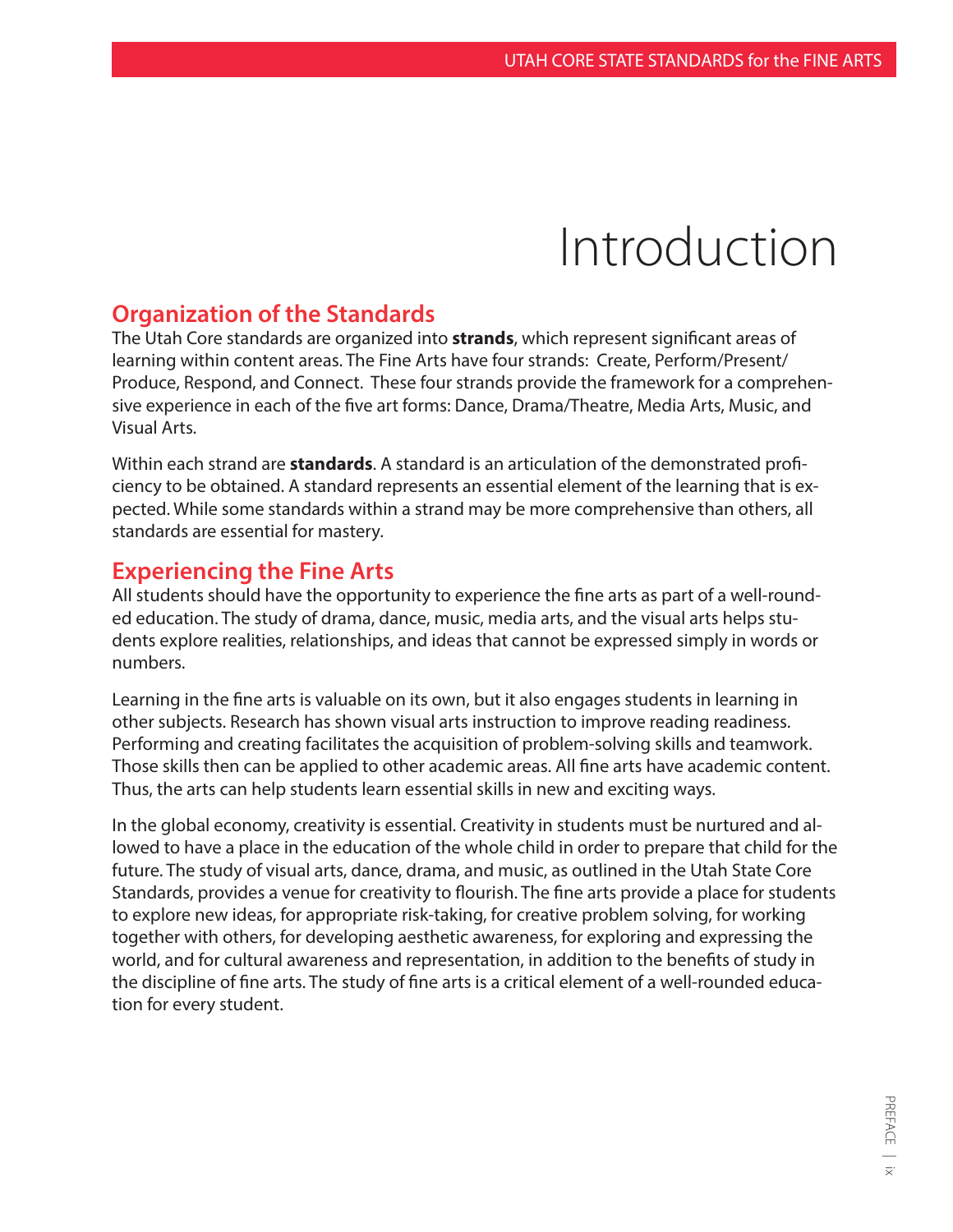

# UTAH CORE STATE STANDARDS *for* **FINE ARTS** Secondary  $\sqrt{2}$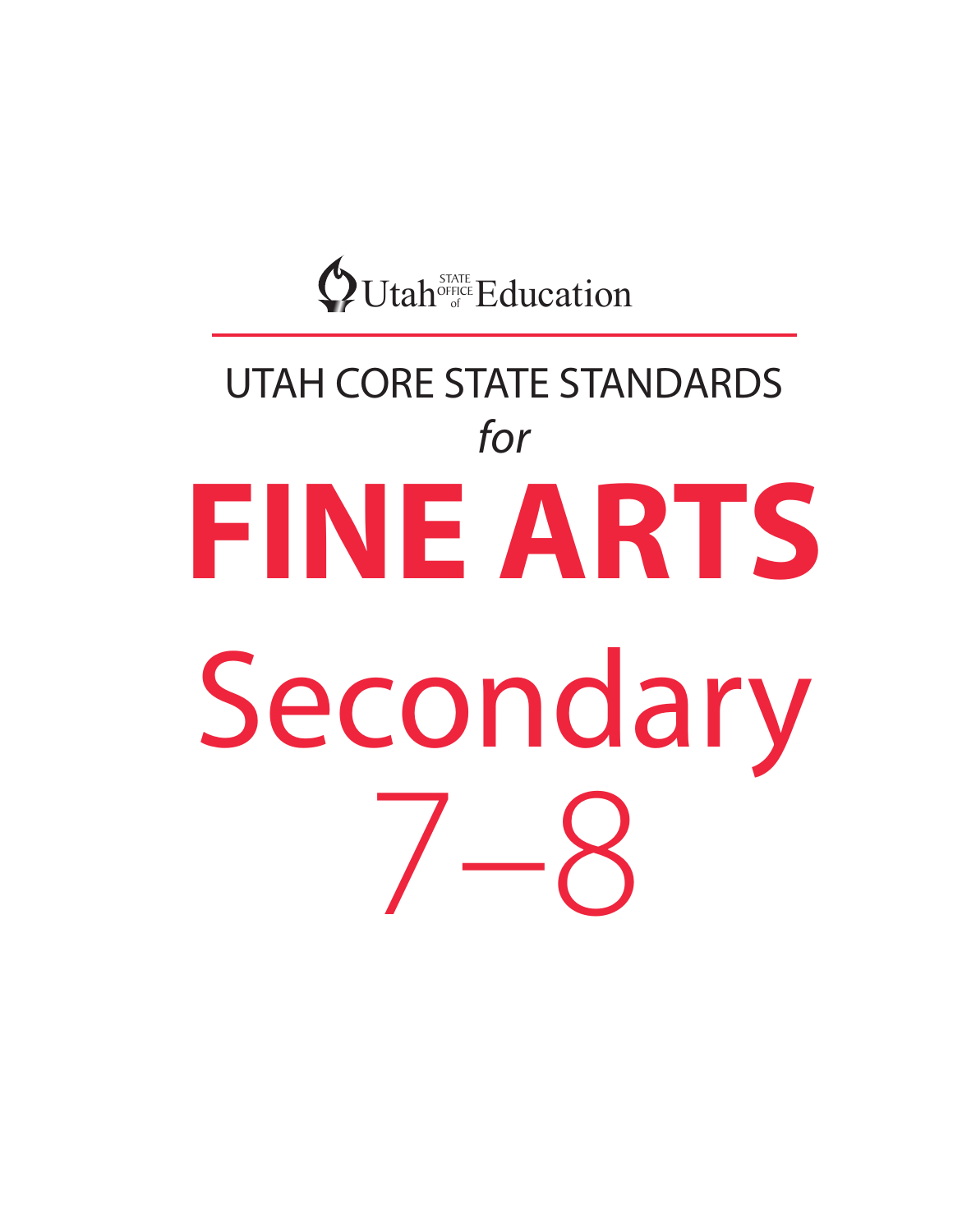# <span id="page-7-0"></span>**SECONDARY DANCE** GRADES 7 AND 8

# **DANCE**

### **7TH–8TH GRADE**

#### **Strand: CREATE (7–8.D.CR.)**

Students will conceptualize, generate, develop and organize artistic ideas and work. They will complete and refine dance works **(Standards 7–8.D.CR.1–7)**.

| ■ Standard 7-8.D.CR.1:              | Demonstrate openness, willingness, persistence, and respect in<br>trying new ideas, methods and approaches in creating dance.                                      |
|-------------------------------------|--------------------------------------------------------------------------------------------------------------------------------------------------------------------|
| <b>Standard 7-8.D.CR.2:</b>         | Generate movements from a variety of stimuli to develop content<br>for an original dance study or composition.                                                     |
| $\blacksquare$ Standard 7-8.D.CR.3: | Use accurate dance terminology to articulate and justify move-<br>ment choices.                                                                                    |
| $\blacksquare$ Standard 7-8.D.CR.4: | Collaborate to select and apply a variety of choreographic devices<br>and dance structures to compose an original piece with clear artis-<br>tic intent.           |
| ■ Standard 7-8.D.CR.5:              | Define and apply artistic criteria to choreograph a dance that com-<br>municates personal or cultural meaning.                                                     |
| $\blacksquare$ Standard 7-8.D.CR.6: | Revise choreography collaboratively or independently based on<br>artistic criteria, self-reflection, and the feedback of others; justify<br>choices and revisions. |
| ■ Standard 7-8.D.CR.7:              | Experiment with aspects of a recognized system to document<br>a section of a dance by using words, symbols, and/or media<br>technologies.                          |

#### **Strand: PERFORM (7–8.D.P.)**

Students will analyze, interpret and select artistic work for performance. They will develop techniques and concepts to refine artistic work and express meaning through the presentation of dance works **(Standards 7–8.D.P.1–9)**.

■ **Standard 7–8.D.P.1:** Sculpt the body in space, and design body shapes in relation to other dancers, objects and environment; use complex floor and air patterns with direct and indirect pathways.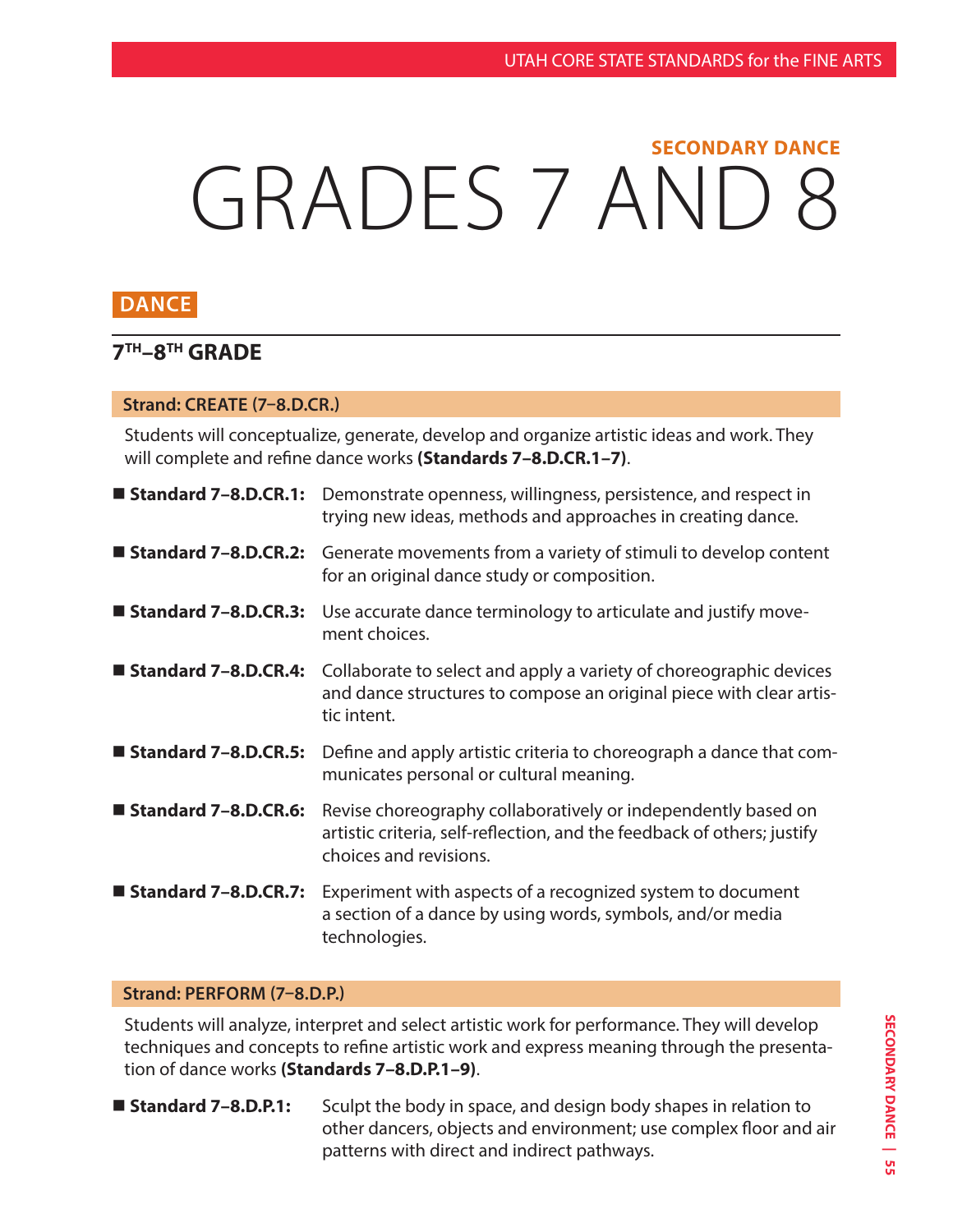| ■ Standard 7-8.D.P.2:              | Analyze and select metric, kinetic, and breath phrasing, and apply<br>appropriately to dance phrases that employ various timings.                                            |
|------------------------------------|------------------------------------------------------------------------------------------------------------------------------------------------------------------------------|
| ■ Standard 7-8.D.P.3:              | Direct energy and dynamics in technique exercises and dance per-<br>formance in such a way that movement is textured and enhanced.                                           |
| ■ Standard 7-8.D.P.4:              | Evaluate personal healthful practices in dance activities and every-<br>day life, including nutrition and injury prevention.                                                 |
| ■ Standard 7-8.D.P.5:              | Apply body-mind principles to technical dance skills when per-<br>forming works in a variety of dance genres and styles.                                                     |
| <b>Standard 7-8.D.P.6:</b>         | Collaborate with peers to achieve performance accuracy, clarity,<br>and expressiveness; discuss the choices made, the effects experi-<br>enced, and methods for improvement. |
| ■ Standard 7-8.D.P.7:              | Articulate personal performance goals, practice to reach goals, and<br>document personal improvement over time.                                                              |
| Standard 7-8.DLP.8:                | Use appropriate etiquette practices during class, rehearsal, and<br>performance; accept and apply feedback.                                                                  |
| $\blacksquare$ Standard 7-8.D.P.9: | Generate production elements that would intensify and heighten<br>the artistic intent of a dance performance; explain reasons for<br>choices using production terminology.   |

#### **Strand: RESPOND (7–8.D.R.)**

Students will perceive and analyze artistic work and process. They will interpret intent and meaning and apply criteria to evaluate artistic work and process **(Standards 7–8.D.R.1–4)**.

| $\blacksquare$ Standard 7-8.D.R.1: | Describe and discuss the artistic intent of a dance.                                                                                                           |
|------------------------------------|----------------------------------------------------------------------------------------------------------------------------------------------------------------|
| $\blacksquare$ Standard 7-8.D.R.2: | Explain how the elements of dance are used in a variety of genres,<br>styles, or cultural movement practices.                                                  |
| $\blacksquare$ Standard 7-8.D.R.3: | Select a dance and explain how artistic expression is achieved<br>through using elements of dance and justify your response.                                   |
| $\blacksquare$ Standard 7-8.D.R.4: | Use artistic criteria to determine what makes an effective perfor-<br>mance, considering content, context, genre, style, and/or cultural<br>movement practice. |

#### **Strand: CONNECT (7–8.D.CO.)**

Students will synthesize and relate knowledge from personal and collaborative experience to make and receive art. They will relate artistic ideas and works with societal, cultural, and historical context to deepen understanding **(Standards 7–8.D.CO.1–3)**.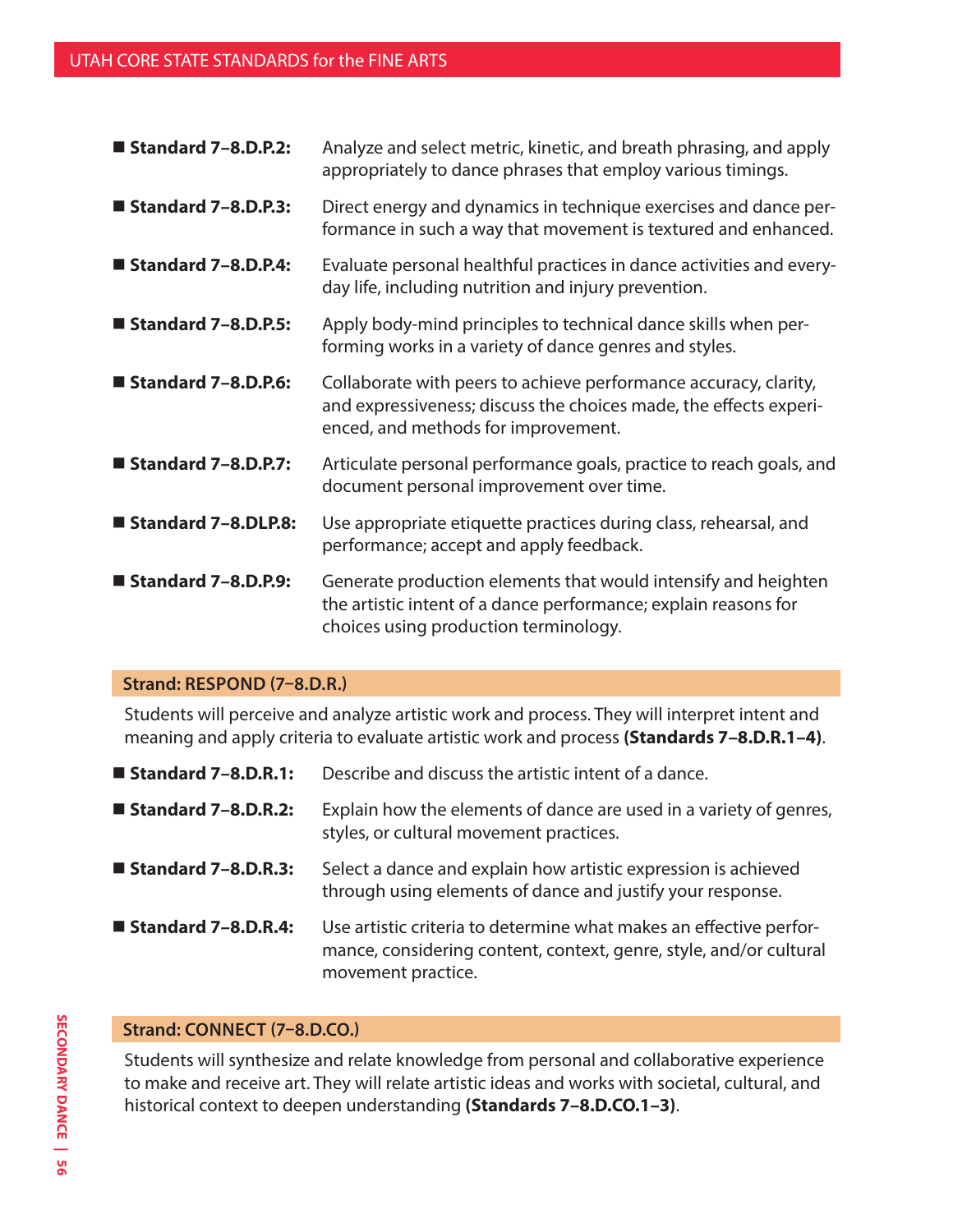<span id="page-9-0"></span>

| ■ Standard 7-8.D.CO.1: Compare different dances and discuss connections to personal<br>perspectives.                                                                                                                                           |
|------------------------------------------------------------------------------------------------------------------------------------------------------------------------------------------------------------------------------------------------|
| <b>Standard 7-8.D.CO.2:</b> Investigate topics using a variety of research methods to create<br>representative movement phrases; discuss how the research in-<br>formed the choreographic process and deepened understanding<br>of the topics. |
| <b>Standard 7-8.D.CO.3:</b> Analyze and discuss how dances from a variety of cultures, societ-<br>ies, historical periods, or communities reveal the ideas and per-<br>spectives of the people.                                                |

# **LEVEL 1**

#### **Strand: CREATE (L1.D.CR.)**

Students will conceptualize, generate, develop, and organize artistic ideas and work. They will complete and refine dance works **(Standards L1.D.CR.1–7)**.

| <b>Standard L1.D.CR.1:</b> | Demonstrate openness, willingness, persistence, respect, and co-<br>operation in trying new ideas, methods, and approaches in creat-<br>ing dance.                    |
|----------------------------|-----------------------------------------------------------------------------------------------------------------------------------------------------------------------|
| <b>Standard L1.D.CR.2:</b> | Explore a variety of stimuli to develop an improvisational or cho-<br>reographed dance study; identify personal movement preferences<br>and strengths.                |
| ■ Standard L1.D.CR.3:      | Use the elements of dance and other dance terminology to articu-<br>late and justify movement choices.                                                                |
| <b>Standard L1.D.CR.4:</b> | Design an original dance or study using choreographic devices<br>and dance structures to support an artistic intent; discuss how they<br>support the artistic intent. |
| <b>Standard L1.D.CR.5:</b> | Revise choreography collaboratively or independently based on<br>artistic criteria, self-reflection, and the feedback of others.                                      |
| <b>Standard L1.D.CR.6:</b> | Analyze and evaluate impact of choices made in the revision<br>process.                                                                                               |
| <b>Standard L1.D.CR.7:</b> | Use recognized systems to document a section of a dance via writ-<br>ing, symbols, or media technologies.                                                             |

#### **Strand: PERFORM (L1.D.P.)**

Students will analyze, interpret and select artistic work for performance. They will develop techniques and concepts to refine artistic work and express meaning through the presentation of dance works **(Standards L1.D.P.1–10)**.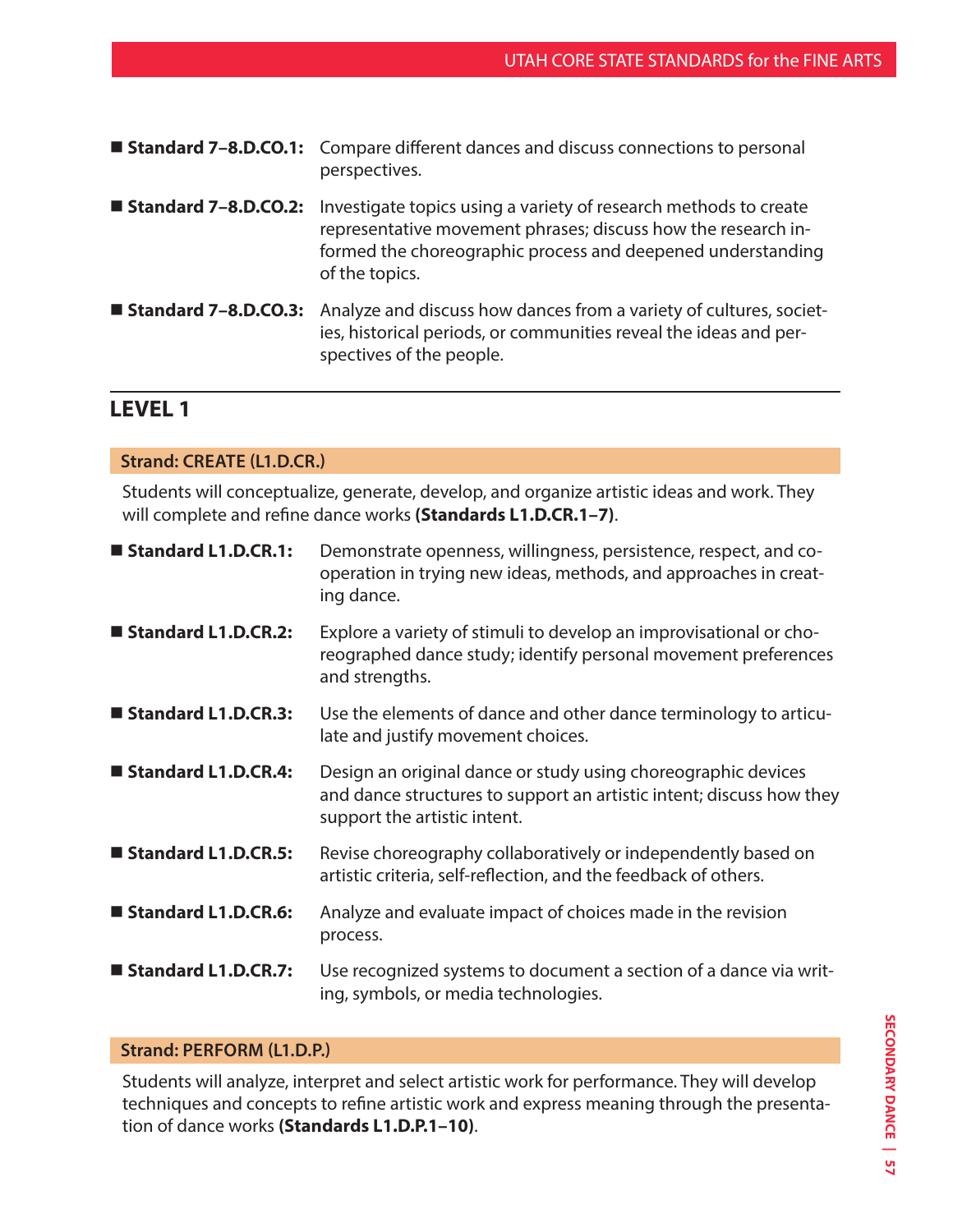| ■ Standard L1.D.P.1:      | Sculpt the body in space, and design body shapes in relation to<br>other dancers, objects and environment; use complex floor and<br>air patterns with direct and indirect pathways while maintaining a<br>sense of spatial design and relationship. |
|---------------------------|-----------------------------------------------------------------------------------------------------------------------------------------------------------------------------------------------------------------------------------------------------|
| ■ Standard L1.D.P.2:      | Analyze and select metric, kinetic, and breath phrasing, and apply<br>appropriately to dance phrases that employ various timings; use<br>syncopation and rhythmic accents related to different tempi.                                               |
| ■ Standard L1.D.P.3:      | Direct energy and dynamics in technique exercises and dance per-<br>formance in such a way that movement is textured and enhanced.                                                                                                                  |
| <b>Standard L1.D.P.4:</b> | Develop a plan for healthful practices in dance activities and<br>everyday life including nutrition and injury prevention; discuss<br>implementation of the plan and how it supports personal perfor-<br>mance goals.                               |
| <b>Standard L1.D.P.5:</b> | Apply body-mind principles to technical dance skills when per-<br>forming works in a variety of dance genres and styles.                                                                                                                            |
| Standard L1.D.P.6:        | Collaborate with peers to achieve performance accuracy, clarity,<br>and expressiveness; discuss the choices made, the effects experi-<br>enced, and methods for improvement.                                                                        |
| <b>Standard L1.D.P.7:</b> | Articulate personal performance goals, practice to reach goals, and<br>document personal improvement over time.                                                                                                                                     |
| <b>Standard L1.D.P.8:</b> | Demonstrate leadership qualities when working in groups.                                                                                                                                                                                            |
| <b>Standard L1.D.P.9:</b> | Use appropriate etiquette practices during class, rehearsal, and<br>performance; accept and apply feedback.                                                                                                                                         |
| Standard L1.D.P.10:       | Generate production elements that would intensify and heighten<br>the artistic intent of a dance performance; explain reasons for<br>choices using production terminology.                                                                          |

#### **Strand: RESPOND (L1.D.R.)**

Students will perceive and analyze artistic work and process. They will interpret intent and meaning and apply criteria to evaluate artistic work and process **(Standards L1.D.R.1–5)**.

■ **Standard L1.D.R.1:** Select and compare different dances, and discuss their intent and artistic expression. **Standard L1.D.R.2:** Explain how the elements of dance are used in a variety of genres, styles, or cultural movement practices. ■ **Standard L1.D.R.3:** Experience a variety of culturally based dance forms; demonstrate and explain how one cultural form is different from another; and create and perform a dance that reflects one's own cultural movement practice.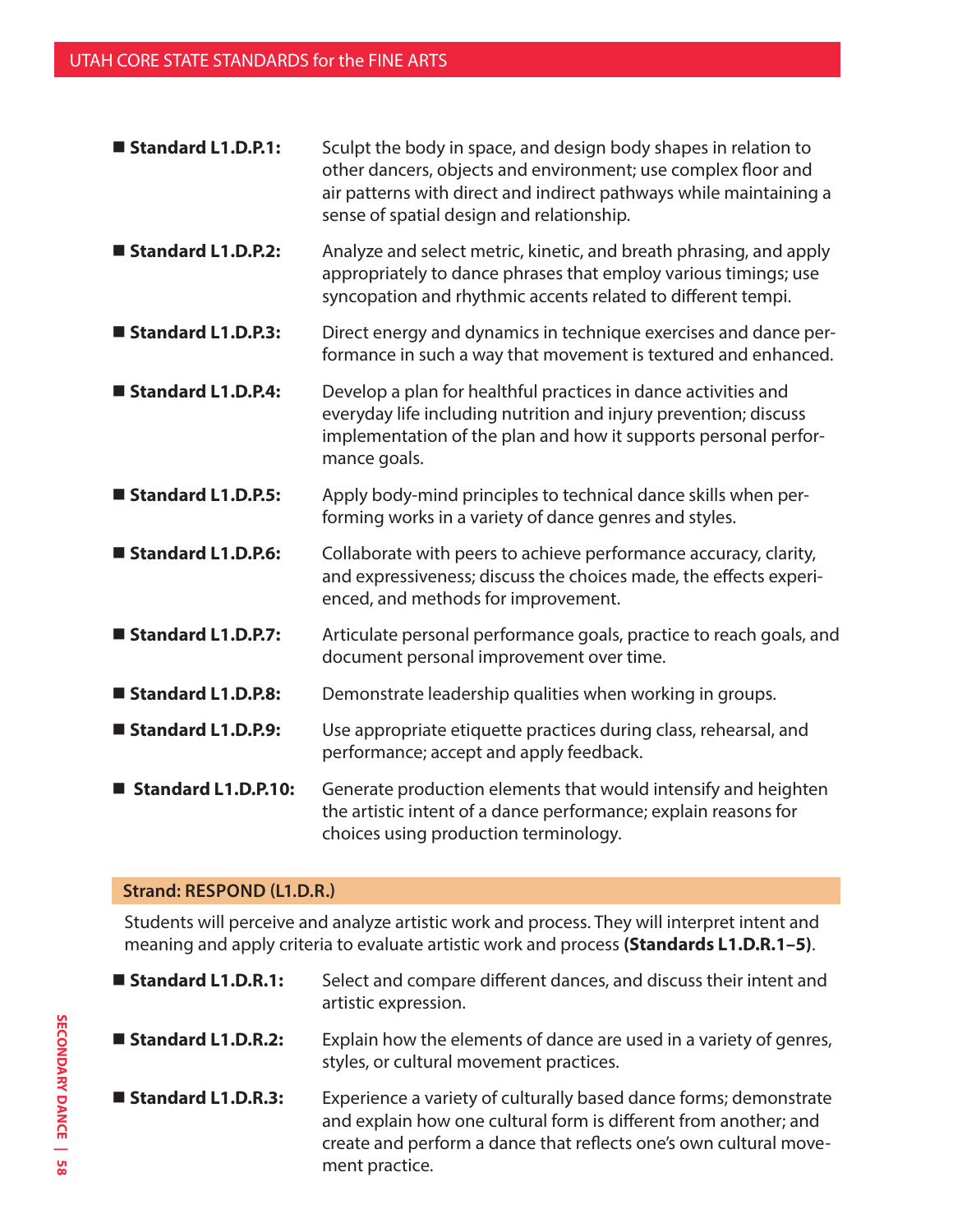<span id="page-11-0"></span>

| $\blacksquare$ Standard L1.D.R.4: | Use artistic criteria to determine what makes an effective perfor- |
|-----------------------------------|--------------------------------------------------------------------|
|                                   | mance considering content, context, genre, style, and/or cultural  |
|                                   | movement practice.                                                 |
|                                   |                                                                    |

**Standard L1.D.R.5:** Analyze the artistic expression of a dance, and discuss insights using evaluative criteria and genre-specific dance terminology.

#### **Strand: CONNECT (L1.D.CO.)**

Students will synthesize and relate knowledge from personal and collaborative experience to make and receive art. They will relate artistic ideas and works with societal, cultural, and historical context to deepen understanding **(Standards L1.D.CO.1–4)**.

| <b>Standard L1.D.CO.1:</b> | Analyze a dance and interpret the ideas expressed by the chore-<br>ographer and provide evidence to support analysis; explain how<br>one's own personal perspectives may affect one's interpretation.                                                                  |
|----------------------------|------------------------------------------------------------------------------------------------------------------------------------------------------------------------------------------------------------------------------------------------------------------------|
| <b>Standard L1.D.CO.2:</b> | Identify a question or problem that could be explored through<br>dance; conduct research using a variety of methods; create a<br>dance that investigates the question posed; and discuss how the<br>dance communicates new perspectives or realizations.               |
| <b>Standard L1.D.CO.3:</b> | Analyze and discuss dances from selected genres or styles and/or<br>historical time periods, and formulate reasons for the similarities<br>and differences between them in relation to the ideas and per-<br>spectives of the peoples from which the dances originate. |
| <b>Standard L1.D.CO.4:</b> | Compare the process used in choreography to that of other cre-<br>ative, academic, or scientific procedures.                                                                                                                                                           |

# **LEVEL 2**

#### **Strand: CREATE (L2.D.CR.)**

Students will conceptualize, generate, develop and organize artistic ideas and work. They will complete and refine dance works **(Standards L2.D.CR.1–7)**.

- **Standard L2.D.CR.1:** Demonstrate openness, willingness, persistence, respect, and cooperation in trying new ideas, methods and approaches in creating dance.
- **Standard L2.D.CR.2:** Explore a variety of stimuli to develop an improvisational or choreographed dance study; analyze the process and the relationship between the stimuli and the movement as it relates to personal and contrasting movement preferences.
- **Standard L2.D.CR.3:** Use the elements of dance and other dance terminology to articulate and justify movement choices.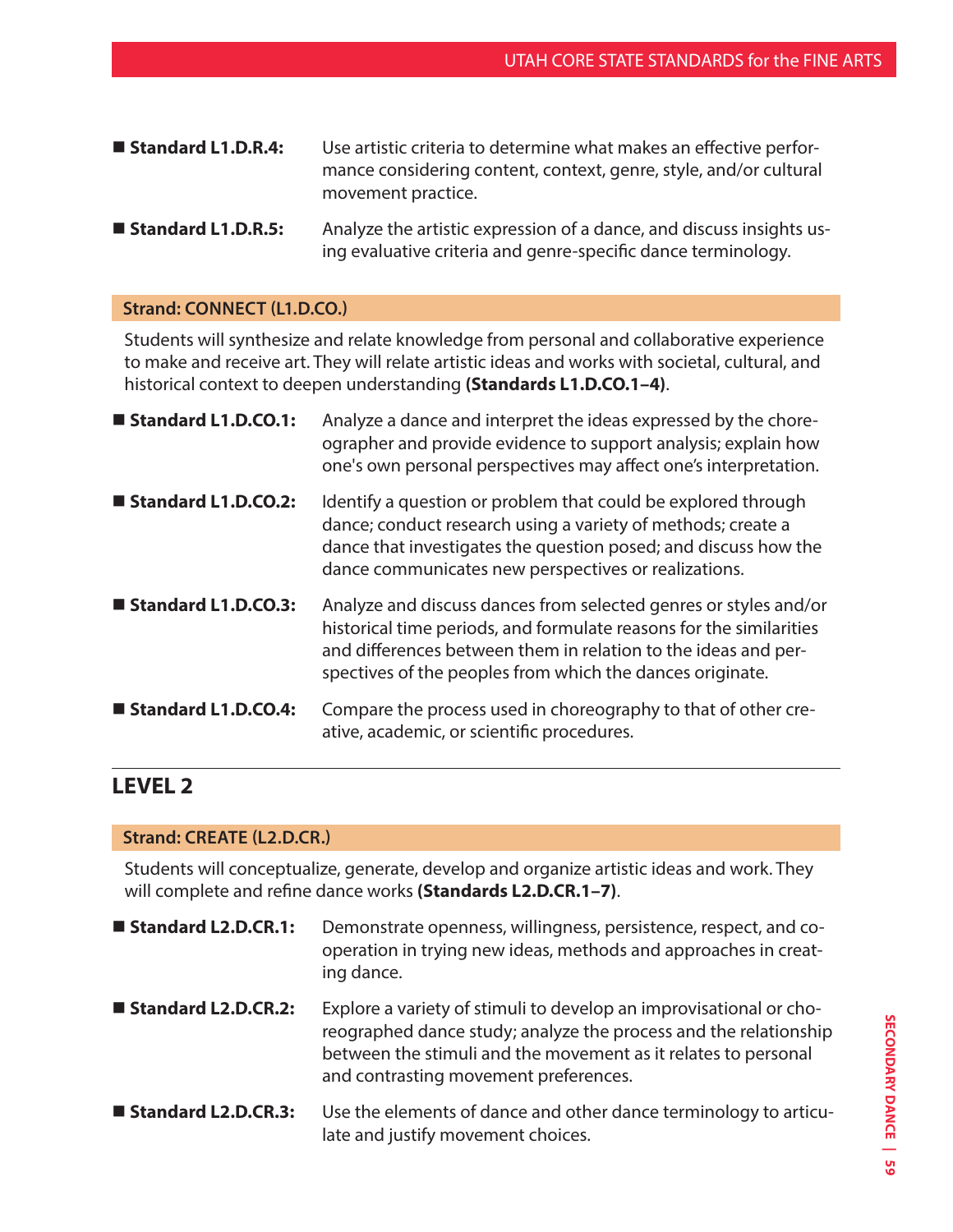| <b>Standard L2.D.CR.4:</b> | Design an original dance or study using a variety of choreographic<br>devices and dance structures to convey artistic intent.                                                        |
|----------------------------|--------------------------------------------------------------------------------------------------------------------------------------------------------------------------------------|
| <b>Standard L2.D.CR.5:</b> | Clarify the artistic intent of a dance by refining choreographic<br>devices and dance structures using established artistic criteria,<br>self-reflection and the feedback of others. |
| <b>Standard L2.D.CR.6:</b> | Analyze and evaluate the impact of choices made in the revision<br>process.                                                                                                          |
| <b>Standard L2.D.CR.7:</b> | Use recognized systems to document a section of a dance via writ-<br>ing, symbols, or media technologies.                                                                            |

#### **Strand: PERFORM (L2.D.P.)**

Students will analyze, interpret, and select artistic work for performance. They will develop techniques and concepts to refine artistic work and express meaning through the presentation of dance works **(Standards L2.D.P.1–11)**.

| Standard L2.D.P.1:        | Dance alone and with others with spatial intention; expand part-<br>ner and ensemble skills to greater ranges and skill levels; and ex-<br>pand partner and ensemble skills to greater ranges and skill levels.                      |
|---------------------------|--------------------------------------------------------------------------------------------------------------------------------------------------------------------------------------------------------------------------------------|
| ■ Standard L2.D.P.2:      | Perform dance studies and compositions that use time, tempo and<br>rhythm in unpredictable ways; use internal rhythms and kinetics as<br>phrasing tools.                                                                             |
| ■ Standard L2.D.P.3:      | Vary energy and dynamics over the length of a phrase, paying<br>close attention to its movement initiation and energy.                                                                                                               |
| <b>Standard L2.D.P.4:</b> | Apply anatomical principles and healthful practices to a range of<br>technical dance skills for achieving fluency of movement; follow a<br>personal plan that supports health for everyday life.                                     |
| Standard L2.D.P.5:        | Apply body-mind principles to technical dance skills in complex<br>choreography in a variety of dance genres and styles.                                                                                                             |
| Standard L2.D.P.6:        | Collaborate with peers to achieve performance accuracy, clarity,<br>and expressiveness; discuss the choices made, the methods for<br>improvement with attention to technique and artistry informed by<br>personal performance goals. |
| Standard L2.D.P.7:        | Reflect on personal achievements and implement performance<br>strategies to enhance projection.                                                                                                                                      |
| Standard L2.D.P.8:        | Demonstrate leadership qualities when working in groups and<br>preparing for performances.                                                                                                                                           |
| <b>Standard L2.D.P.9:</b> | Use appropriate etiquette practices during class, rehearsal, and<br>performance; accept and apply feedback.                                                                                                                          |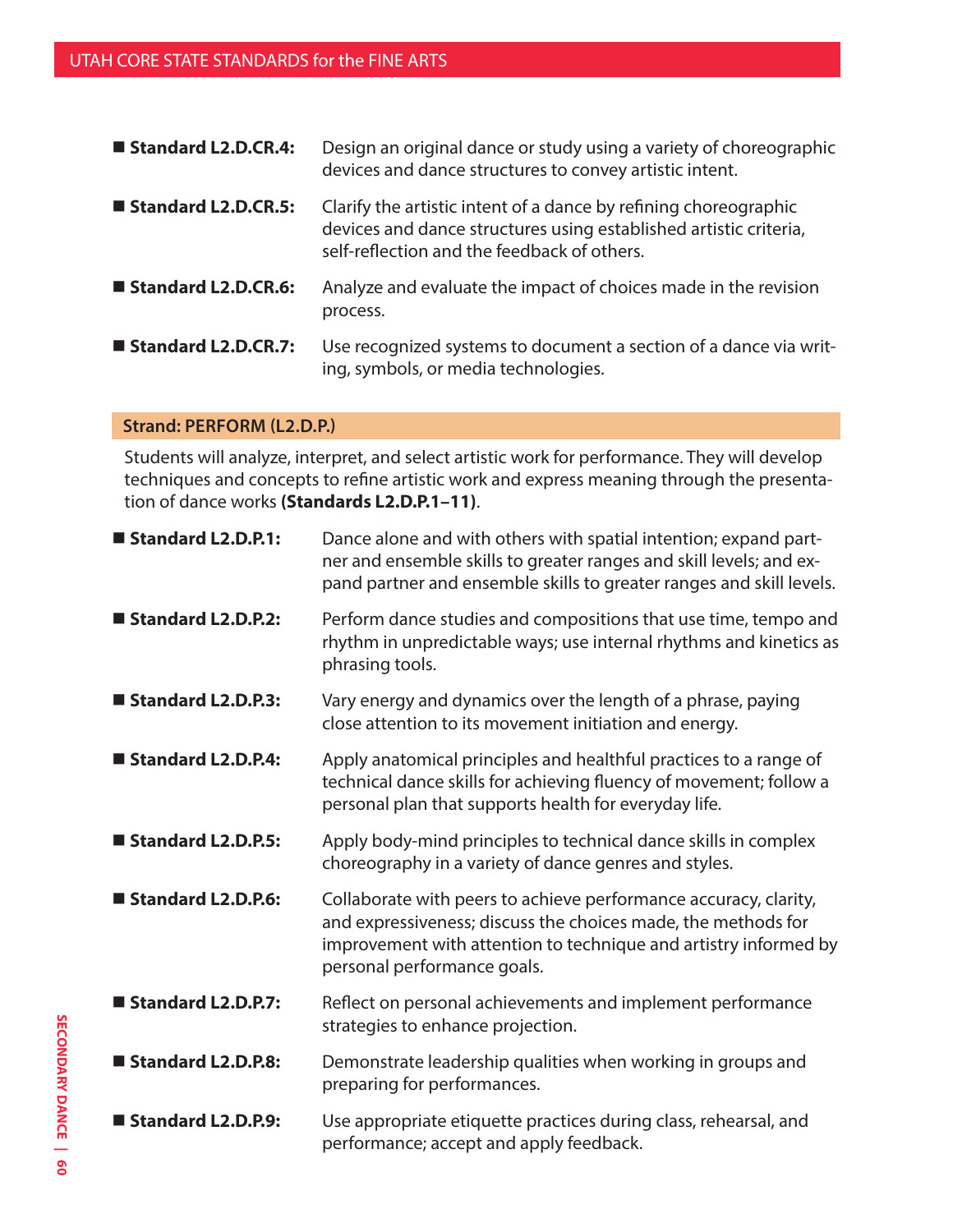| Standard L2.D.P.10:        | Document the rehearsal and performance process using dance<br>terminology.                                                                                                                               |
|----------------------------|----------------------------------------------------------------------------------------------------------------------------------------------------------------------------------------------------------|
| <b>Standard L2.D.P.11:</b> | Work collaboratively to produce a dance concert on a stage or in<br>an alternative performance venue, and describe the production<br>elements that would support the artistic intent of the dance works. |

#### **Strand: RESPOND (L2.D.R.)**

Students will perceive and analyze artistic work and process. They will interpret intent and meaning and apply criteria to evaluate artistic work and process **(Standards L2.D.R.1–5)**.

| <b>Standard L2.D.R.1:</b> | Analyze dance works and provide examples of recurring patterns<br>of movement and their relationships that create structure and<br>meaning in dance.                                                   |
|---------------------------|--------------------------------------------------------------------------------------------------------------------------------------------------------------------------------------------------------|
| <b>Standard L2.D.R.2:</b> | Explain how the elements of dance and other choreographic prin-<br>ciples are used in a variety of genres, styles, or cultural movement<br>practices, and explain how their differences affect intent. |
| <b>Standard L2.D.R.3:</b> | Experience a variety of culturally based dance forms, describe con-<br>trasting cultural dances, and analyze how the dance reflects the<br>culture it represents.                                      |
| <b>Standard L2.D.R.4:</b> | Use artistic criteria to determine what makes an effective dance<br>and performance, considering content, context, genre, style, and/<br>or cultural movement practices.                               |
| <b>Standard L2.D.R.5:</b> | Compare and contrast two or more dances, using evaluative cri-<br>teria to critique artistic expression and considering societal values<br>and a range of perspectives.                                |

#### **Strand: CONNECT (L2.D.CO.)**

Students will synthesize and relate knowledge from personal and collaborative experiences to make and receive art. They will relate artistic ideas and works with societal, cultural, and historical context to deepen understanding **(Standards L2.D.CO.1–4)**.

■ **Standard L2.D.CO.1:** Analyze dances with a variety of contents and contexts; explain how personal perspectives may affect one's interpretation. **Standard L2.D.CO.2:** Identify questions that pertain to a research topic, use established research methods to inform the creative process, create and perform a piece of choreography from the research, and discuss insights relating to knowledge gained. ■ **Standard L2.D.CO.3:** Analyze dances from several genres or styles, historical time periods, and/or cultural dance forms; discuss how dance movement characteristics, techniques and artistic criteria relate to the ideas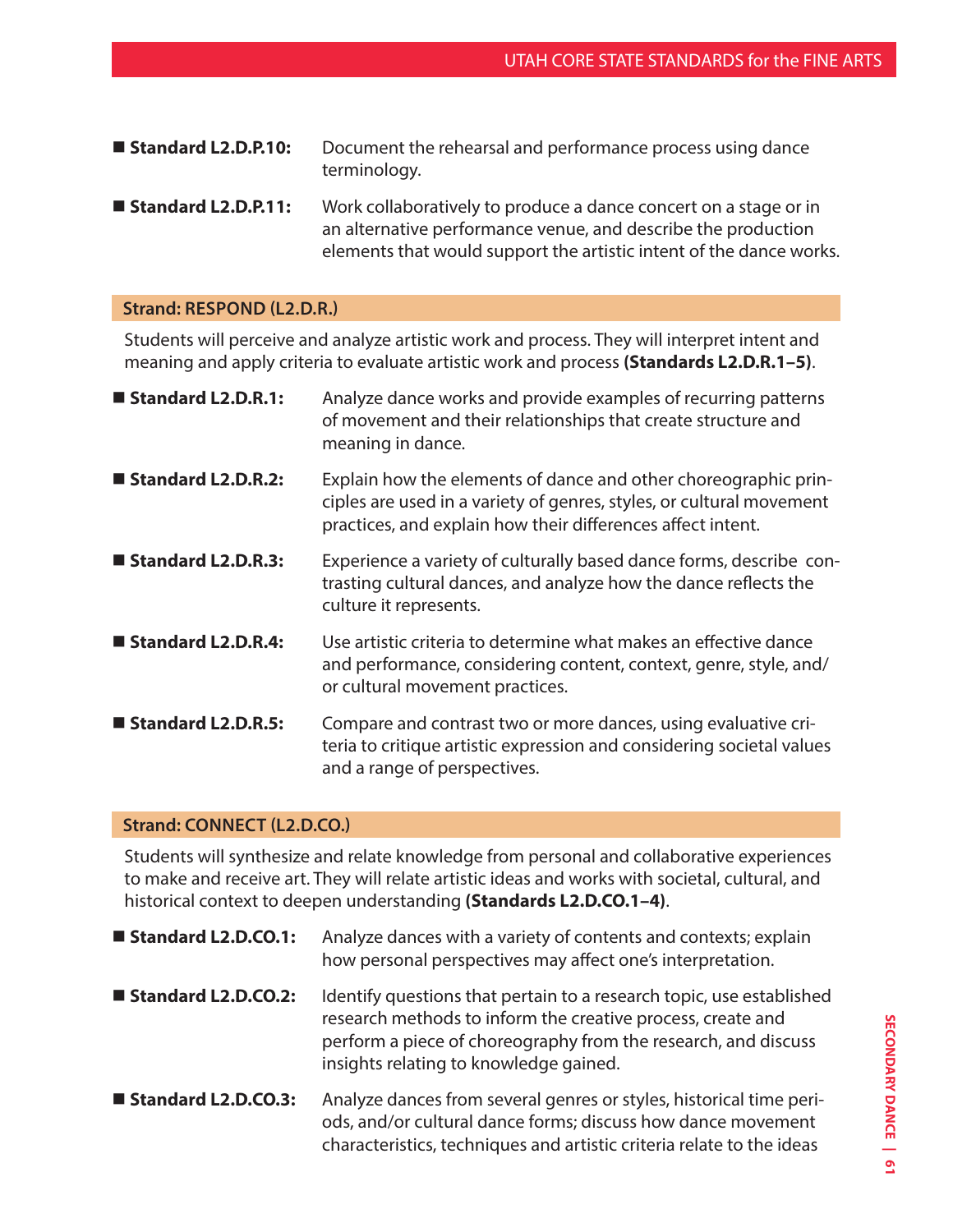and perspective of the peoples from which the dances originate.

<span id="page-14-0"></span>■ **Standard L2.D.CO.4:** Compare the process used in choreography to that of other creative, academic, or scientific procedures.

### **LEVEL 3**

#### **Strand: CREATE (L3.D.CR.)**

Students will conceptualize, generate, develop and organize artistic ideas and work. They will complete and refine dance works **(Standards L3.D.CR.1–7)**.

| <b>Standard L3.D.CR.1:</b> | Demonstrate openness, willingness, persistence, respect, and co-<br>operation in trying new ideas, methods and approaches in creat-<br>ing dance.                                                                         |
|----------------------------|---------------------------------------------------------------------------------------------------------------------------------------------------------------------------------------------------------------------------|
| <b>Standard L3.D.CR.2:</b> | Synthesize content generated from stimulus material, and take<br>risks to discover a personal voice, challenge and question personal<br>movement preferences and strengths to discover unexpected<br>movement vocabulary. |
| ■ Standard L3.D.CR.3:      | Use the elements of dance and other dance terminology to articu-<br>late and justify movement choices.                                                                                                                    |
| <b>Standard L3.D.CR.4:</b> | Demonstrate fluency using a variety of devices and structures to<br>choreograph original dances that convey artistic intent.                                                                                              |
| <b>Standard L3.D.CR.5:</b> | Clarify the artistic intent of a dance by manipulating and refining<br>choreographic devices, dance structures, and artistic criteria using<br>self-reflection and feedback from others.                                  |
| <b>Standard L3.D.CR.6:</b> | Document choices made in the revision process and justify how<br>the refinements support artistic intent.                                                                                                                 |
| ■ Standard L3.D.CR.7:      | Document a dance using recognized systems of dance<br>documentation.                                                                                                                                                      |

#### **Strand: PERFORM (L3.D.P.)**

Students will analyze, interpret, and select artistic work for performance. They will develop techniques and concepts to refine artistic work and express meaning through the presentation of dance works **(Standards L3.D.P.1–11)**.

- **Standard L3.D.P.1:** Use a wide range of movement in space for artistic and expressive clarity, use inward and outward focus to clarify movement and intent, and establish and break relationships with other dancers and the audience as appropriate to the dance.
- **Standard L3.D.P.2:** Implement time factors for artistic interest and expressive acuity;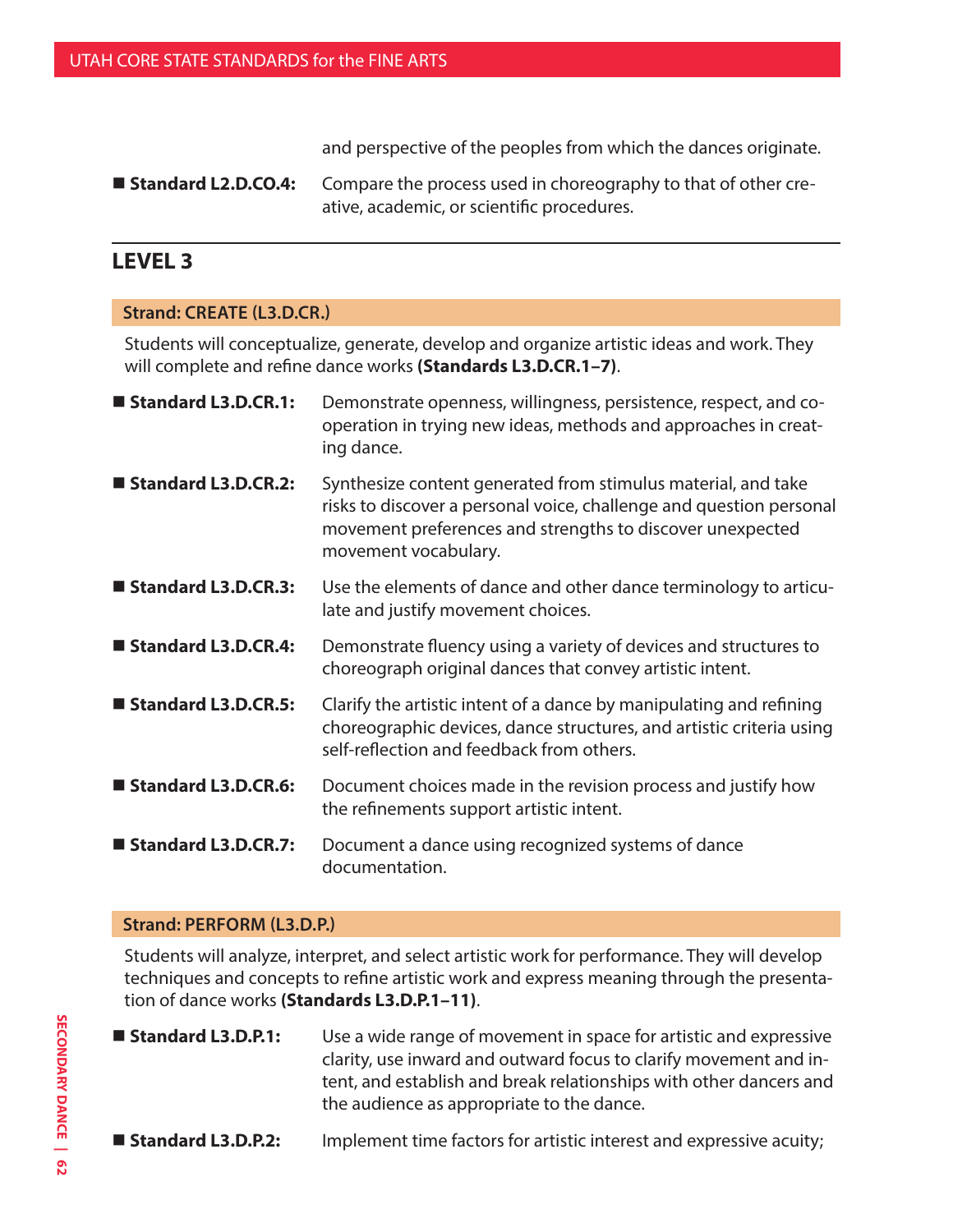demonstrate complexity in phrasing, with and without musical accompaniment; and work with and against accompaniment or sound environments.

- **Standard L3.D.P.3:** Express clear intent while performing movement sequences using a broad dynamic range.
- **Standard L3.D.P.4:** Apply anatomical principles and healthful practices to a range of technical dance skills for achieving fluency of movement, and follow a personal plan that supports health for everyday life.
- **Standard L3.D.P.5:** Apply body-mind principles to technical dance skills in complex choreography when performing solo, partnering, or in ensemble works in a variety of dance genres and styles.
- **Standard L3.D.P.6:** Initiate, plan, and direct rehearsals, giving attention to technical details and fulfilling artistic expression; use a range of rehearsal strategies to achieve performance excellence.
- **Standard L3.D.P.7:** Self-evaluate performances, and discuss and analyze performance ability with others.
- **Standard L3.D.P.8:** Demonstrate leadership qualities when preparing for performances.
- **Standard L3.D.P.9:** Use appropriate etiquette practices during class, rehearsal, and performance; accept and apply feedback.
- **Standard L3.D.P.10:** Document the rehearsal and performance process with fluency using professional dance terminology.
- **Standard L3.D.P.11:** Work collaboratively to produce dance concerts in a variety of venues and designs, and organize the production elements that would support artistic intent.

#### **Strand: RESPOND (L3.D.R.)**

Students will perceive and analyze artistic work and process. They will interpret intent and meaning and apply criteria to evaluate artistic work and process **(Standards L3.D.R.1–5)**.

- **Standard L3.D.R.1:** Analyze dance works from a variety of dance genres and styles, and explain how recurring patterns of movement and their relationships create well-structured and meaningful choreography.
- **Standard L3.D.R.2:** Identify how the elements of dance and other choreographic principals are used in a variety of genres, styles, or cultural movement practices, and discuss how dance communicates aesthetic and cultural values.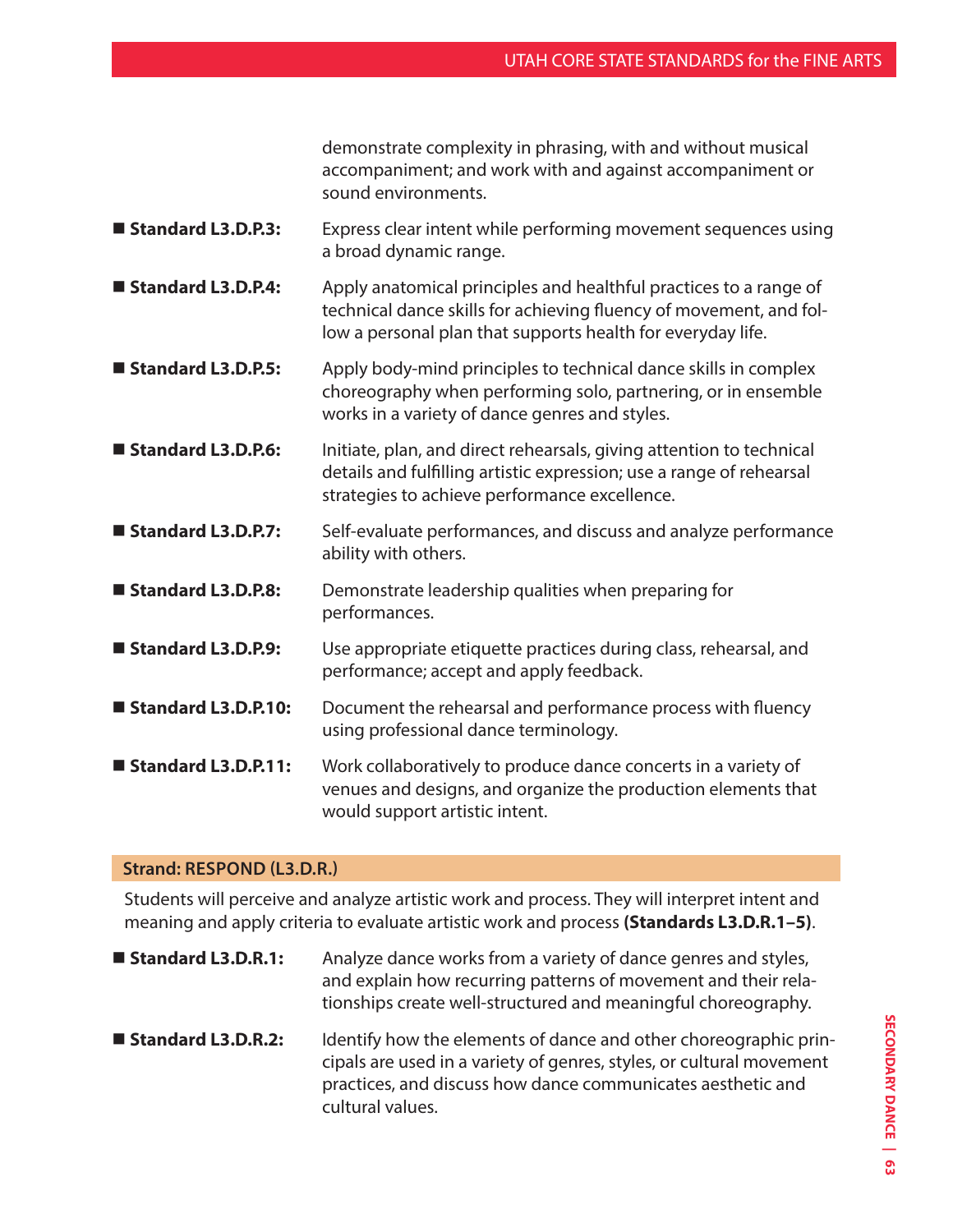| <b>Standard L3.D.R. 3:</b> | Analyze contrasting culturally based dance forms and how they<br>express meaning; respond in a variety of creative ways.                                                                                                                                                 |
|----------------------------|--------------------------------------------------------------------------------------------------------------------------------------------------------------------------------------------------------------------------------------------------------------------------|
| <b>Standard L3.D.R.4:</b>  | Analyze and interpret how the elements of dance, execution of<br>dance movement principles, and context contribute to artistic<br>expression across different genres, styles, or cultural movement<br>practices; define personal artistic preferences to critique dance. |
| <b>Standard L3.D.R.5:</b>  | Consider societal and personal values, and a range of artistic ex-<br>pression; discuss perspectives with peers and justify views.                                                                                                                                       |

#### **Strand: CONNECT (L3.D.CO.)**

Students will synthesize and relate knowledge from personal and collaborative experience to make and receive art. They will relate artistic ideas and works with societal, cultural, and historical context to deepen understanding **(Standards L3.D.CO.1–4)**.

| <b>Standard L3.D.CO.1:</b> | Review original choreography developed over time with respect<br>to its content and context and its relationship to personal perspec-<br>tives; reflect on and analyze the variables that have contributed to<br>changes in one's personal growth.                                                                                          |
|----------------------------|---------------------------------------------------------------------------------------------------------------------------------------------------------------------------------------------------------------------------------------------------------------------------------------------------------------------------------------------|
| <b>Standard L3.D.CO.2:</b> | Identify questions that pertain to a research topic, use established<br>research methods to inform the creative process, create and<br>perform a piece of choreography from the research, and discuss<br>insights relating to knowledge gained and the transfer of learning<br>from this project to other learning situations.              |
| <b>Standard L3.D.CO.3:</b> | Analyze dances from several genres or styles, historical time pe-<br>riods, and cultural dance forms; discuss how dance movement<br>characteristics, techniques, and artistic criteria relate to the ideas<br>and perspectives of the peoples from which the dances originate<br>and how the analysis has expanded personal dance literacy. |
| <b>Standard L3.D.CO.4:</b> | Compare one's own creative process to that of other creative, aca-<br>demic, or scientific procedures.                                                                                                                                                                                                                                      |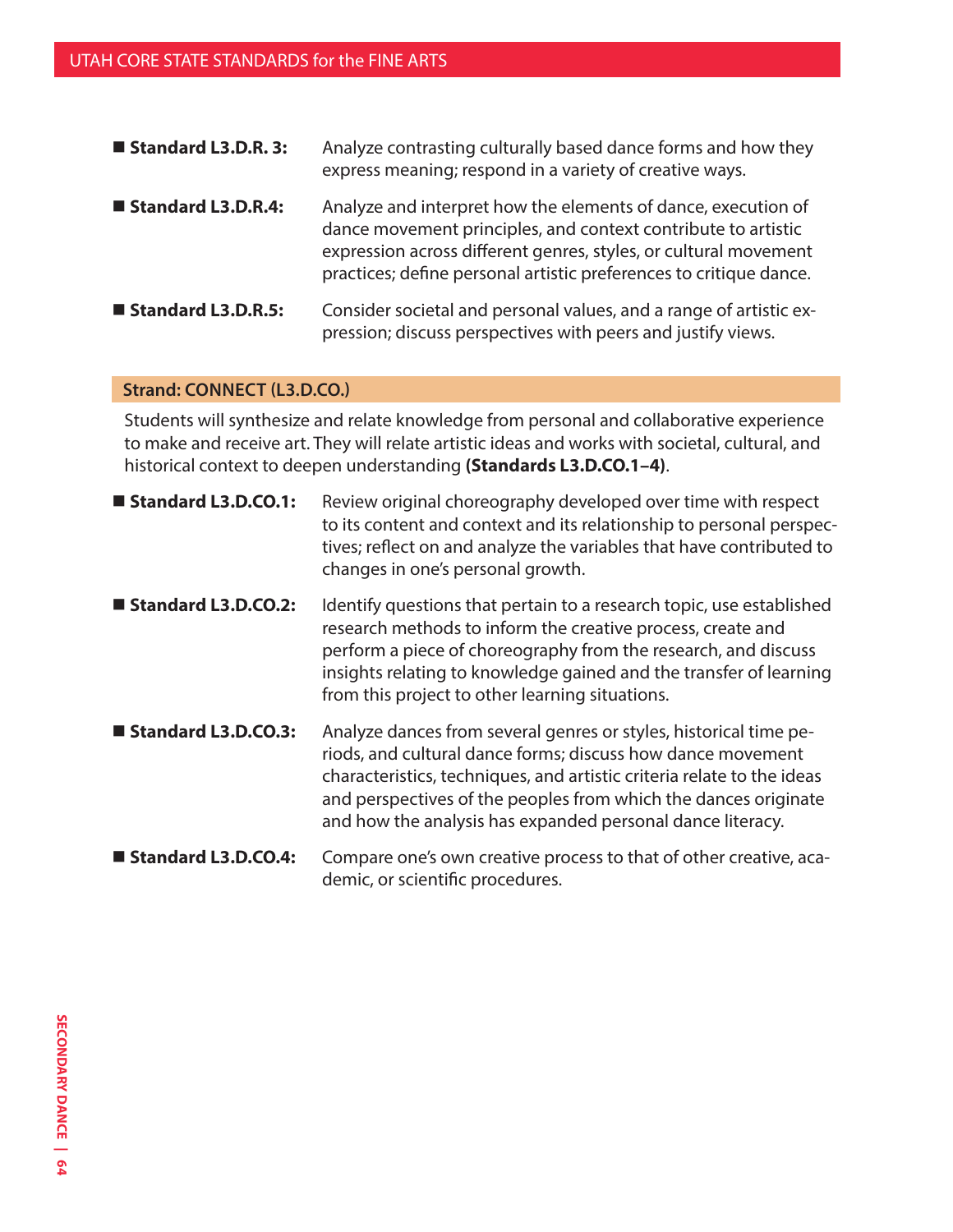# <span id="page-17-0"></span>**SECONDARY MEDIA ARTS** GRADES 7 AND 8

# **MEDIA ARTS**

# **7TH–8TH GRADE**

#### **Strand: CREATE (7–8.E.CR.)**

Students will conceptualize, generate, develop, and organize artistic ideas and work. They will complete and refine media art works **(Standards 7–8.E.CR.1–8)**.

| ■ Standard 7-8.E.CR.1:      | Produce a variety of ideas and solutions for media artworks<br>through application of chosen inventive processes.                                                                                                                                 |
|-----------------------------|---------------------------------------------------------------------------------------------------------------------------------------------------------------------------------------------------------------------------------------------------|
| ■ Standard 7-8.E.CR.2:      | Generate ideas, goals, and solutions for original media artworks<br>through application of focused creative processes.                                                                                                                            |
| ■ Standard 7-8.E.CR.3:      | Design, propose, and evaluate artistic ideas, plans, prototypes,<br>and production processes for media arts productions, considering<br>expressive intent and resources.                                                                          |
| ■ Standard 7-8.E.CR.4:      | Structure and critique ideas, plans, prototypes, and production<br>processes for media arts productions, considering intent, resourc-<br>es, and the presentation context.                                                                        |
| ■ Standard 7-8.E.CR.5:      | Implement production processes to integrate content and compo-<br>nents for determined purpose and meaning in media arts produc-<br>tions, demonstrating understanding of associated principles, such<br>as narrative structures and composition. |
| Standard 7-8.E.CR.6:        | Improve and refine media artworks by intentionally emphasizing<br>particular expressive elements to reflect an understanding of pur-<br>pose, audience, or place.                                                                                 |
| ■ Standard 7-8.E.CR.7:      | Coordinate production processes to integrate content and stylistic<br>conventions for determined meaning in media arts productions,<br>demonstrating understanding of associated principles.                                                      |
| <b>Standard 7-8.E.CR.8:</b> | Refine and modify media artworks, improving technical quality,<br>and intentionally accentuating selected expressive and stylistic ele-<br>ments to reflect an understanding of purpose, audience, and place.                                     |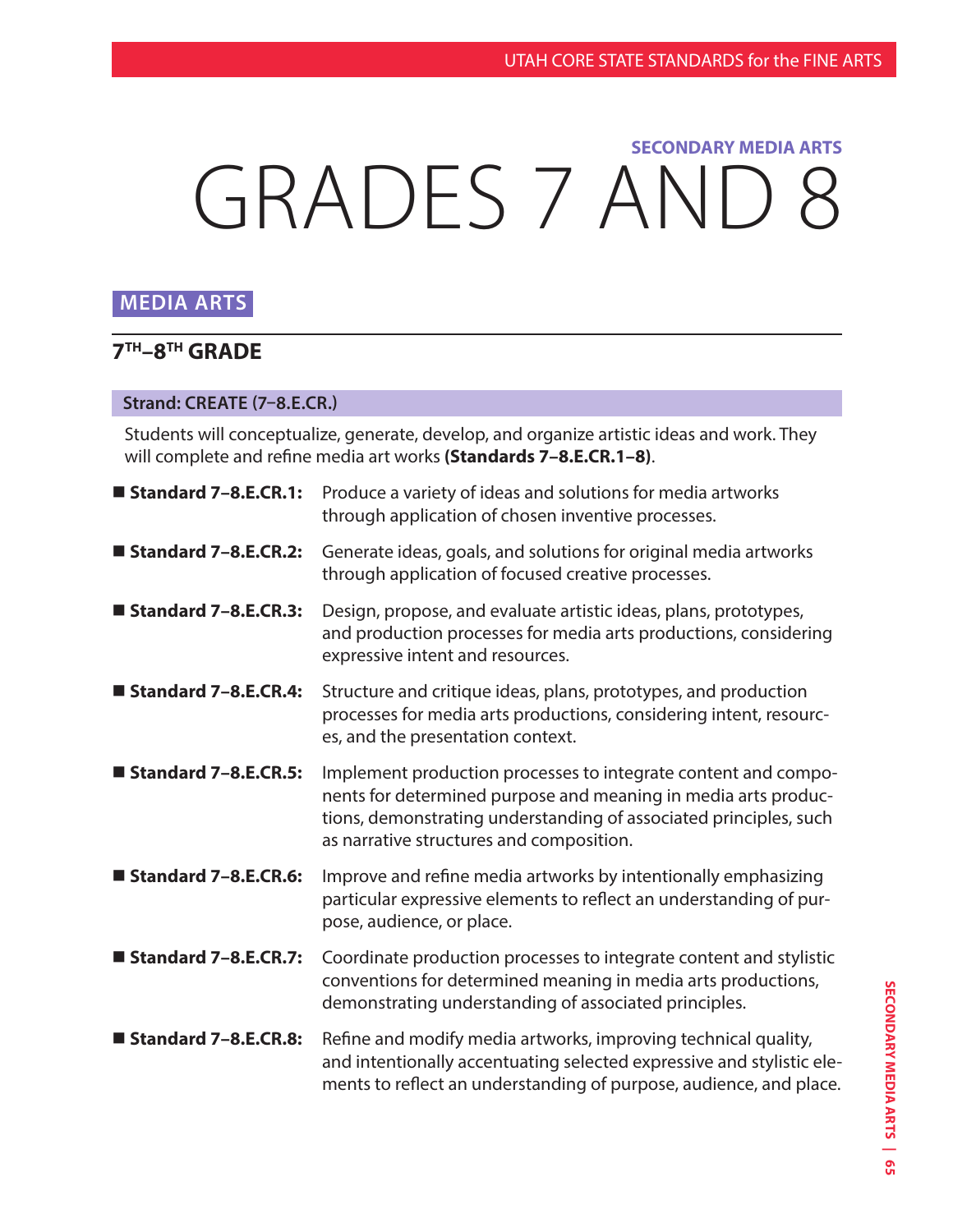#### **Strand: PRODUCE (7–8.E.P.)**

Students will analyze, interpret, and select artistic work for performance. They will develop techniques and concepts to refine artistic work, and express meaning through the presentation of media works **(Standards 7–8.E.P.1–7)**.

| $\blacksquare$ Standard 7-8.E.P.1: | Integrate multiple contents and forms into unified media arts pro-<br>ductions that convey consistent perspectives, narratives, themes<br>or ideas.                                  |
|------------------------------------|--------------------------------------------------------------------------------------------------------------------------------------------------------------------------------------|
| $\blacksquare$ Standard 7-8.E.P.2: | Exhibit a set of artistic, design, technical, and soft skills through<br>performing various roles in producing media artwork.                                                        |
| $\blacksquare$ Standard 7-8.E.P.3: | Exhibit a set of creative and adaptive abilities, in developing solu-<br>tions within and through media arts productions.                                                            |
| $\blacksquare$ Standard 7-8.E.P.4: | Demonstrate adaptability using tools and techniques in standard<br>and experimental ways to achieve an assigned purpose and to<br>communicate intent in constructing media artworks. |
| <b>Standard 7-8.E.P.5:</b>         | Evaluate various presentation formats in order to fulfill various<br>tasks and defined processes in the presentation and/or distribu-<br>tion of media artworks.                     |
| $\blacksquare$ Standard 7-8.E.P.6: | Evaluate the results of and discuss improvements for presenting<br>media artworks, considering impacts on personal growth.                                                           |
| ■ Standard 7-8.E.P.7:              | Design the presentation and distribution of media artworks<br>through multiple formats and/or contexts.                                                                              |

#### **Strand: RESPOND (7–8.E.R.)**

Students will perceive and analyze artistic work and process. They will interpret intent and meaning, and apply criteria to evaluate artistic work and process **(Standards 7–8.E.R.1–6)**.

| $\blacksquare$ Standard 7-8.E.R.1: | Describe, compare, contrast, and analyze the qualities of and rela-<br>tionships between the components in media artworks.                                           |
|------------------------------------|----------------------------------------------------------------------------------------------------------------------------------------------------------------------|
| $\blacksquare$ Standard 7-8.E.R.2: | Describe, compare, and analyze how various forms, methods, and<br>styles in media artworks interact with personal preferences in<br>influencing audience experience. |
| $\blacksquare$ Standard 7-8.E.R.3: | Compare, contrast, and analyze how various forms, methods, and<br>styles in media artworks manage audience experience and create<br>intention.                       |
| $\blacksquare$ Standard 7-8.E.R.4: | Analyze the intent and meaning of a variety of media artworks us-<br>ing self-developed criteria and focusing on intentions, forms, and<br>various contexts.         |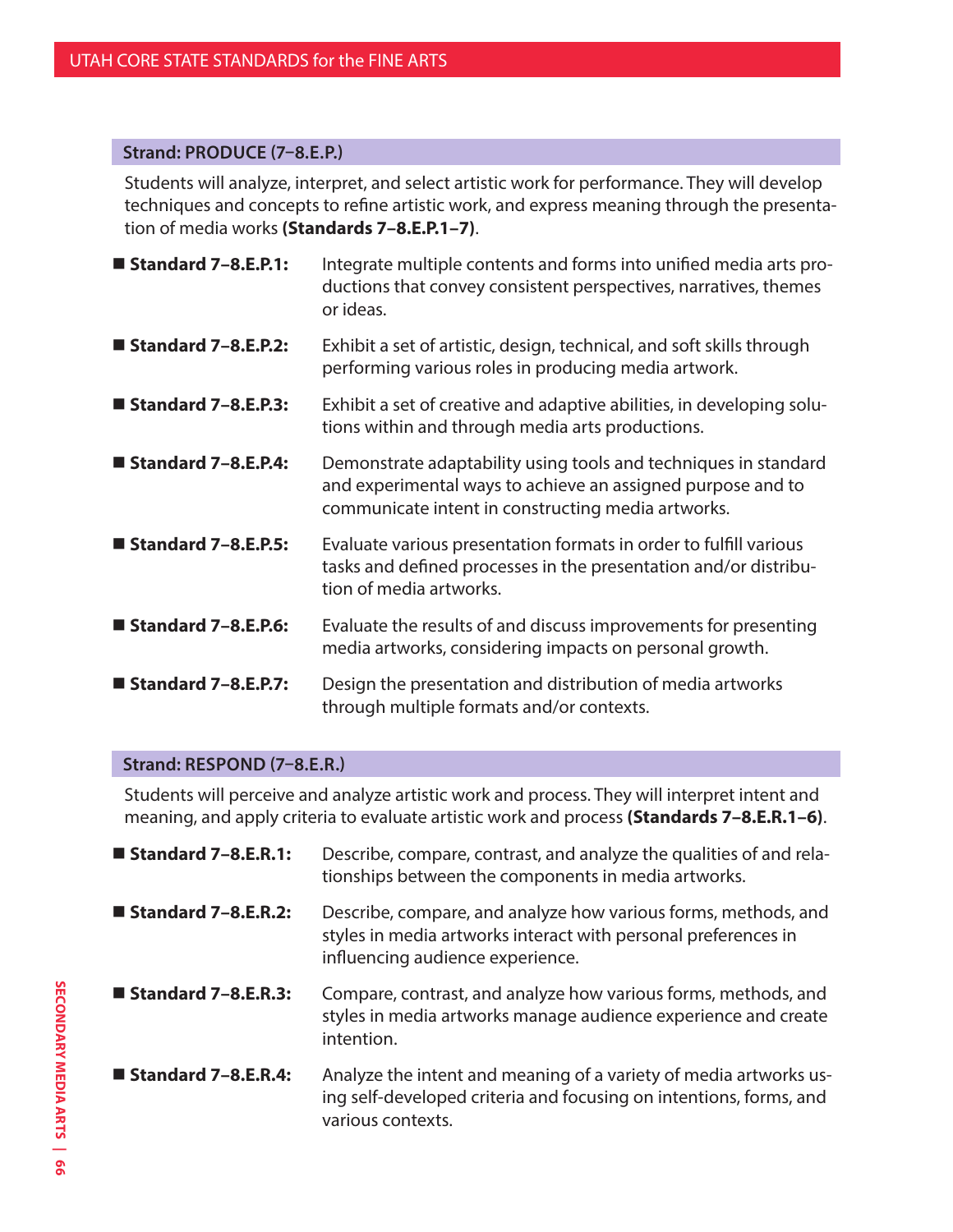<span id="page-19-0"></span>

| $\blacksquare$ Standard 7-8.E.R.5: | Develop and apply criteria to evaluate various media artworks and<br>production processes, considering context and practicing con-<br>structive feedback. |
|------------------------------------|-----------------------------------------------------------------------------------------------------------------------------------------------------------|
| $\blacksquare$ Standard 7-8.E.R.6: | Evaluate media art works and production processes with devel-                                                                                             |

oped criteria, considering context and artistic goals.

#### **Strand: CONNECT 7–8.E.CO.)**

Students will synthesize and relate knowledge from personal and collaborative experience to make and receive art. They will relate artistic ideas and works with societal, cultural, and historical context to deepen understanding **(Standards 7–8.E.CO.1–6)**.

| $\blacksquare$ Standard 7-8.E.CO.1: | Access, evaluate, and use internal and external resources to inform<br>the creation of media artworks.                                                                                                                   |
|-------------------------------------|--------------------------------------------------------------------------------------------------------------------------------------------------------------------------------------------------------------------------|
| $\blacksquare$ Standard 7-8.E.CO.2: | Explain and show how media artworks form new meanings and<br>knowledge, situations, and cultural experiences.                                                                                                            |
| $\blacksquare$ Standard 7-8.E.CO.3: | Explain and demonstrate how media artworks expand meaning,<br>knowledge, and cultural experiences.                                                                                                                       |
| $\blacksquare$ Standard 7-8.E.CO.4: | Research and demonstrate how media artworks and ideas relate to<br>various situations, purposes and values.                                                                                                              |
| ■ Standard 7-8.E.CO.5:              | Analyze and responsibly interact with media arts tools and envi-<br>ronments, legal and technological contexts, considering copyright,<br>ethics, media literacy, social media, virtual worlds, and digital<br>identity. |
| ■ Standard 7-8.E.CO.6:              | Explain how media artworks and ideas relate to various contexts,<br>purposes, and values, such as democracy, environment, and con-<br>necting people and places.                                                         |

# **LEVEL 1**

#### **Strand: CREATE (L1.E.CR.)**

Students will conceptualize, generate, develop and organize artistic ideas and work. They will complete and refine media art works **(Standards L1.E.CR.1–4)**.

- **Standard L1.E.CR.1:** Use identified generative methods to formulate multiple ideas, develop artistic goals, and problem solve in media arts creation processes.
- **Standard L1.E.CR.2:** Apply aesthetic criteria in developing, proposing, and refining artistic ideas, plans, prototypes, and production processes for media arts productions, considering original inspirations, goals, and presentation context.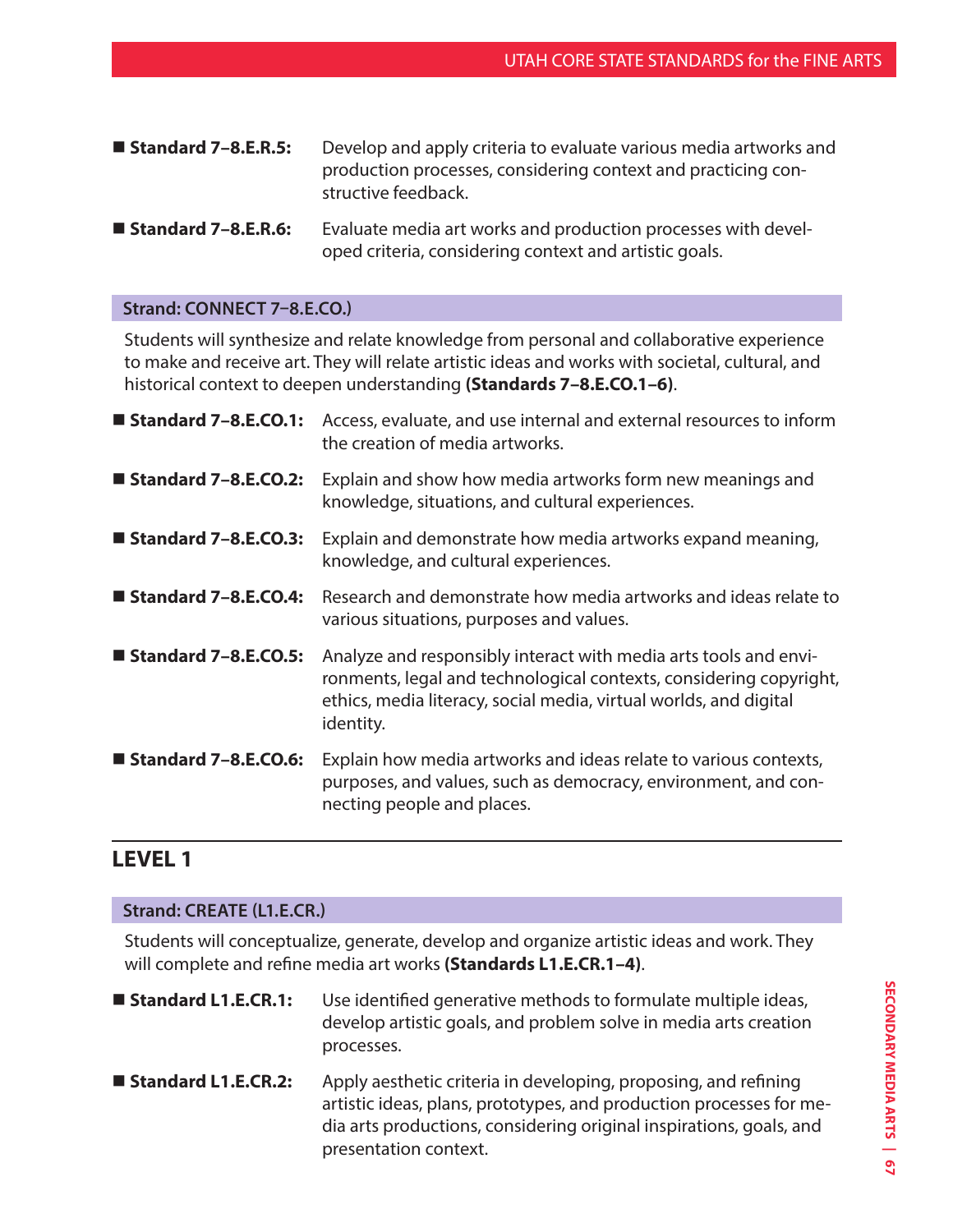| ■ Standard L1.E.CR.3: | Consolidate production processes to demonstrate deliberate          |
|-----------------------|---------------------------------------------------------------------|
|                       | choices in organizing and integrating content and stylistic conven- |
|                       | tions in media arts productions, demonstrating understanding of     |
|                       | associated principles.                                              |

■ **Standard L1.E.CR.4:** Refine and modify media artworks, honing aesthetic quality and intentionally accentuating stylistic elements, to reflect an understanding of personal goals and preferences.

#### **Strand: PRESENT (L1.E.P.)**

Students will analyze, interpret, refine and select artistic work for presentation. They will convey meaning in the manner in which the art is presented **(Standards L1.E.P.1–6)**.

| <b>Standard L1.E.P.1:</b> | Integrate various arts, media arts forms, and content into unified<br>media arts productions, considering the reaction and interaction<br>of the audience.                                        |
|---------------------------|---------------------------------------------------------------------------------------------------------------------------------------------------------------------------------------------------|
| <b>Standard L1.E.P.2:</b> | Demonstrate progression in artistic, design, technical, and soft<br>skills, as a result of selecting and fulfilling specified roles in the<br>production of a variety of media artworks.          |
| <b>Standard L1.E.P.3:</b> | Develop and refine a range of creative and adaptive innovations in<br>addressing challenges and constraints within and through media<br>arts productions.                                         |
| <b>Standard L1.E.P.4:</b> | Demonstrate adaptation and innovation through the combination<br>of tools, techniques and content, in standard and innovative ways,<br>to communicate intent in the production of media artworks. |
| <b>Standard L1.E.P.5:</b> | Design the presentation and distribution of collections of media<br>artworks, considering combinations of artworks, formats, and<br>audiences.                                                    |
| <b>Standard L1.E.P.6:</b> | Evaluate and implement improvements in presenting media art-<br>works, considering personal and local impacts, such as the benefits<br>for self and others.                                       |

#### **Strand: RESPOND (L1.E.R.)**

Students will understand, evaluate, and articulate how works of art convey meaning for the observer as well as the creator **(Standards L1.E.R.1–4)**.

- **Standard L1.E.R.1:** Analyze the qualities of and relationships between the components, style, and preferences communicated by media artworks and artists.
- **Standard L1.E.R.2:** Analyze how a variety of media artworks manage audience experience and create intention through multimodal perception.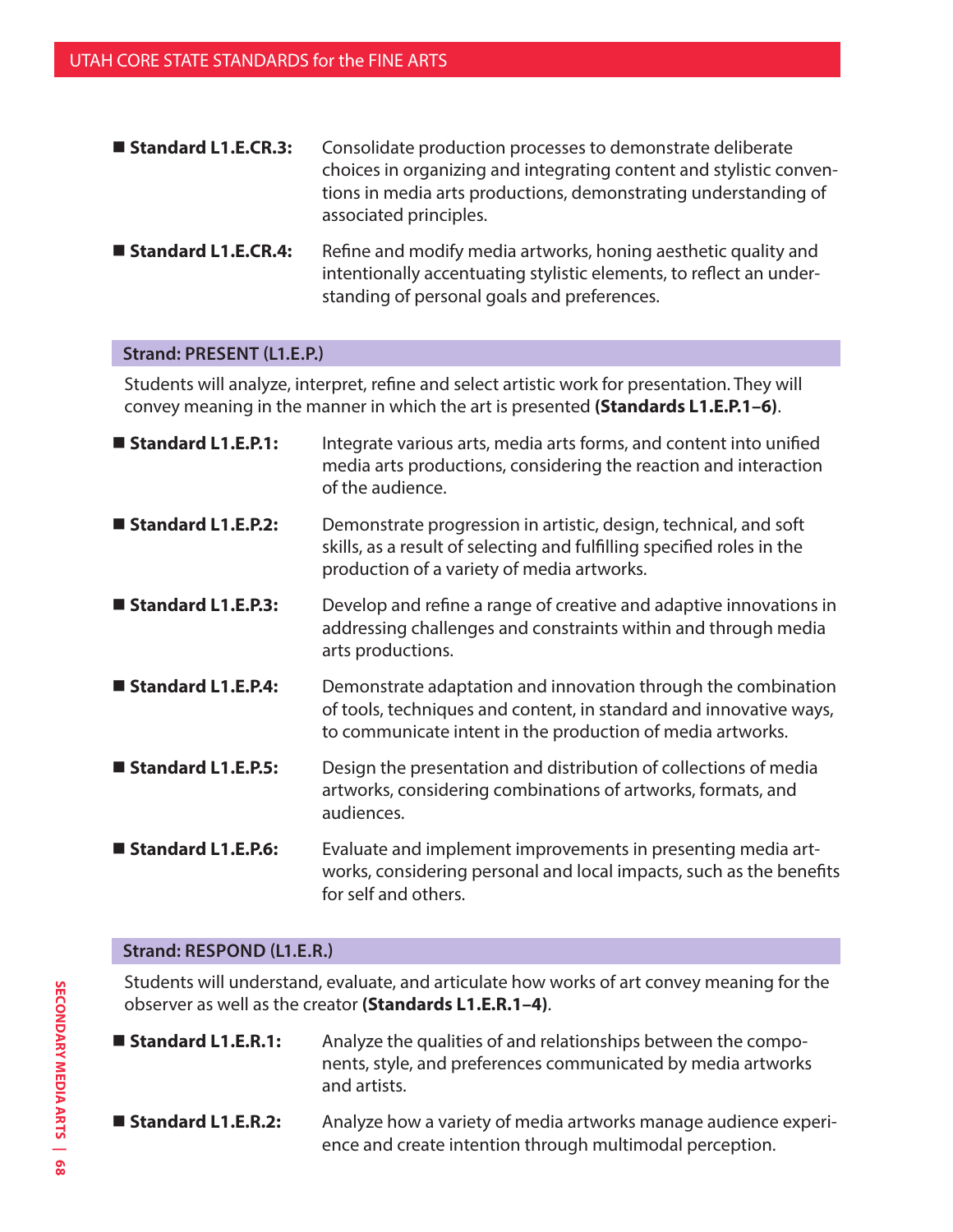<span id="page-21-0"></span>

| <b>Standard L1.E.R.3:</b> | Analyze the intent, meanings, and reception of a variety of media<br>artworks, focusing on personal and cultural contexts.                         |
|---------------------------|----------------------------------------------------------------------------------------------------------------------------------------------------|
| <b>Standard L1.E.R.4:</b> | Evaluate media art works and production processes at decisive<br>stages, using developed criteria and considering context and artis-<br>tic goals. |

#### **Strand: CONNECT L1.E.CO.)**

Students will relate artistic skills, ideas, and work with personal meaning and external context **(Standards L1.E.CO.1–4)**.

| <b>Standard L1.E.CO.1:</b> | Access, evaluate, and integrate personal and external resources to<br>inform the creation of original media artworks.                                                                                                  |
|----------------------------|------------------------------------------------------------------------------------------------------------------------------------------------------------------------------------------------------------------------|
| <b>Standard L1.E.CO.2:</b> | Explain and demonstrate the use of media artworks to expand<br>meaning and knowledge and create cultural experiences.                                                                                                  |
| <b>Standard L1.E.CO.3:</b> | Explain and defend how media artworks and ideas relate to various<br>contexts, purposes, and values.                                                                                                                   |
| <b>Standard L1.E.CO.4:</b> | Critically evaluate and effectively interact with legal, technological,<br>systemic, and vocational contexts of media arts, considering ethics,<br>media literacy, social media, virtual worlds, and digital identity. |

# **LEVEL 2**

#### **Strand: CREATE (L2.E.CR.)**

Students will conceptualize, generate, develop and organize artistic ideas and work. They will complete and refine media art works **(Standards L2.E.CR.1–4)**.

| <b>Standard L2.E.CR.1:</b> | Strategically utilize generative methods to formulate multiple<br>ideas, refine artistic goals, and increase the originality of approach-<br>es in media arts creation processes.                                                                         |
|----------------------------|-----------------------------------------------------------------------------------------------------------------------------------------------------------------------------------------------------------------------------------------------------------|
| <b>Standard L2.E.CR.2:</b> | Apply a personal aesthetic in designing, testing, and refining origi-<br>nal artistic ideas, prototypes, and production strategies for media<br>arts productions, considering artistic intentions, constraints of<br>resources, and presentation context. |
| <b>Standard L2.E.CR.3:</b> | Consolidate production processes to demonstrate deliberate<br>choices in organizing and integrating content and stylistic conven-<br>tions in media arts production, demonstrating understanding of<br>associated principles.                             |
| <b>Standard L2.E.CR.4:</b> | Refine and elaborate aesthetic elements and technical compo-<br>nents to intentionally form effective expressions in media artworks<br>for specific purposes, intentions, audiences, and contexts.                                                        |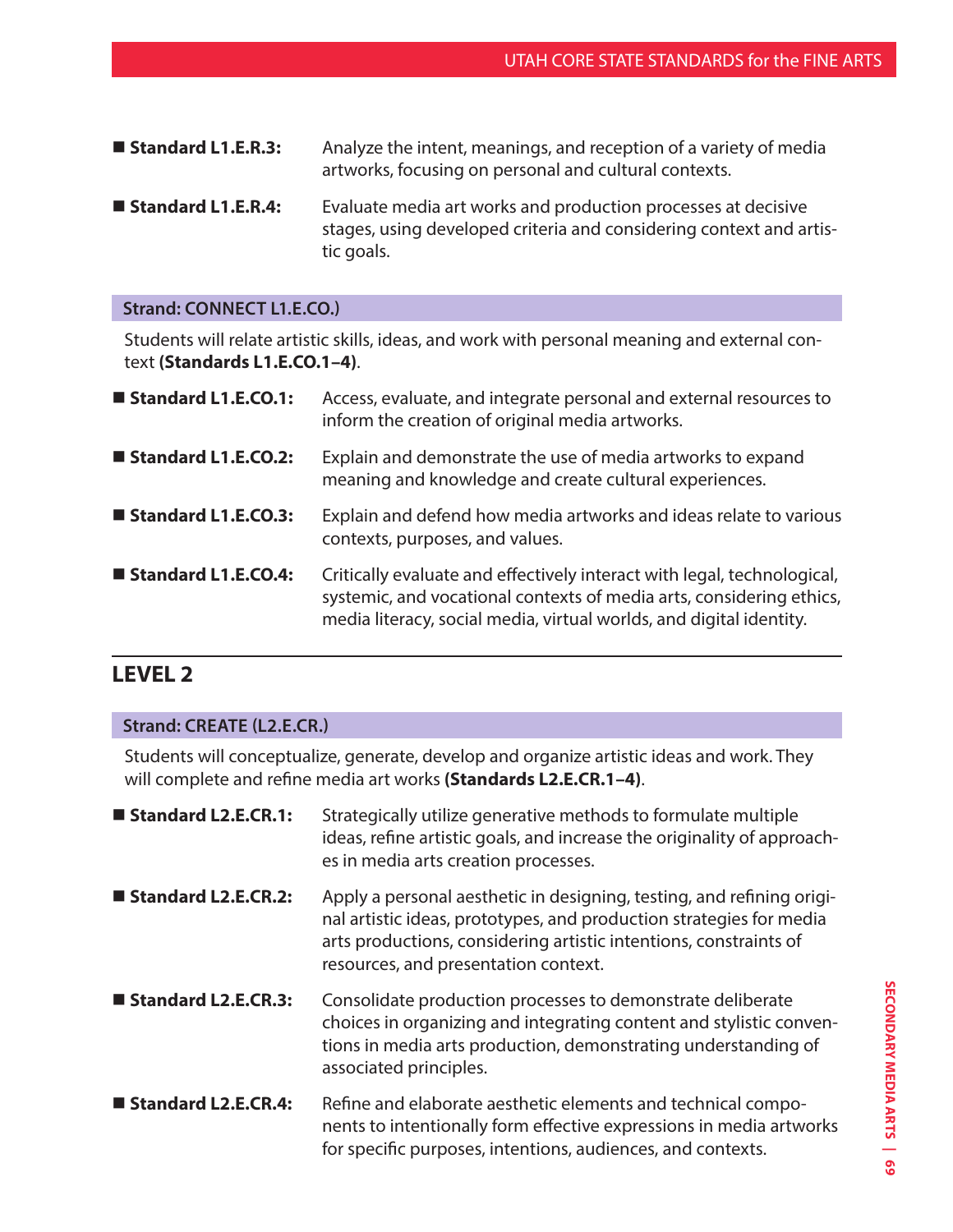#### **Strand: PRESENT (L2.E.P.)**

Students will analyze, interpret, refine, and select artistic work for presentation. They will convey meaning in the manner in which the art is presented **(Standards L2.E.P.1–5)**.

| <b>Standard L2.E.P.1:</b> | Integrate various arts, media arts forms, and academic content<br>into unified media arts productions that retain thematic integrity<br>and stylistic continuity.                                |
|---------------------------|--------------------------------------------------------------------------------------------------------------------------------------------------------------------------------------------------|
| <b>Standard L2.E.P.2:</b> | Demonstrate effective command of artistic, design, technical, and<br>soft skills in managing and producing media artworks.                                                                       |
| <b>Standard L2.E.P.3:</b> | Demonstrate the skillful adaptation and combination of tools,<br>styles, techniques, and interactivity to achieve specific expressive<br>goals in the production of a variety of media artworks. |
| <b>Standard L2.E.P.4:</b> | Curate and design the presentation and distribution of collections<br>of media artworks through a variety of contexts.                                                                           |
| <b>Standard L2.E.P.5:</b> | Evaluate and implement improvements in presenting media<br>artworks, considering personal, local, and social impacts such as<br>changes that occurred for people, or to a situation.             |

#### **Strand: RESPOND (L2.E.R.)**

Students will understand, evaluate, and articulate how works of art convey meaning for the observer as well as the creator **(Standards L2.E.R.1–4)**.

| <b>Standard L2.E.R.1:</b> | Analyze and evaluate the qualities and relationships of the compo-<br>nents in media artworks, and provide feedback on how they affect<br>the audience. |
|---------------------------|---------------------------------------------------------------------------------------------------------------------------------------------------------|
| <b>Standard L2.E.R.2:</b> | Analyze how a broad range of media artworks manage audience<br>experience, create intention and persuasion through multimodal<br>perception.            |
| <b>Standard L2.E.R.3:</b> | Analyze the intent, meanings, and influence of a variety of me-<br>dia artworks, based on personal, societal, historical, and cultural<br>contexts.     |
| ■ Standard L2.E.R.4:      | Form and apply defensible evaluations in the constructive critique<br>of media artworks and production processes.                                       |

#### **Strand: CONNECT L2.E.CO.)**

Students will relate artistic skills, ideas and work with personal meaning and external context **(Standards L2.E.CO.1–4)**.

**Standard L2.E.CO.1:** Synthesize internal and external resources to enhance the creation of persuasive media artworks.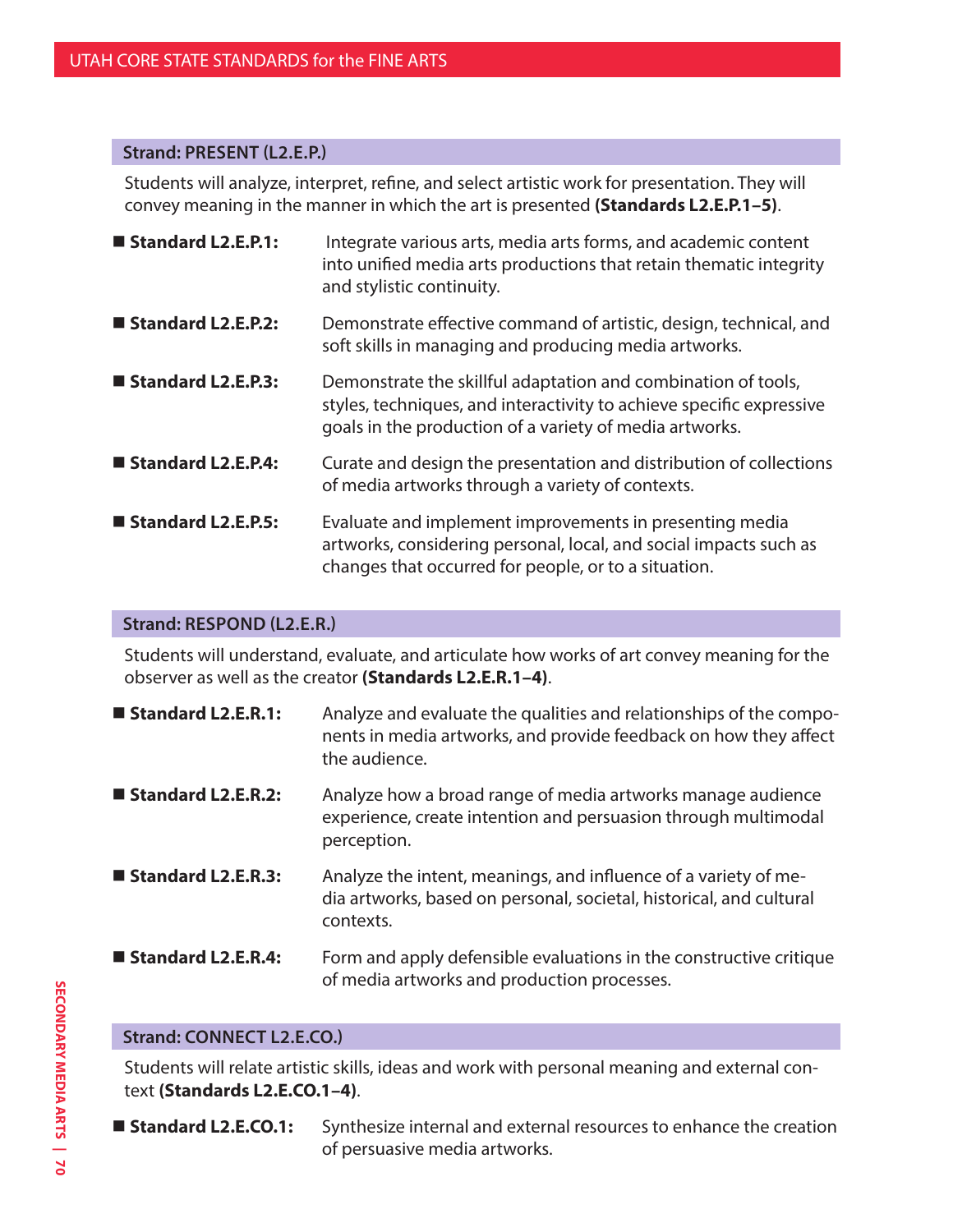<span id="page-23-0"></span>

| <b>Standard L2.E.CO.1:</b> | Explain and demonstrate the use of media artworks to synthesize<br>new meaning and knowledge, and reflect on and form cultural<br>experiences.                                                                           |
|----------------------------|--------------------------------------------------------------------------------------------------------------------------------------------------------------------------------------------------------------------------|
| <b>Standard L2.E.CO.3:</b> | Analyze in depth the relationships of media arts ideas and works to<br>various contexts, purposes, and values.                                                                                                           |
| <b>Standard L2.E.CO.4:</b> | Critically investigate and ethically interact with legal, technological,<br>systemic, and vocational contexts of media arts, considering ethics,<br>media literacy, digital identity, and artist/audience interactivity. |

# **LEVEL 3**

#### **Strand: CREATE (L3.E.CR.)**

Students will conceptualize, generate, develop and organize artistic ideas and work. They will complete and refine media art works **(Standards L3.E.CR.1–4)**.

| <b>Standard L3.E.CR.1:</b> | Integrate aesthetic principles with a variety of generative methods<br>to fluently form original ideas, solutions, and innovations in media<br>arts creation processes.                                                                                                              |
|----------------------------|--------------------------------------------------------------------------------------------------------------------------------------------------------------------------------------------------------------------------------------------------------------------------------------|
| <b>Standard L3.E.CR.2:</b> | Integrate a sophisticated personal aesthetic and knowledge of sys-<br>tems processes in forming, testing, and proposing original artistic<br>ideas, prototypes, and production frameworks, considering com-<br>plex constraints of goals, time, resources, and personal limitations. |
| <b>Standard L3.E.CR.3:</b> | Synthesize content, processes, and components to express com-<br>pelling purpose, story, emotion, or ideas in complex media arts<br>productions, demonstrating mastery of associated principles.                                                                                     |
| <b>Standard L3.E.CR.4:</b> | Intentionally and consistently refine and elaborate elements and<br>components to form effective expressions in media artworks, di-<br>rected at specific purposes, audiences, and contexts.                                                                                         |

#### **Strand: PRESENT (L3.E.P.)**

Students will analyze, interpret, refine and select artistic work for presentation. They will convey meaning in the manner in which the art is presented **(Standards L3.E.P.1–6)**.

- **Standard L3.E.P.1:** Synthesize various arts, media arts forms and academic content into unified media arts productions that retain artistic fidelity across platforms.
- **Standard L3.E.P.2:** Employ mastered artistic, design, technical, and soft skills in managing and producing media artworks.

SECONDARY MEDIA ARTS | 71 **SECONDARY MEDIA ARTS | 71**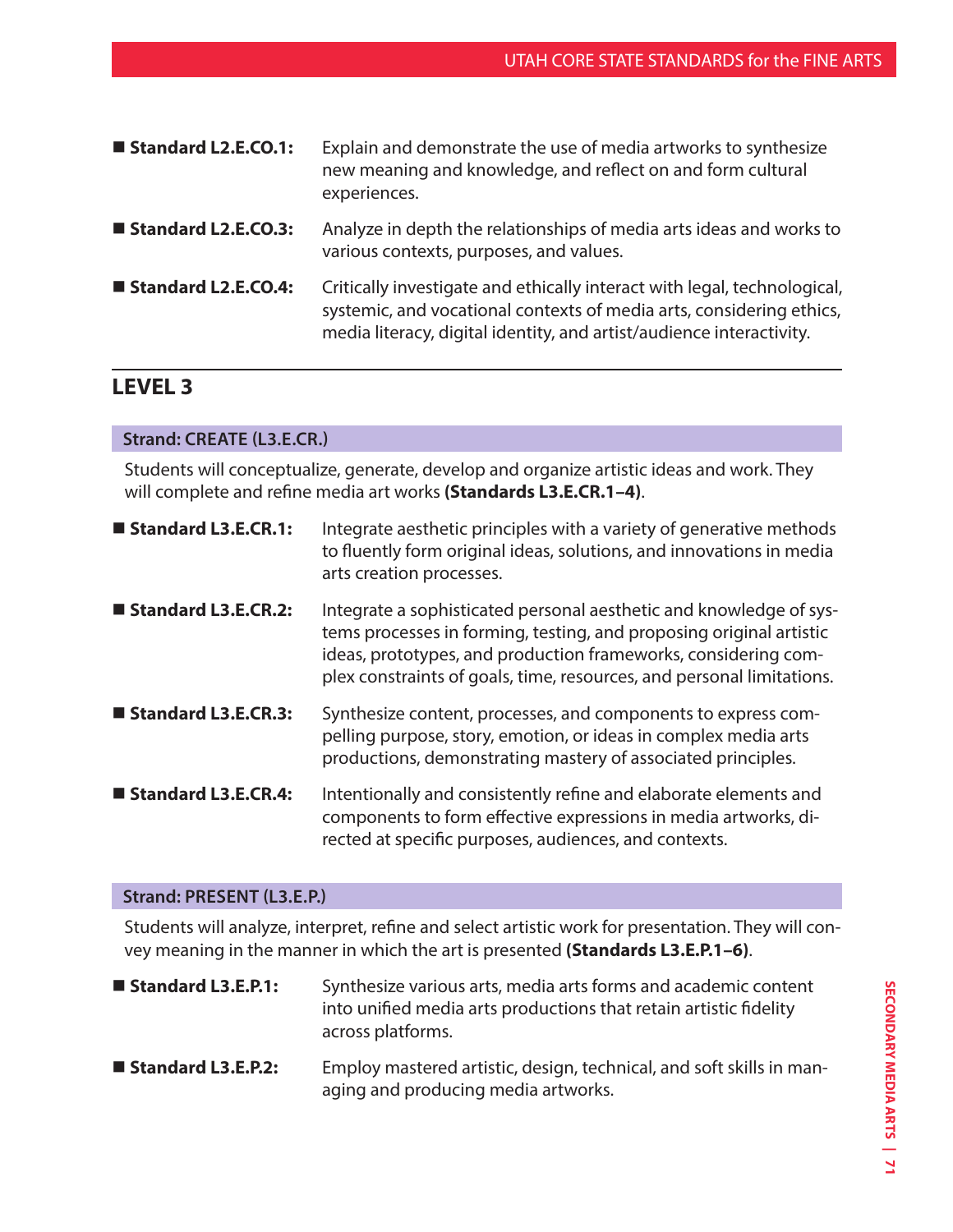| <b>Standard L3.E.P.3:</b> | Fluently employ mastered creative and innovative adaptability<br>in formulating lines of inquiry and solutions, to address complex<br>challenges within and through media arts productions.     |
|---------------------------|-------------------------------------------------------------------------------------------------------------------------------------------------------------------------------------------------|
| <b>Standard L3.E.P.4:</b> | Independently utilize and adapt tools, styles, and systems in<br>standard, innovative, and experimental ways in the production of<br>complex media artworks.                                    |
| Standard L3.E.P.5:        | Curate, design, and promote the presentation and distribution<br>of media artworks for intentional impacts, through a variety of<br>contexts.                                                   |
| <b>Standard L3.E.P.6:</b> | Evaluate, compare, and integrate improvements in presenting me-<br>dia artworks, considering personal to global impacts, such as new<br>understandings that were gained by artist and audience. |

#### **Strand: RESPOND (L3.E.R.)**

Students will understand, evaluate and articulate how works of art convey meaning for the observer as well as the creator **(Standards L3.E.R.1–4)**.

| <b>Standard L3.E.R.1:</b>         | Analyze and evaluate the qualities and relationships of the com-<br>ponents and audience impact in a variety of styles and formats of<br>media artwork.                                                  |
|-----------------------------------|----------------------------------------------------------------------------------------------------------------------------------------------------------------------------------------------------------|
| $\blacksquare$ Standard L3.E.R.2: | Survey an exemplary range of media artworks, analyze meth-<br>ods for managing audience experience, and create intention<br>and persuasion through multimodal perception and systemic<br>communications. |
| <b>Standard L3.E.R.3:</b>         | Analyze the intent, meanings and impacts of diverse media art-<br>works, considering complex factors of context and bias.                                                                                |
| <b>Standard L3.E.R.4:</b>         | Independently develop rigorous evaluations of, and strategically<br>seek feedback for, media artworks and production processes, con-<br>sidering complex goals and factors.                              |

#### **Strand: CONNECT L3.E.CO.)**

Students will relate artistic skills, ideas, and work with personal meaning and external context **(Standards L3.E.CO.1–4)**.

■ **Standard L3.E.CO.1:** Independently and proactively access relevant and qualitative resources to inform the creation of cogent media artworks. ■ **Standard L3.E.CO.2:** Demonstrate and expound on the use of media artworks to create new meaning, knowledge, and important cultural experiences.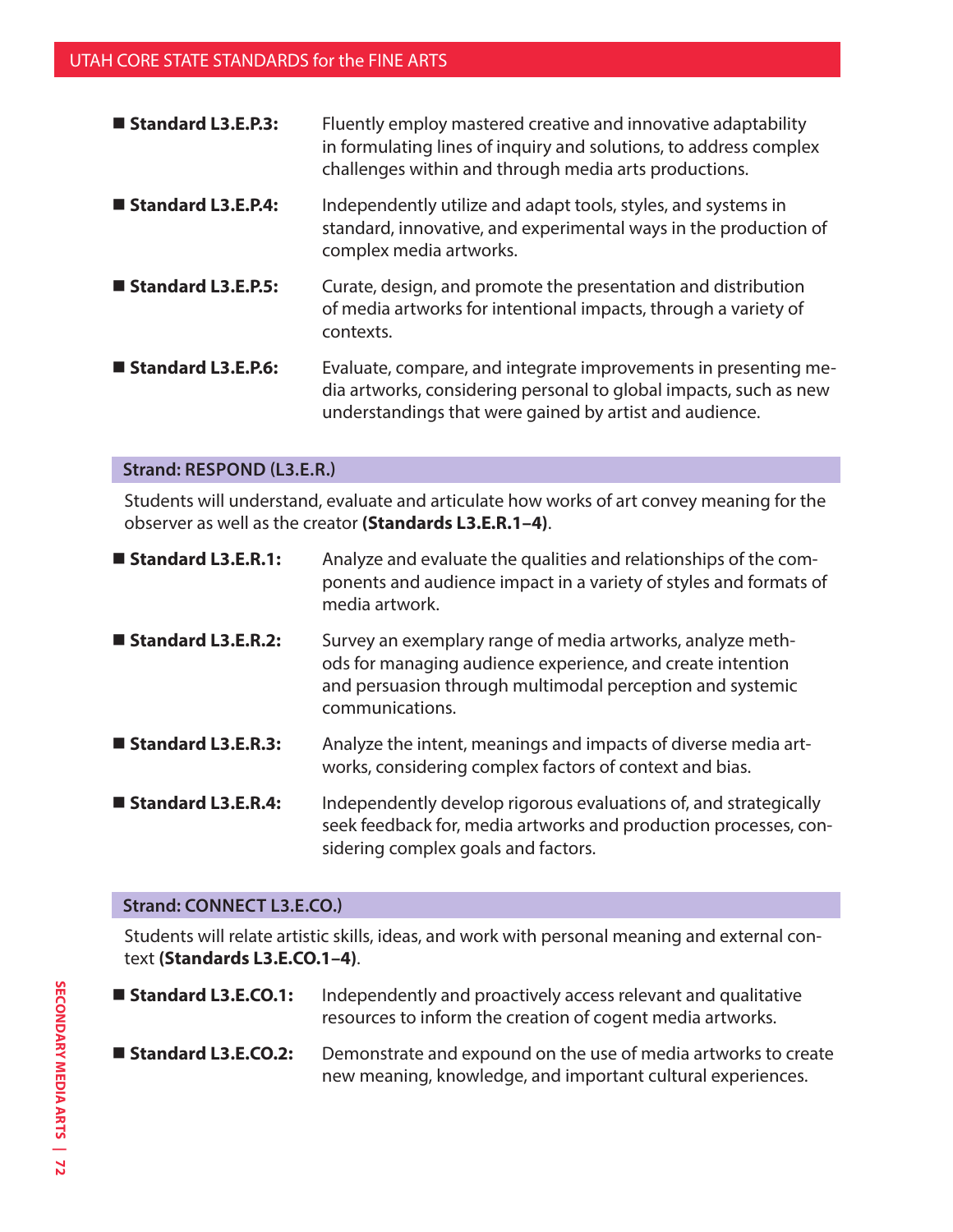- **Standard L3.E.CO.3:** Analyze the relevant and important relationships of media arts ideas and works to personal and global contexts, purposes, and values.
- **Standard L3.E.CO.4:** Utilize an understanding of legal, technological, systemic, and vocational contexts while experiencing and creating media arts.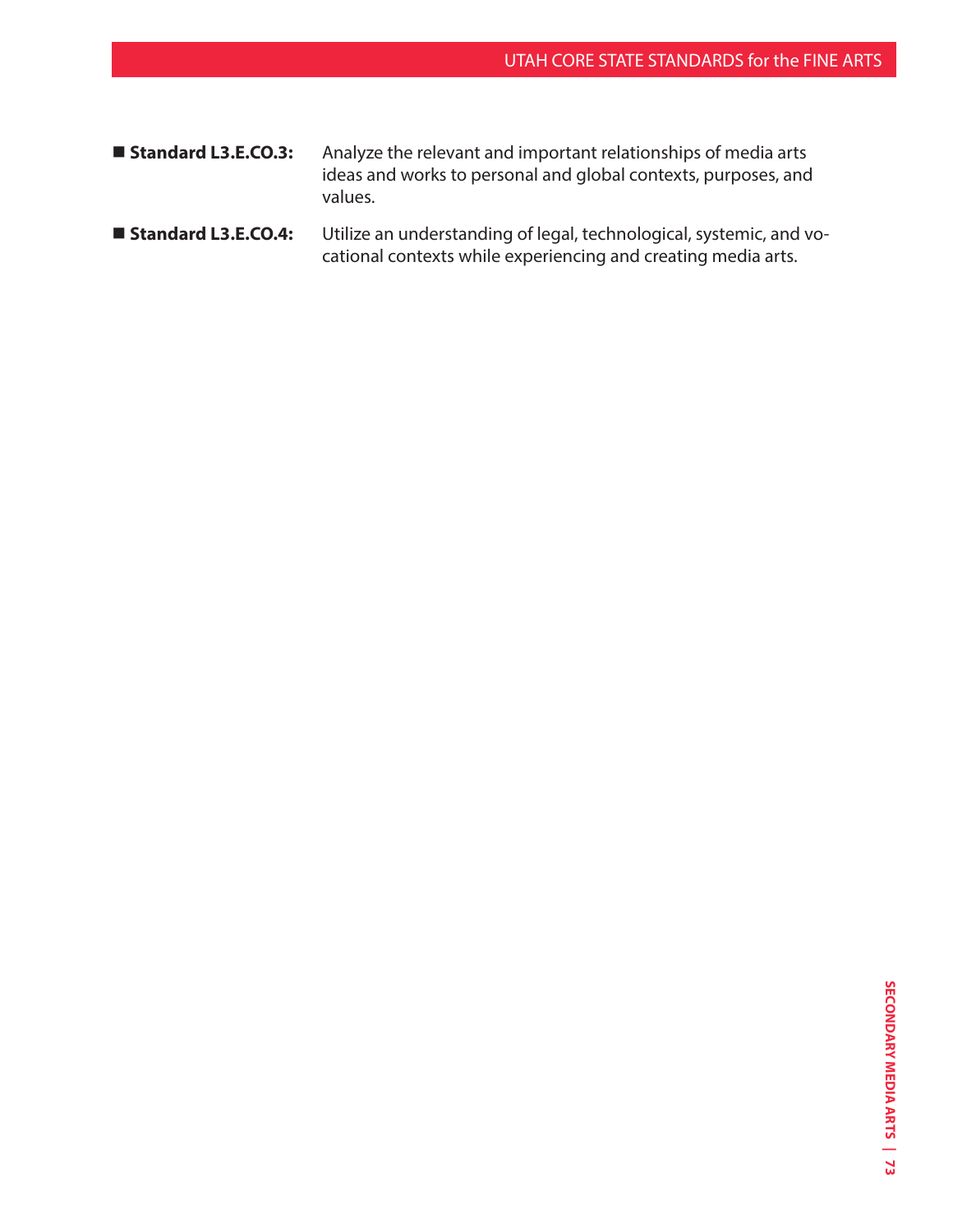SECONDARY MEDIA ARTS | 74 **SECONDARY MEDIA ARTS | 74**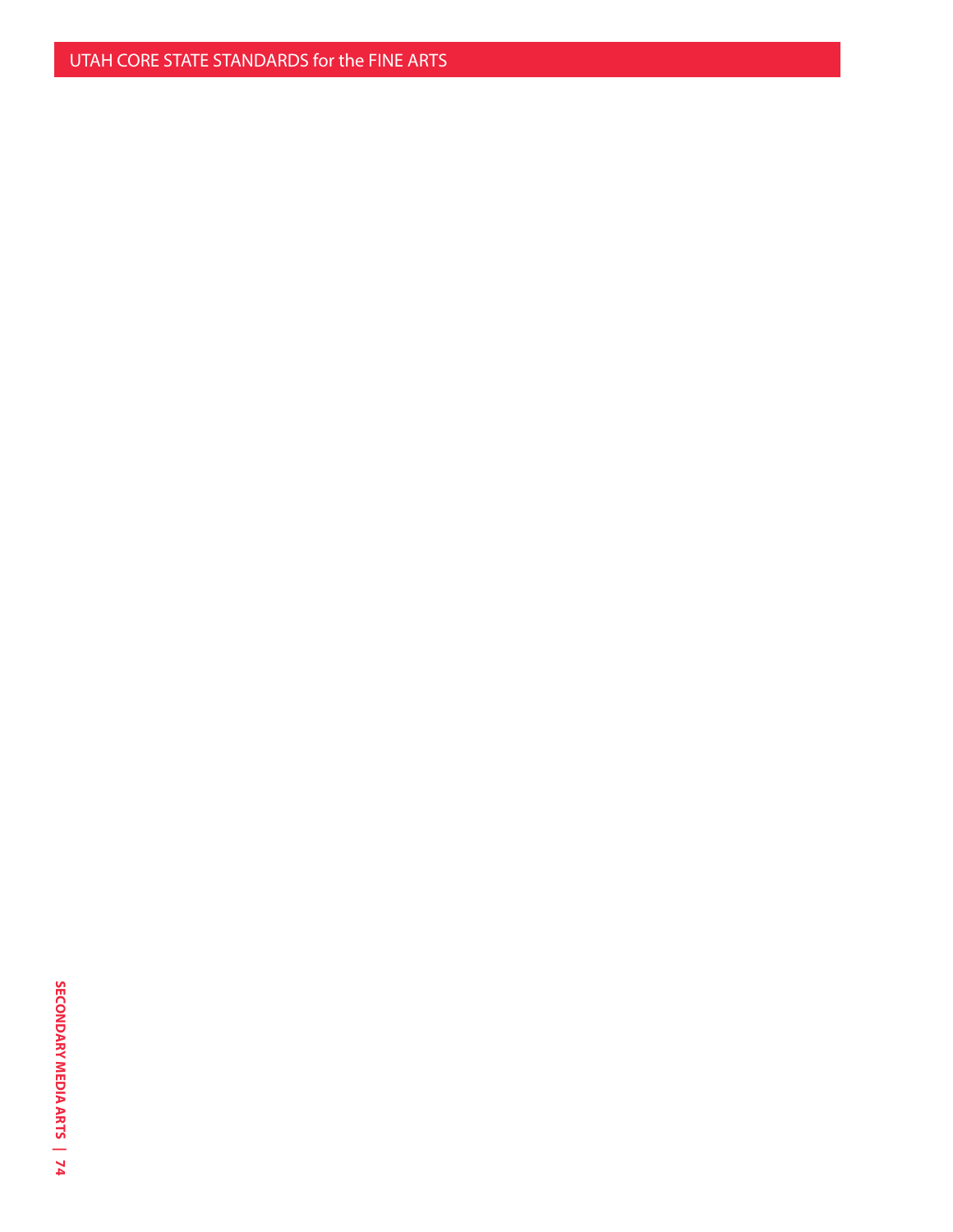# <span id="page-27-0"></span>**SECONDARY MUSIC** GRADES 7 AND 8

# **MUSIC (General)**

# **7TH–8TH GRADE**

#### **Strand: CREATE (7–8.M.CR.)**

Students will conceptualize, generate, develop, and organize artistic ideas and work. They will complete and refine musical works **(Standards 7–8.M.CR.1–6)**.

| <b>Standard 7-8.M.CR.1:</b> Listen to and discuss a variety of musical styles and ideas, and de-<br>scribe how various sounds can be used to represent experiences,<br>moods, visual images and/or story lines. |
|-----------------------------------------------------------------------------------------------------------------------------------------------------------------------------------------------------------------|
| <b>Standard 7-8.M.CR.2:</b> Improvise rhythmic and melodic ideas and phrases.                                                                                                                                   |
| <b>Standard 7-8.M.CR.3:</b> Generate simple rhythmic and melodic ideas and phrases.                                                                                                                             |
| <b>Standard 7-8.M.CR.4:</b> Identify, select and organize musical ideas for arrangement within<br>a recognizable form, and explain intent and connection to purpose<br>and context.                             |
| <b>Standard 7-8.M.CR.5:</b> Use standard and/or iconic notation and/or recording technology<br>to document original rhythmic, melodic or harmonic ideas.                                                        |
| ■ Standard 7-8.M.CR.6: Create original musical examples, applying teacher-provided crite-<br>ria of specific musical elements.                                                                                  |

#### **Strand: PERFORM (7–8.M.P.)**

Students will analyze, interpret, and select artistic work for performance. They will develop techniques and concepts to refine artistic work and express meaning through the presentation of musical works **(Standards 7–8.M.P.1–5)**.

| $\blacksquare$ Standard 7-8.M.P.1: | Apply teacher-provided criteria for selecting music to perform for a<br>specific purpose and/or context and explain why each was chosen.                  |
|------------------------------------|-----------------------------------------------------------------------------------------------------------------------------------------------------------|
| $\blacksquare$ Standard 7-8.M.P.2: | Demonstrate an understanding of music elements and notational<br>literacy through participation in or observation of a live or record-<br>ed performance. |
| $\blacksquare$ Standard 7-8.M.P.3: | Demonstrate an understanding of various genres and styles of<br>music by applying musical elements to a performance.                                      |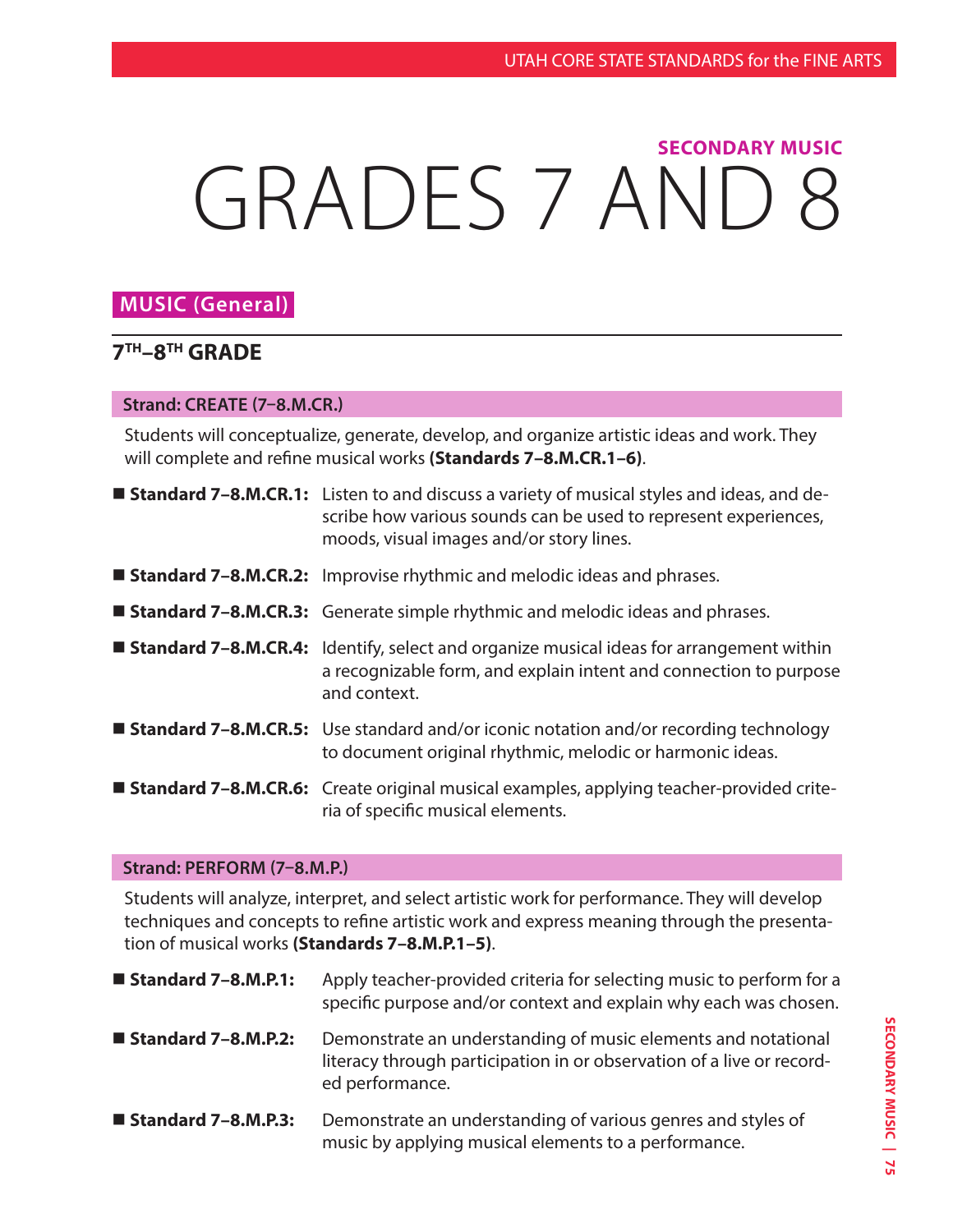| $\blacksquare$ Standard 7-8.M.P.4: | Identify and implement strategies for improving the technical and |
|------------------------------------|-------------------------------------------------------------------|
|                                    | expressive aspects of works.                                      |
| _ _ _ _ _ _ _ _ _ _ _              |                                                                   |

■ **Standard 7–8.M.P.5:** Discuss collaboratively how musical works are appropriate for an audience or context.

#### **Strand: RESPOND (7–8.M.R.)**

Students will perceive and analyze artistic work and process. They will interpret intent and meaning, and apply criteria to evaluate artistic work and process **(Standards 7–8.M.R.1–5)**.

- **Standard 7-8.M.R.1:** Respond to a musical performance by identifying the musical elements within a piece and in a given context, and discuss their effect on both listener and performer.
- **Standard 7–8.M.R.2:** Apply teacher-provided criteria to select music that expresses a personal experience, mood, visual image, or storyline in simple forms, and describe the choices.
- **Standard 7–8.M.R.3:** Identify and discuss how musical elements are embedded within a musical work to express possible meaning or composer's possible intent.
- **Standard 7–8.M.R.4:** Identify and describe, with quidance, the musical and structural elements that contribute to a quality musical work.
- **Standard 7–8.M.R.5:** Identify and describe, with quidance, the technical and musical skills evident in a quality performance.

#### **CONNECT (7–8.M.CO.)**

Students will synthesize and relate knowledge from personal and collaborative experience to make and receive art. They will relate artistic ideas and works with societal, cultural, and historical context to deepen understanding **(Standards 7–8.M.CO.1–3)**.

- **Standard 7–8.M.CO.1:** Examine how music relates to personal development and enjoyment of life.
- **Standard 7–8.M.CO.2:** Self-assess and document personal growth as a musician.
- **Standard 7-8.M.CO.3:** Experience how music connects us to history, culture, heritage, community, and to other academic subjects.

# **CHOIR—LEVEL 1**

#### **Strand: CREATE (L1.MC.CR.)**

Students will conceptualize, generate and organize artistic ideas and work. They will complete and refine musical works **(Standards L1.MC.CR.1–6)**.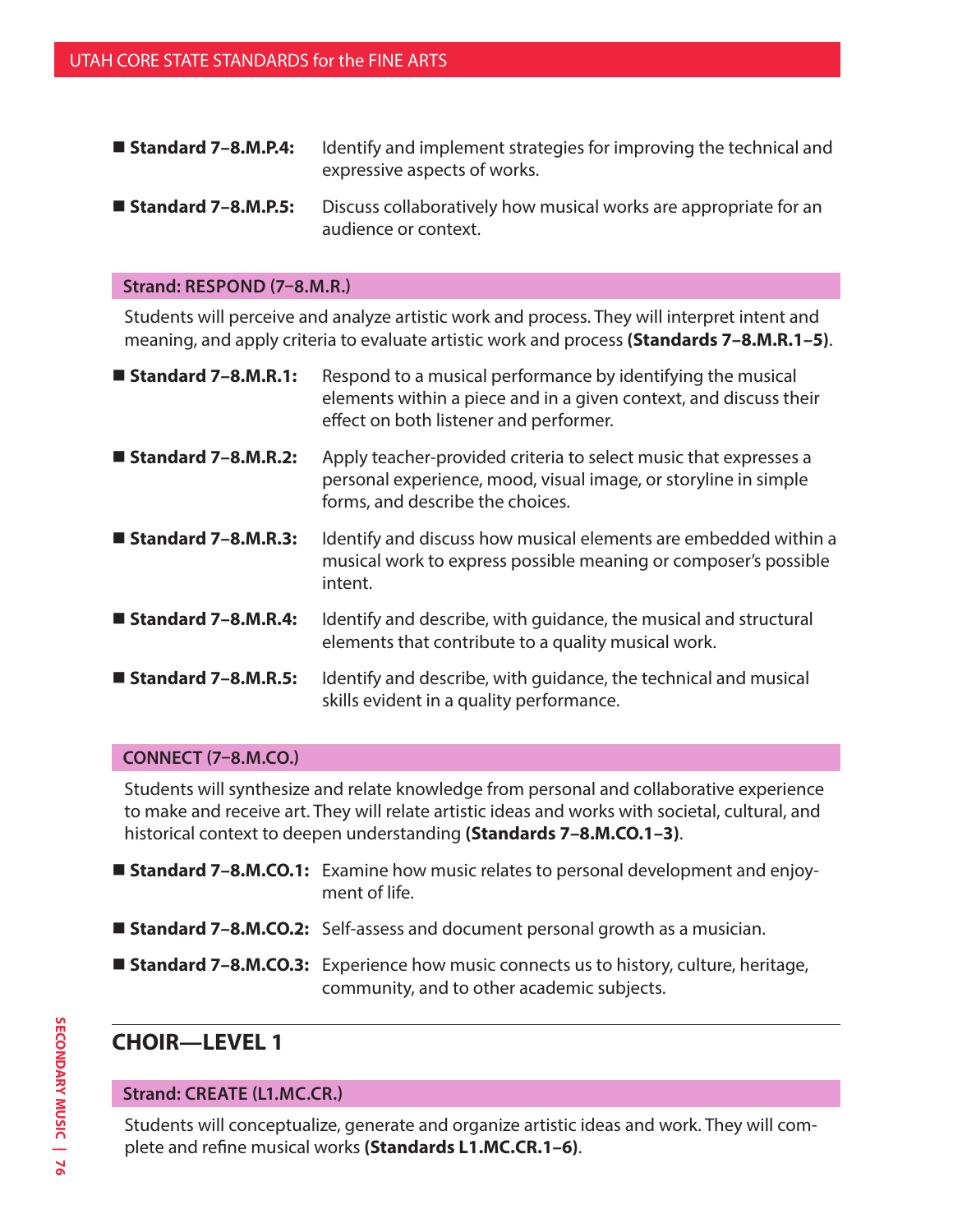<span id="page-29-0"></span>

| <b>Standard L1.MC.CR.1:</b> Listen to and discuss a variety of musical styles and ideas with<br>quidance.                                                                                     |
|-----------------------------------------------------------------------------------------------------------------------------------------------------------------------------------------------|
| <b>Standard L1.MC.CR.2:</b> Sing a consequent phrase for a given antecedent phrase.                                                                                                           |
| <b>Standard L1.MC.CR.3:</b> With guidance, improvise/generate rhythmic, melodic, and har-<br>monic ideas and phrases.                                                                         |
| <b>Standard L1.MC.CR.4:</b> Develop aural skills: intervals, major/minor modality, and rhythmic<br>and melodic dictation.                                                                     |
| <b>Standard L1.MC.CR.5:</b> Develop, organize and notate, with guidance, basic rhythmic and<br>melodic ideas and phrases with quidance.                                                       |
| <b>Standard L1.MC.CR.6:</b> Evaluate musical ideas, with guidance, and identify and rehearse<br>elements of musical expression that lead to a creative interpreta-<br>tion of a musical work. |

#### **Strand: PERFORM (L1.MC.P.)**

Students will analyze, interpret and select artistic work for performance. They will develop techniques and concepts to refine artistic work, and express meaning through the presentation of musical works **(Standards L1.MC.P.1–7)**.

| <b>Standard L1.MC.P.1:</b> | Select appropriate music, with limited guidance, to perform for a<br>short solo or ensemble performance, and explain why each was<br>chosen.     |
|----------------------------|--------------------------------------------------------------------------------------------------------------------------------------------------|
| ■ Standard L1.MC.P.2:      | Discuss, with quidance, various elements of a musical work such as<br>form, phrasing, and style.                                                 |
| <b>Standard L1.MC.P.3.</b> | Sing with an appropriate tone over an appropriate range with con-<br>sideration of the following skills in combination:<br>a. Vowels and diction |
|                            | <b>b.</b> Intonation                                                                                                                             |
|                            | c. Placement                                                                                                                                     |
|                            | <b>d.</b> Correct breathing and singing posture                                                                                                  |
|                            | e. Vocal physiology and vocal care                                                                                                               |
|                            | f. Flow phonation                                                                                                                                |
| ■ Standard L1.MC.P.4:      | Demonstrate technical performance skills by singing correct<br>pitches and rhythms in skill appropriate literature.                              |
| <b>Standard L1.MC.P.5:</b> | Demonstrate notational literacy in correctly sight-singing simple<br>melodies, harmonies, and rhythms.                                           |
| <b>Standard L1.MC.P.6:</b> | Demonstrated productive rehearsal habits, both as an individual<br>and as an ensemble member.                                                    |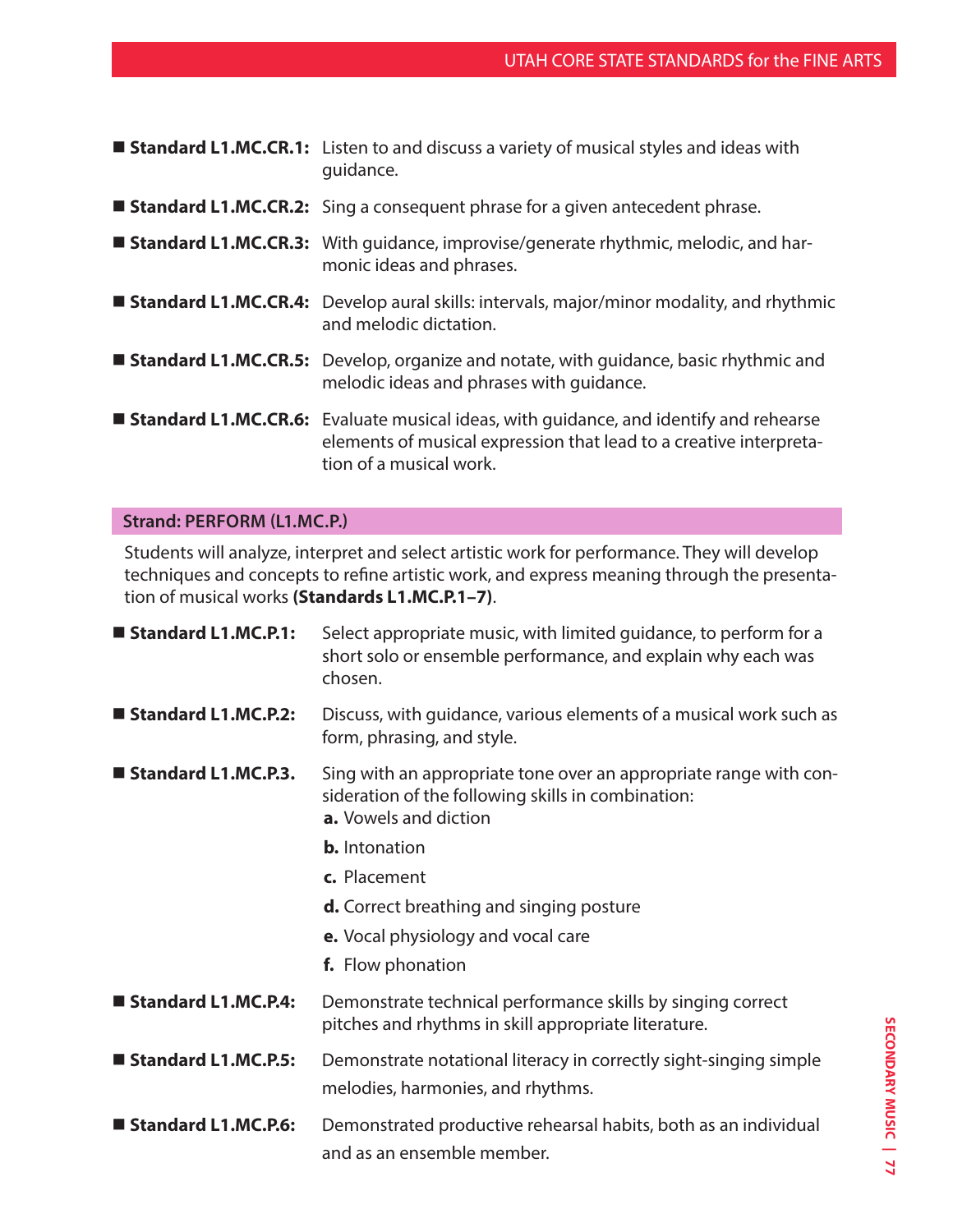■ **Standard L1.MC.P.7:** Perform an artistic work with technical accuracy, responding appropriately to the conductor and using musical elements to express ideas and emotions.

#### **Strand: RESPOND (L1.MC.R.)**

Students will perceive and analyze artistic work and process. They will interpret intent and meaning, and apply criteria to evaluate artistic work and process **(Standards L1.MC.R.1–5)**.

■ **Standard L1.MC.R.1:** Respond to a musical performance by identifying the musical elements within a piece and in a given context, discuss their effect on both listener and performer, and exhibit appropriate performance demeanor and audience concert etiquette. ■ **Standard L1.MC.R.2:** Identify and discuss how musical elements are embedded within a musical work to express possible meanings, and consider how the use of musical elements helps predict the composer's possible intent. ■ **Standard L1.MC.R.3:** Identify and describe, with guidance, the musical and structural elements that contribute to a quality musical work. ■ **Standard L1.MC.R.4:** Identify and describe, with guidance, the technical and musical skills evident in a quality performance. ■ **Standard L1.MC.R.5:** Judge and improve the quality of student's own musical performance using self-assessment.

#### **Strand: CONNECT (L1.MC.CO.)**

Students will synthesize and relate knowledge from personal and collaborative experience to make and receive art. They will relate artistic ideas and works with societal, cultural and historical context to deepen understanding **(Standards L1.MC.CO.1–4)**.

| <b>Standard L1.MC.CO.1:</b> Examine how music relates to personal development and enjoy-<br>ment of life.                                                      |
|----------------------------------------------------------------------------------------------------------------------------------------------------------------|
| <b>Standard L1.MC.CO.2:</b> Self-assess and document personal growth as a musician.                                                                            |
| <b>Standard L1.MC.CO.3:</b> Experience how music connects us to history, culture, heritage,<br>community and to other academic subjects.                       |
| <b>Standard L1.MC.CO.4:</b> Demonstrate and understand, with limited guidance, how musical<br>works are influenced by the composer's heritage and experiences. |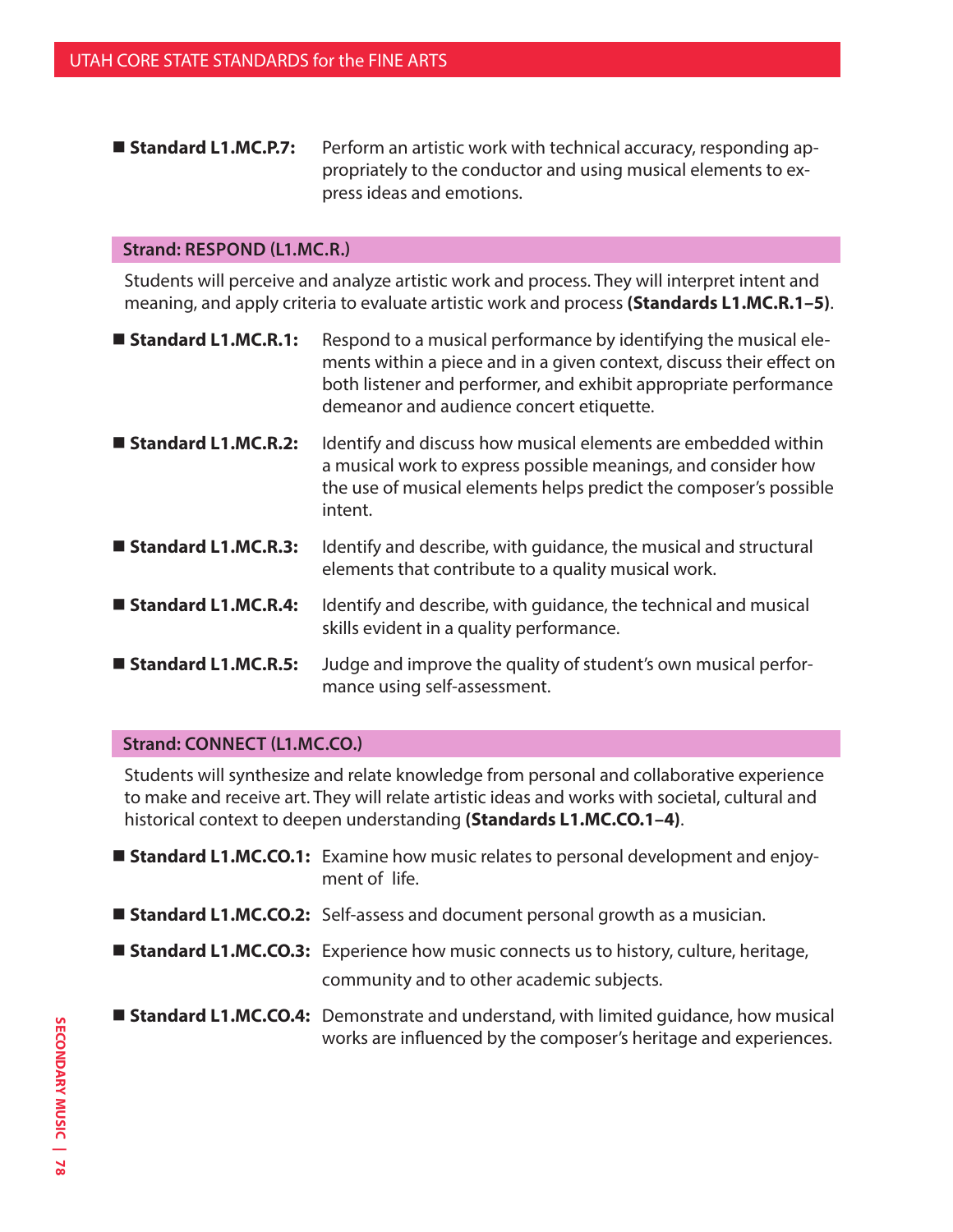# <span id="page-31-0"></span>**CHOIR—LEVEL 2**

#### **Strand: CREATE (L2.MC.CR.)**

Students will conceptualize, generate and organize artistic ideas and work. They will complete and refine musical works **(Standards L2.MC.CR.1–6)**.

- **Standard L2.MC.CR.1:** Listen to and discuss a variety of musical styles and ideas.
- **Standard L2.MC.CR.2:** Sing a consequent phrase for a given antecedent phrase in a variety of styles.
- **Standard L2.MC.CR.3:** Improvise/generate rhythmic, melodic, and harmonic ideas and phrases in two or more parts.
- **Standard L2.MC.CR.4:** Develop aural skills: intervals, major/minor modality, rhythmic with melodic dictation.
- **Standard L2.MC.CR.5:** Develop, organize and notate rhythmic and melodic ideas and phrases of increasing complexity.
- **Standard L2.MC.CR.6:** Evaluate musical ideas, with teacher provided criteria, and identify and rehearse elements of musical expression that lead to a creative interpretation of a musical work.

#### **Strand: PERFORM (L2.MC.CR.)**

Students will analyze, interpret, and select artistic work for performance. They will develop techniques and concepts to refine artistic work, and express meaning through the presentation of musical works **(Standards L2.MC.P.1–7)**.

| ■ Standard L2.MC.P.1:      | Select appropriate music to perform for a short solo or ensemble<br>performance, and explain why each piece was chosen.                    |
|----------------------------|--------------------------------------------------------------------------------------------------------------------------------------------|
| <b>Standard L2.MC.P.2:</b> | Discuss various elements of a musical work such as form, phrasing<br>and style.                                                            |
| <b>Standard L2.MC.P.3:</b> | Sing with an appropriate tone over an appropriate range incorpo-<br>rating a combination of the following skills:<br>a. Vowels and diction |
|                            | <b>b.</b> Intonation                                                                                                                       |
|                            | c. Placement                                                                                                                               |
|                            | <b>d.</b> Correct breathing and singing posture                                                                                            |
|                            | <b>e.</b> Vocal physiology and vocal care                                                                                                  |
|                            | f. Flow phonation                                                                                                                          |
| <b>Standard L2.MC.P.4:</b> | Demonstrate technical performance skills by singing correct<br>pitches and rhythms in skill-appropriate literature.                        |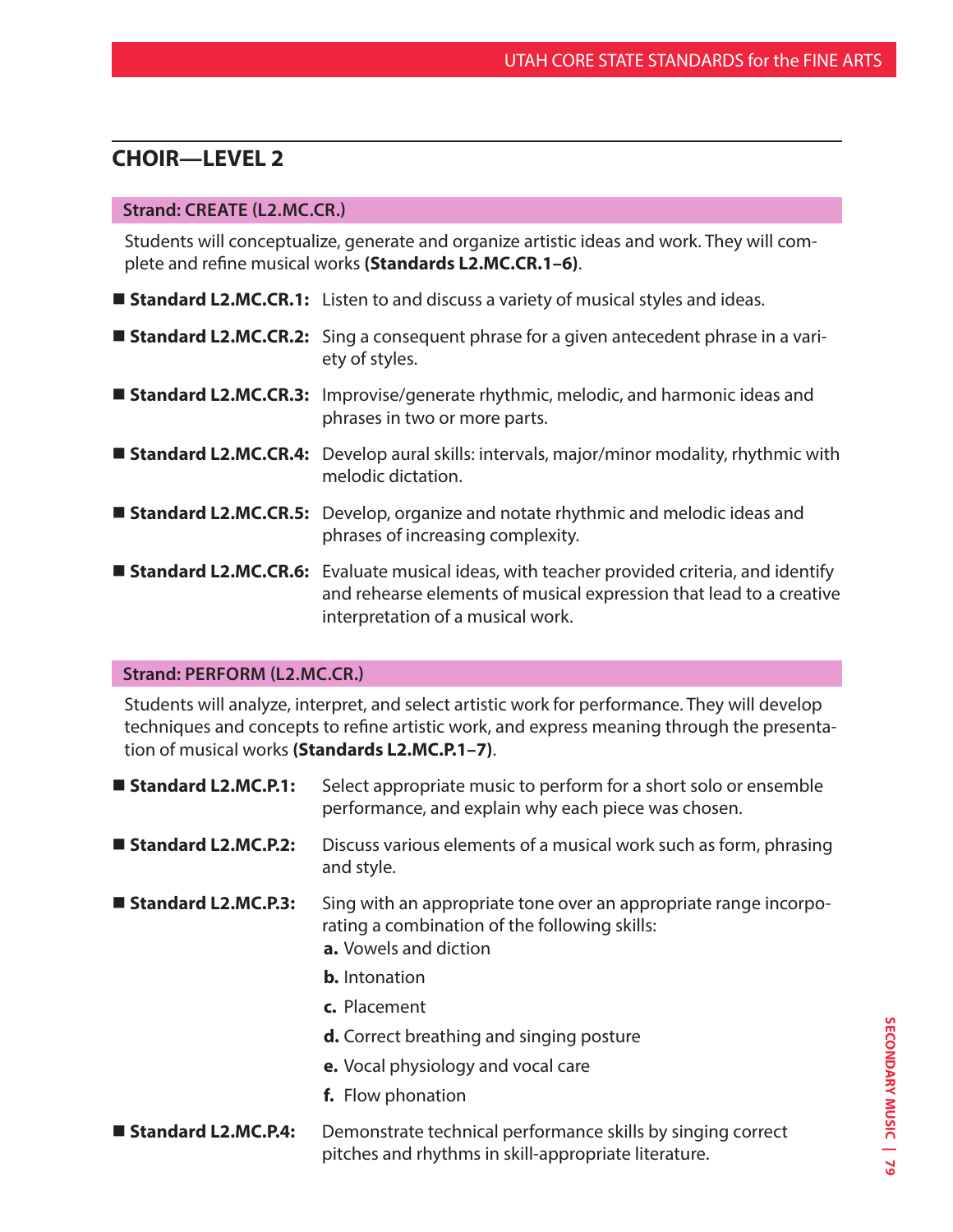| <b>Standard L2.MC.P.5:</b> | Demonstrate notational literacy by correctly sight-singing increas-<br>ingly complex melodies, harmonies, and rhythms.                                          |
|----------------------------|-----------------------------------------------------------------------------------------------------------------------------------------------------------------|
| <b>Standard L2.MC.P.6:</b> | Demonstrate productive rehearsal habits, both as an individual<br>and as an ensemble member.                                                                    |
| <b>Standard L2.MC.P.7:</b> | Perform an artistic work with technical accuracy, responding ap-<br>propriately to the conductor and using musical elements to ex-<br>press ideas and emotions. |

#### **Strand: RESPOND (L2.MC.R.)**

Students will perceive and analyze artistic work and process. They will interpret intent and meaning, and apply criteria to evaluate artistic work and process **(Standards L2.MC.R.1–5)**.

| <b>Standard L2.MC.R.1:</b> | Respond to a musical performance by identifying the musical ele-<br>ments within a piece and in a given context, discussing their effect<br>on both listener and performer, and exhibiting appropriate perfor-<br>mance demeanor and audience concert etiquette. |
|----------------------------|------------------------------------------------------------------------------------------------------------------------------------------------------------------------------------------------------------------------------------------------------------------|
| ■ Standard L2.MC.R.2:      | Identify and discuss how musical elements are embedded within<br>a musical work to express possible meanings, and consider how<br>the use of musical elements helps predict the composer's possible<br>intent.                                                   |
| <b>Standard L2.MC.R.3:</b> | Identify and describe the musical and structural elements that<br>contribute to a quality musical work.                                                                                                                                                          |
| <b>Standard L2.MC.R.4:</b> | Identify and describe the technical and musical skills evident in a<br>quality performance.                                                                                                                                                                      |
| <b>Standard L2.MC.R.5:</b> | Judge and improve the quality of student's own musical perfor-<br>mance using self-assessment.                                                                                                                                                                   |

#### **Strand: CONNECT (L2.MC.CO.)**

Students will synthesize and relate knowledge from personal and collaborative experience to make and receive art. They will relate artistic ideas and works with societal, cultural, and historical context to deepen understanding **(Standards L2.Mc.CO.1–4)**.

 **Standard L2.MC.CO.1:** Examine how music relates to personal development and enjoyment of life. ■ **Standard L2.MC.CO.2:** Self-assess and document personal growth as a musician. ■ **Standard L2.MC.CO.3:** Experience how music connects us to history, culture, heritage, community, and to other academic subjects. ■ **Standard L2.MC.CO.4:** Demonstrate an understanding of how musical works are influenced by the composer's heritage and experiences.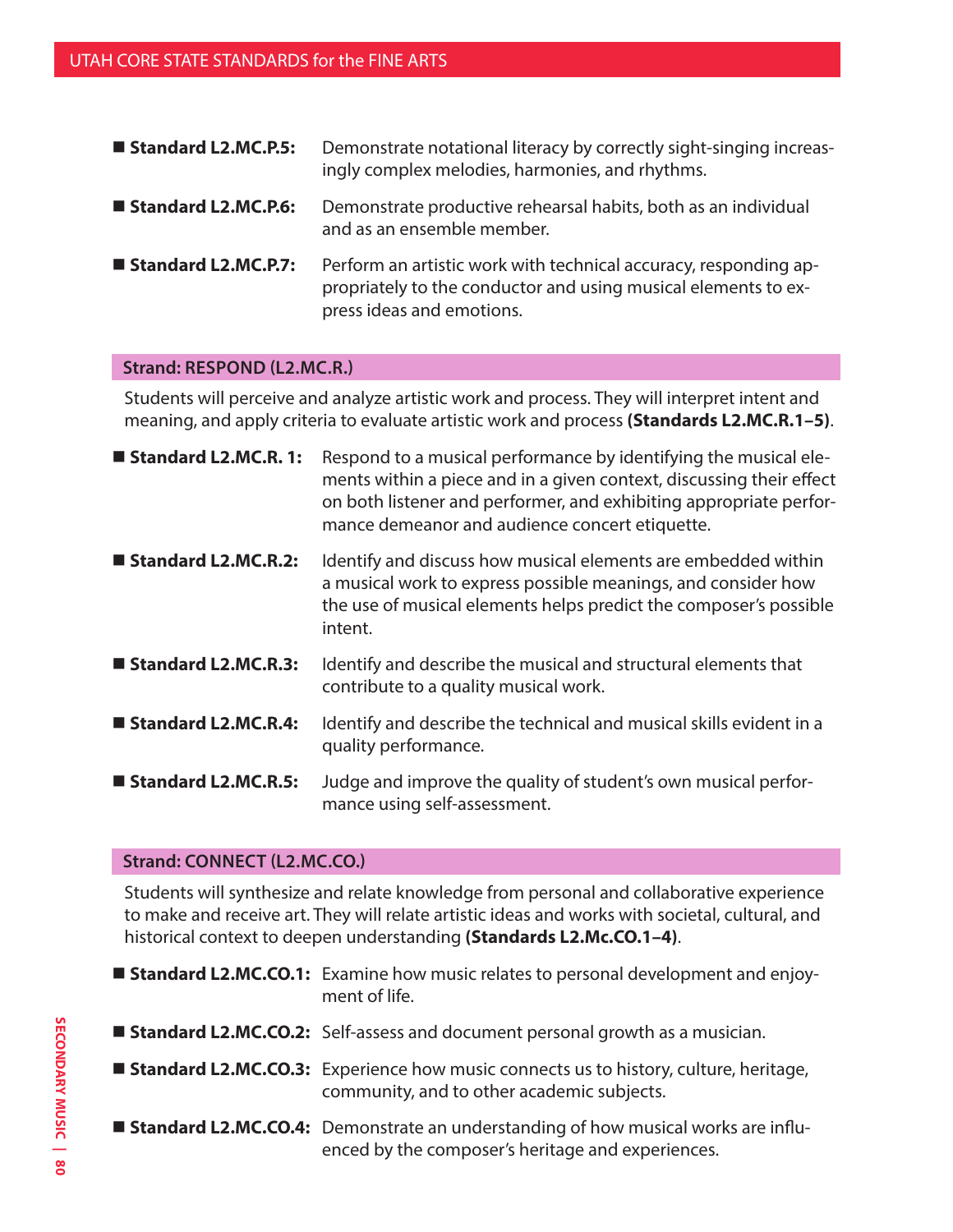# <span id="page-33-0"></span>**CHOIR—LEVEL 3**

#### **Strand: CREATE (L3.MC.CR.)**

Students will conceptualize, generate, and organize artistic ideas and work. They will complete and refine musical works **(Standards L2.MC.CR.1–6)**.

| <b>Example 13.MC.CR.1:</b> Listen to, discuss, and apply a variety of musical styles and ideas<br>appropriate to a given musical work.                              |
|---------------------------------------------------------------------------------------------------------------------------------------------------------------------|
| <b>Standard L3.MC.CR.2:</b> Generate both antecedent and consequent phrases within the<br>context of a style.                                                       |
| <b>Example 13.MC.CR.3:</b> Improvise/generate rhythmic, melodic, and harmonic ideas and<br>phrases in three or more parts.                                          |
| <b>Standard L3.MC.CR.4:</b> Develop aural skills: intervals and rhythms with melodic dictation<br>in major and minor modality.                                      |
| <b>Example 13.MC.CR.5:</b> Generate, organize, and notate rhythmic and melodic ideas and<br>phrases of increasing complexity.                                       |
| <b>Standard L3.MC.CR.6:</b> Evaluate musical ideas, identify and rehearse elements of music<br>expression that lead to a creative interpretation of a musical work. |

#### **Strand: PERFORM (L3.MC.P.)**

Students will analyze, interpret, and select artistic work for performance. They will develop techniques and concepts to refine artistic work, and express meaning through the presentation of musical works **(Standards L3.MC.P.1–7)**.

| ■ Standard L3.MC.P.1: | Select appropriate music to perform for a short solo or ensemble<br>performance, and explain why each piece was chosen. |
|-----------------------|-------------------------------------------------------------------------------------------------------------------------|
| ■ Standard L3.MC.P.2: | Individually identify various elements of a musical work and dis-<br>cuss the various elements as a group.              |
| ■ Standard L3.MC.P.3: | Sing with an appropriate tone over an appropriate range, identify-<br>ing and applying the following symbiotic skills:  |
|                       | <b>a.</b> Vowels and diction                                                                                            |
|                       | <b>b.</b> Intonation                                                                                                    |
|                       | c. Placement                                                                                                            |
|                       | <b>d.</b> Correct breathing and singing posture                                                                         |
|                       | e. Vocal physiology and vocal care                                                                                      |
|                       | <b>f.</b> Flow phonation                                                                                                |
| ■ Standard L3.MC.P.4: | Demonstrate technical performance skills by singing correct<br>pitches and rhythms in skill-appropriate literature.     |

SECONDARY MUSIC | 81 **SECONDARY MUSIC | 81**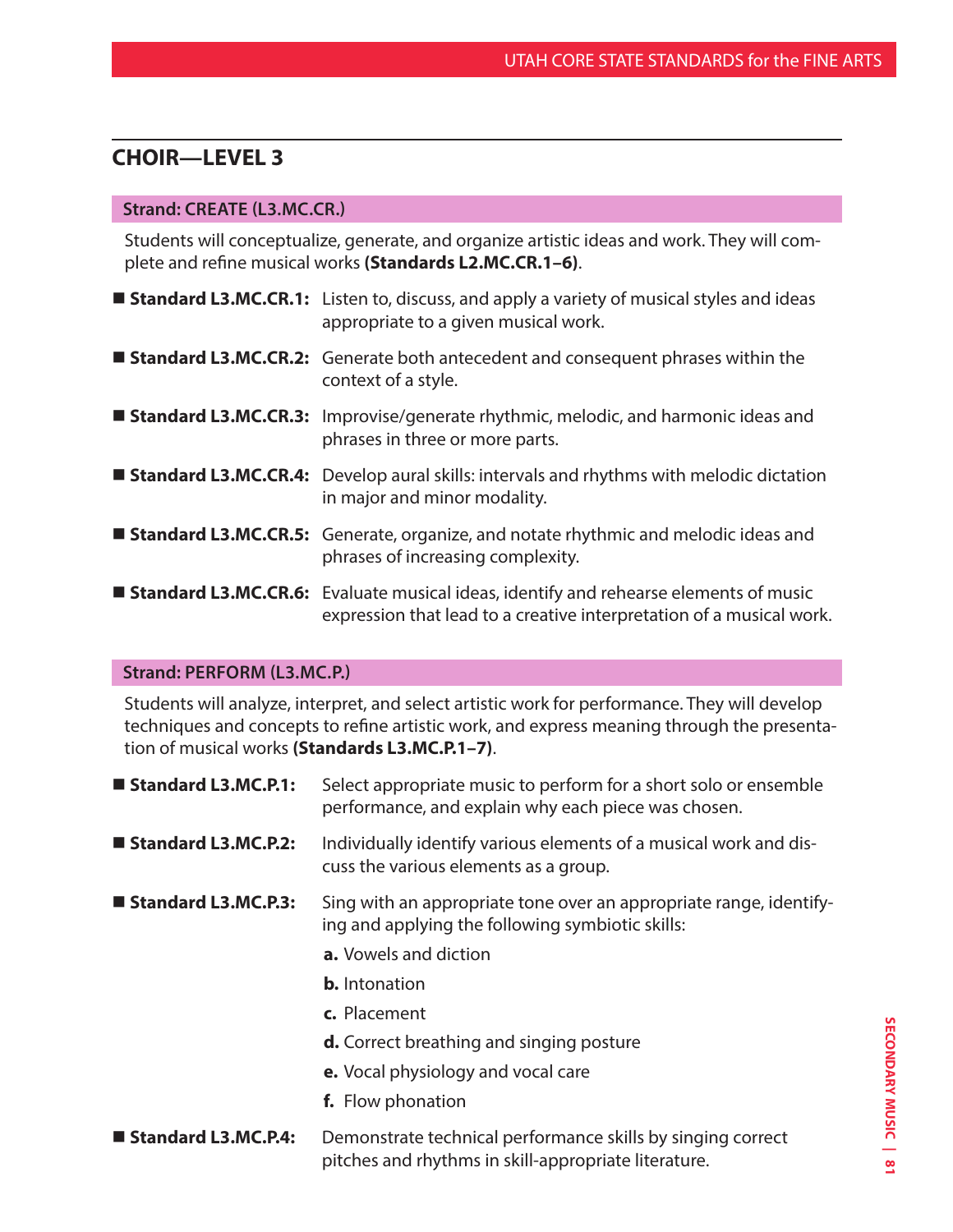| <b>Standard L3.MC.P.5:</b> | Demonstrate notational literacy by correctly sight-singing increas-<br>ingly complexity melodies, harmonies, and rhythms.                                       |
|----------------------------|-----------------------------------------------------------------------------------------------------------------------------------------------------------------|
| <b>Standard L3.MC.P.6:</b> | Demonstrate productive rehearsal habits, both as an individual<br>and as an ensemble member.                                                                    |
| <b>Standard L3.MC.P.7:</b> | Perform an artistic work with technical accuracy, responding ap-<br>propriately to the conductor and using musical elements to ex-<br>press ideas and emotions. |

#### **Strand: RESPOND (L3.MC.R.)**

Students will perceive and analyze artistic work and process. They will interpret intent and meaning, and apply criteria to evaluate artistic work and process **(Standards L3.MC.R.1–5)**.

| <b>Standard L3.MC.R.1:</b> | Respond to a musical performance by identifying the musical ele-<br>ments within a piece and in a given context, discussing their effect<br>on both listener and performer, and exhibiting appropriate perfor-<br>mance demeanor and audience concert etiquette. |
|----------------------------|------------------------------------------------------------------------------------------------------------------------------------------------------------------------------------------------------------------------------------------------------------------|
| <b>Standard L3.MC.R.2:</b> | Identify and discuss how musical elements are embedded within<br>a musical work to express possible meanings and consider how<br>the use of musical elements helps predict the composer's possible<br>intent.                                                    |
| <b>Standard L3.MC.R.3:</b> | Identify and describe the musical and structural elements that<br>contribute to a quality musical work.                                                                                                                                                          |
| <b>Standard L3.MC.R.4:</b> | Identify and describe the technical and musical skills evident in a<br>quality performance.                                                                                                                                                                      |
| <b>Standard L3.MC.R.5:</b> | Judge and improve the quality of student's own musical perfor-<br>mance using self-assessment.                                                                                                                                                                   |

#### **Strand: CONNECT (L3.MC.CO.)**

Students will synthesize and relate knowledge from personal and collaborative experience to make and receive art. They will relate artistic ideas and works with societal, cultural, and historical context to deepen understanding **(Standards L3.MC.CO.1–4)**.

 **Standard L3.MC.CO.1:** Examine how music relates to personal development and enjoyment of life. ■ **Standard L3.MC.CO.2:** Self-assess and document personal growth as a musician. ■ **Standard L3.MC.CO.3:** Experience how music connects us with heritage, community, and to other academic subjects. ■ **Standard L3.MC.CO.4:** Demonstrate an understanding of how musical works are influenced by the composer's heritage and experiences.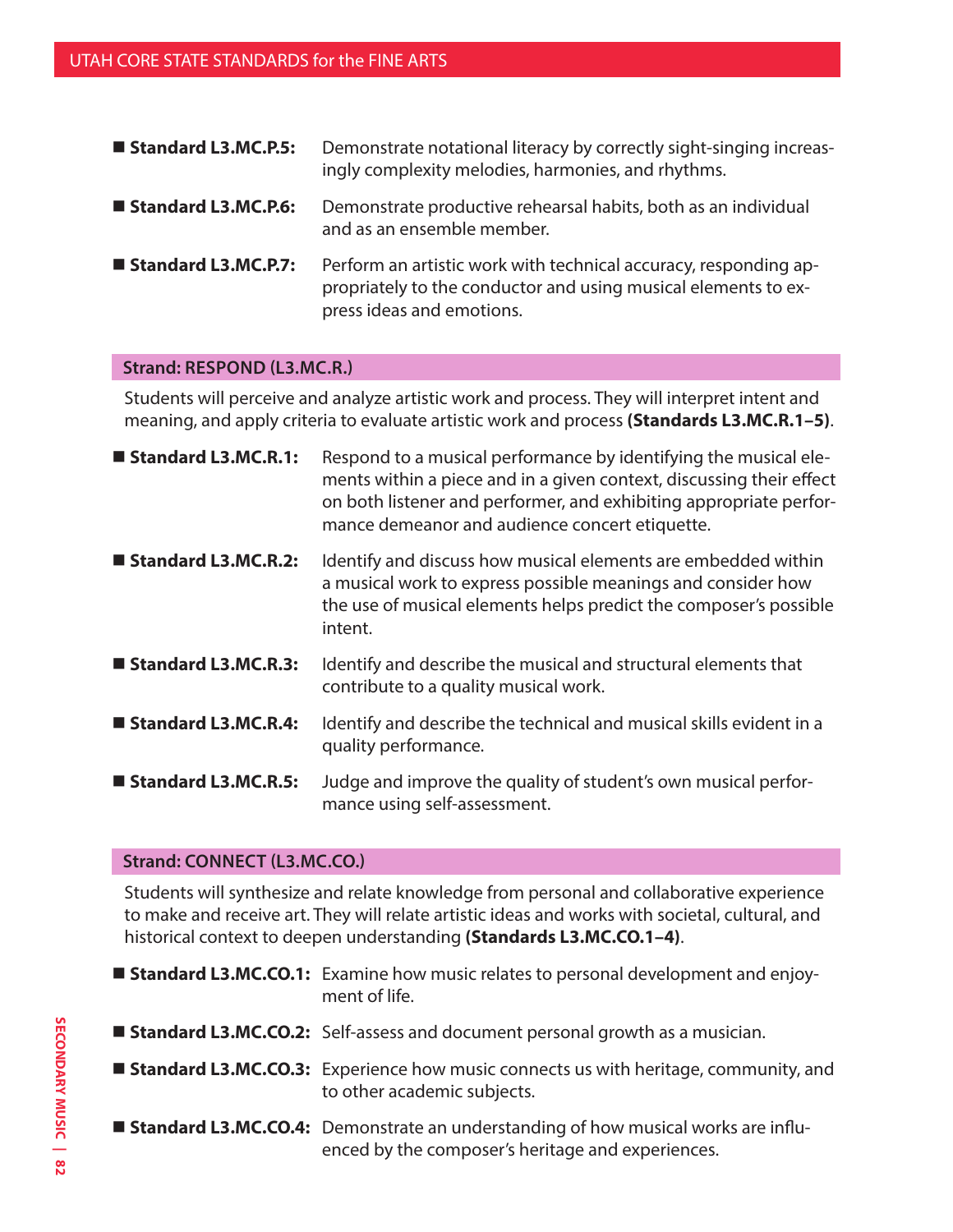# <span id="page-35-0"></span>**INSTRUMENTAL—LEVEL 1**

#### **Strand: CREATE (L1.MI.CR.)**

Students will conceptualize, generate and organize artistic ideas and work. They will complete and refine musical works **(Standards L1.MI.CR.1–6)**.

|                                                   | <b>Standard L1.MI.CR.1:</b> Listen to a variety of musical styles and ideas.                                                                                 |
|---------------------------------------------------|--------------------------------------------------------------------------------------------------------------------------------------------------------------|
| <b>Standard L1.MI.CR.2:</b>                       | Improvise/generate and respond, with guidance, to simple melodic<br>ideas and phrases.                                                                       |
| <b>Standard L1.MI.CR.3:</b> Develop aural skills. |                                                                                                                                                              |
| <b>Standard L1.MI.CR.4:</b>                       | With guidance, develop, organize, and notate rhythmic and me-<br>lodic ideas and phrases with increasing complexity.                                         |
|                                                   | <b>Standard L1.MI.CR.5:</b> Evaluate and refine musical ideas, applying teacher-provided crite-<br>ria and, with quidance, using selected elements of music. |
| <b>Standard L1.MI.CR.6:</b>                       | Identify and rehearse skills and concepts that need greater unifica-<br>tion for performance.                                                                |

#### **Strand: PERFORM (L1.MI.P.)**

Students will analyze, interpret, and select artistic work for performance. They will develop techniques and concepts to refine artistic work, and express meaning through the presentation of musical works **(Standards L1.MI.P.1–8)**.

| <b>Standard L1.MI.P.1:</b> | With guidance, select appropriate music for a short solo or ensem-<br>ble performance, with consideration to student ability, preparation<br>and target audience, and explain why the piece was chosen.             |
|----------------------------|---------------------------------------------------------------------------------------------------------------------------------------------------------------------------------------------------------------------|
| <b>Standard L1.MI.P.2:</b> | With quidance, discuss various elements of a musical work.                                                                                                                                                          |
| <b>Standard L1.MI.P.3:</b> | With guidance, make appropriate interpretive musical decisions as<br>a soloist/ensemble.                                                                                                                            |
| <b>Standard L1.MI.P.4:</b> | Produce an appropriate tone over a moderate range of the in-<br>strument, using correct posture and physical connection to the<br>instrument.                                                                       |
| <b>Standard L1.MI.P.5:</b> | Demonstrate fluency in the following technical performance skills:<br><b>a.</b> Basic major scales<br><b>b.</b> Chromatic scale with limited range<br>c. Articulation<br><b>d.</b> Dynamics<br>e. Rhythmic accuracy |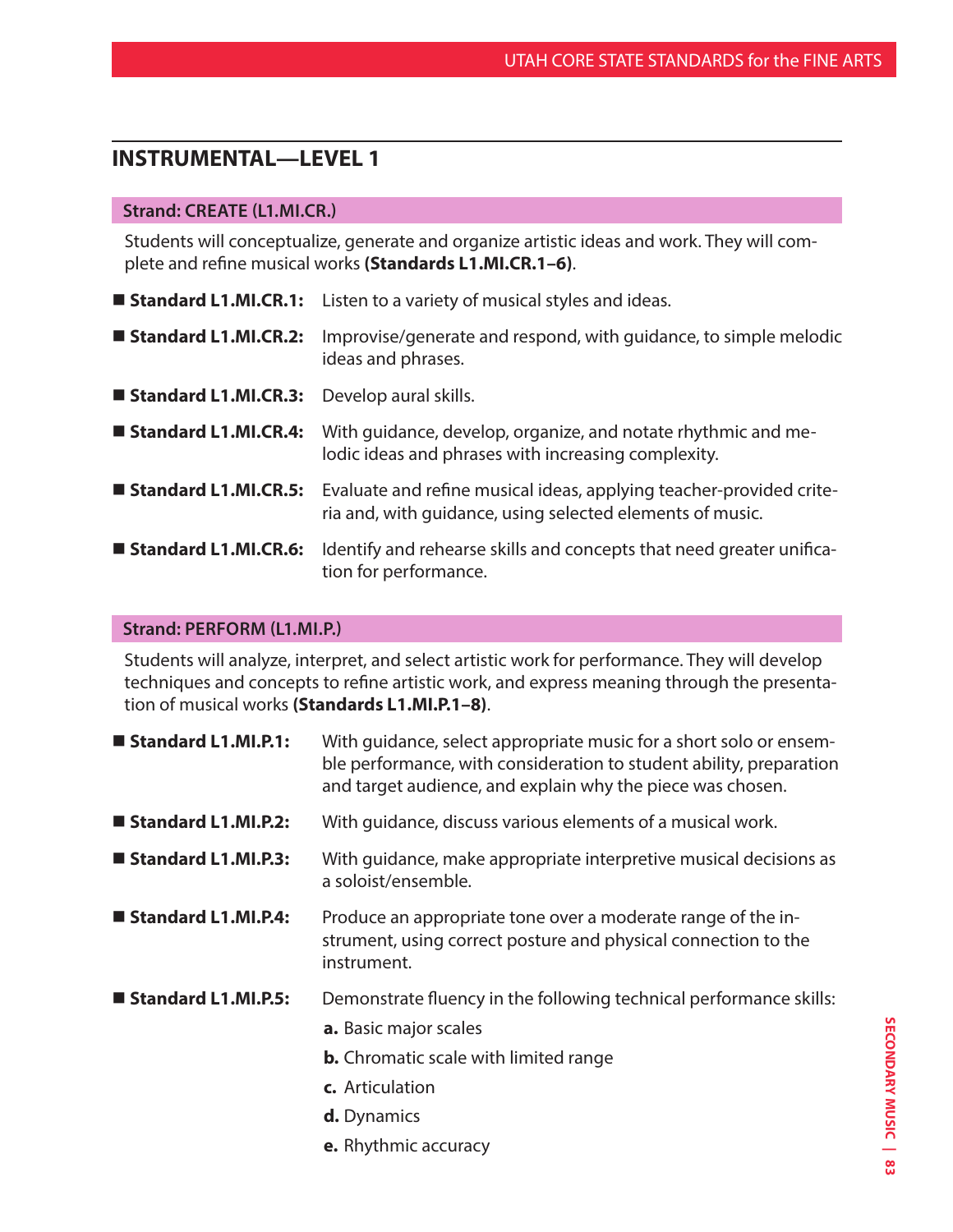|                            | f. Note accuracy                                                                                                                                                                                     |
|----------------------------|------------------------------------------------------------------------------------------------------------------------------------------------------------------------------------------------------|
|                            | g. Ensemble listening                                                                                                                                                                                |
|                            | <b>h.</b> Tuning                                                                                                                                                                                     |
|                            | <b>i.</b> Targeted practice techniques                                                                                                                                                               |
|                            | <b>j.</b> Balance/blend                                                                                                                                                                              |
|                            | k. Rudimentary ear training                                                                                                                                                                          |
| <b>Standard L1.MI.P.6:</b> | Demonstrate notational literacy, including sight-reading.                                                                                                                                            |
| <b>Standard L1.MI.P.7:</b> | Demonstrate productive rehearsal habits, both as an individual<br>and as an ensemble member.                                                                                                         |
| <b>Standard L1.MI.P.8:</b> | Watch and respond appropriately to the conductor and perform<br>with technical accuracy, utilizing appropriate phrasing, dynamics,<br>style, tempo, balance and blend to express ideas and emotions. |

#### **Strand: RESPOND (L1.MI.R.)**

Students will perceive and analyze artistic work and process. They will interpret intent and meaning, and apply criteria to evaluate artistic work and process **(Standards L1.MI.R.1–5)**.

| <b>Standard L1.MI.R.1:</b> | Respond to a musical performance by identifying the musical ele-<br>ments within a piece and in a given context, discuss their effect on<br>both listener and performer, and exhibit appropriate performance<br>demeanor and audience concert etiquette. |
|----------------------------|----------------------------------------------------------------------------------------------------------------------------------------------------------------------------------------------------------------------------------------------------------|
| <b>Standard L1.MI.R.2:</b> | Consider, with guidance, how the use of musical elements helps<br>predict the composer's possible intent.                                                                                                                                                |
| <b>Standard L1.MI.R.3:</b> | Identify and describe, with quidance, the musical and structural<br>elements that contribute to a quality musical work.                                                                                                                                  |
| <b>Standard L1.MI.R.4:</b> | Identify and describe, with guidance, the technical and musical<br>skills evident in a quality performance.                                                                                                                                              |
| <b>Standard L1.MI.R.5:</b> | Use self-assessment to judge and improve the quality of musical<br>performance.                                                                                                                                                                          |

#### **Strand: CONNECT (L1.MI.CO.)**

Students will synthesize and relate knowledge from personal and collaborative experience to make and receive art. They will relate artistic ideas and works with societal, cultural, and historical context to deepen understanding **(Standards L1.MI.CO.1–4)**.

 **Standard L1.MI.CO.1:** Examine how music relates to personal development and enjoyment of life.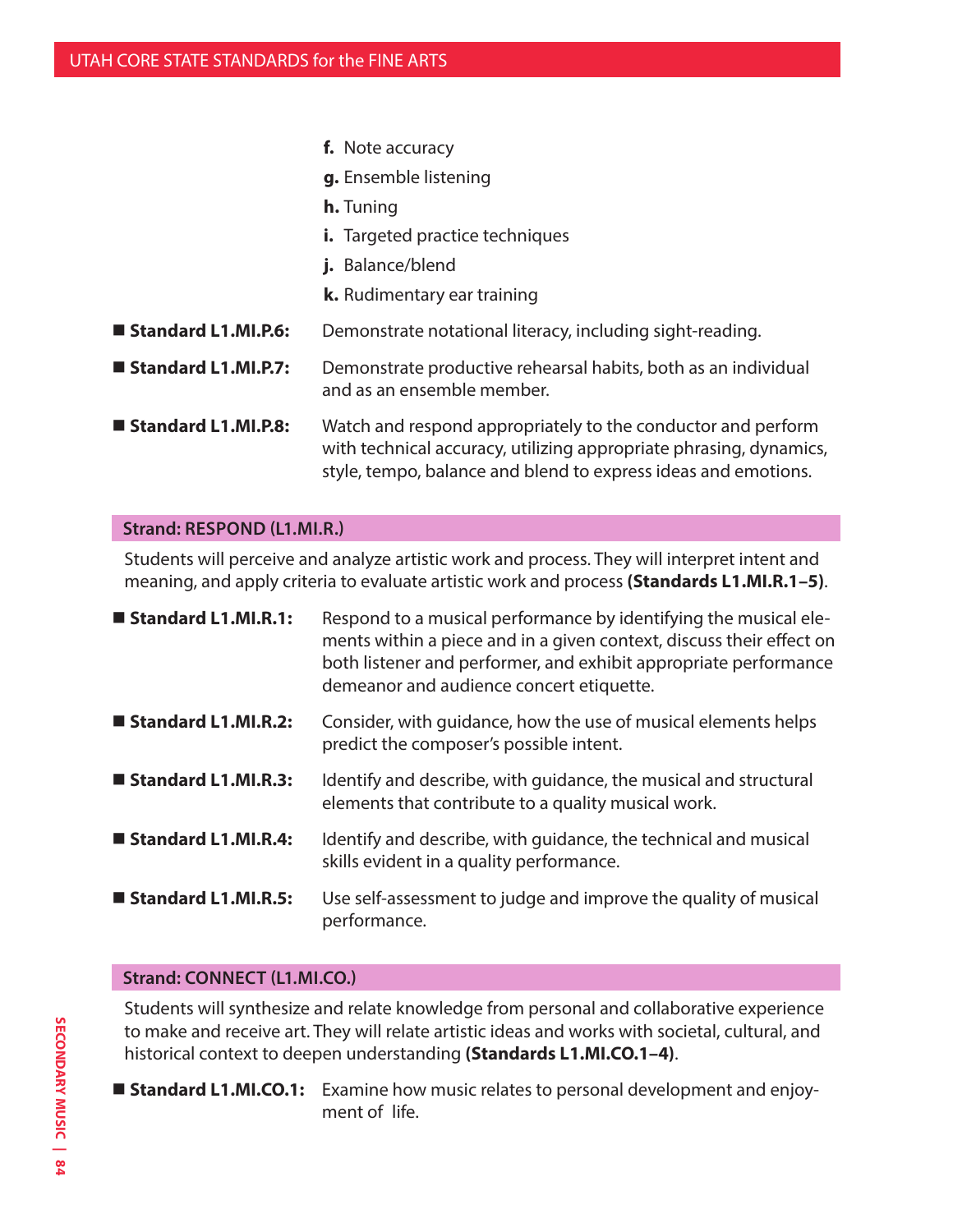<span id="page-37-0"></span>

| <b>Standard L1.MI.CO.2:</b> Self-assess and document personal growth as a musician.                                                       |
|-------------------------------------------------------------------------------------------------------------------------------------------|
| <b>Standard L1.MI.CO.3:</b> Experience how music connects us to history, culture, heritage,<br>community, and to other academic subjects. |
| <b>Standard L1.MI.CO.4:</b> Examine, with quidance, how musical works are influenced by the<br>composer's heritage and experiences.       |

# **INSTRUMENTAL—LEVEL 2**

#### **Strand: CREATE (L2.MI.CR.)**

Students will conceptualize, generate, and organize artistic ideas and work. They will complete and refine musical works **(Standards L2.MI.CR.1–4)**.

| <b>Standard L2.MI.CR.1:</b> | Improvise/generate simple rhythmic and melodic ideas and<br>phrases.                                                                           |
|-----------------------------|------------------------------------------------------------------------------------------------------------------------------------------------|
| <b>Standard L2.MI.CR.2:</b> | Develop, organize and notate rhythmic and melodic ideas and<br>phrases with increasing complexity while continuing to develop<br>aural skills. |
|                             | <b>Standard L2.MI.CR.3:</b> Refine musical ideas, apply student criteria, and use a variety of<br>musical elements.                            |
|                             | <b>E</b> Standard L2.MI.CR.4: Identify and rehearse skills and concepts that need greater unifica-<br>tion for performance.                    |

#### **Strand: PERFORM (L2.MI.P.)**

Students will analyze, interpret, and select artistic work for performance. They will develop techniques and concepts to refine artistic work and express meaning through the presentation of musical works **(Standards (l2.MI.P.1–8)**.

| <b>Standard L2.MI.P.1:</b> | Select, with limited quidance, appropriate music for a solo or en-<br>semble performance, with consideration of student ability, prepa-<br>ration time and target audience, and explain why each piece was<br>chosen. |
|----------------------------|-----------------------------------------------------------------------------------------------------------------------------------------------------------------------------------------------------------------------|
| <b>Standard L2.MI.P.2:</b> | Discuss, with limited guidance, various elements of a musical work.                                                                                                                                                   |
| <b>Standard L2.MI.P.3:</b> | With limited guidance, make appropriate interpretive musical deci-<br>sions as a soloist/ensemble.                                                                                                                    |
| <b>Standard L2.MI.P.4:</b> | Produce an appropriate tone over an expanded range of the<br>instrument, using correct posture and physical connection to the<br>instrument.                                                                          |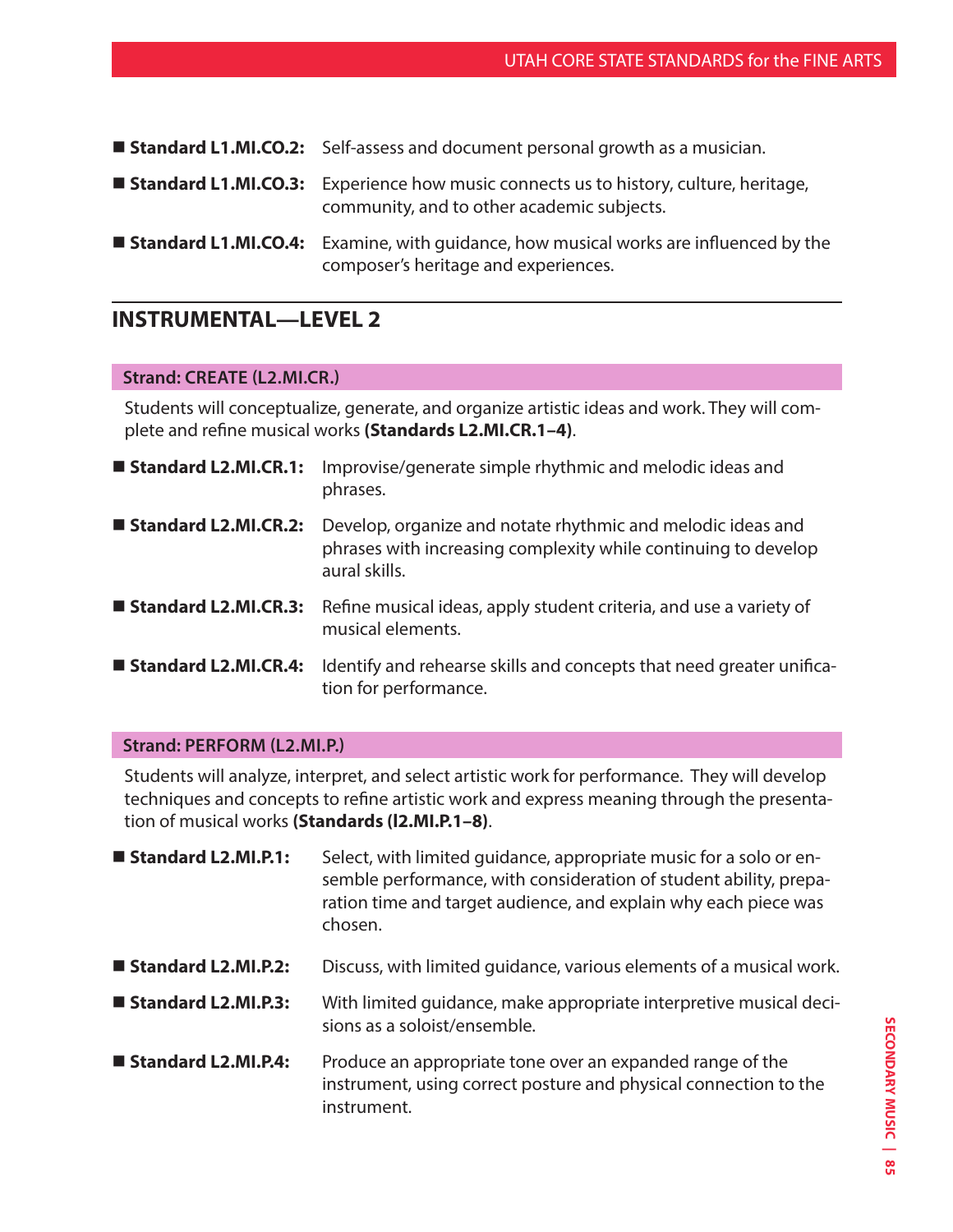| <b>Standard L2.MI.P.5:</b> | Demonstrate fluency in the following technical performance skills:                                                                                                                                   |
|----------------------------|------------------------------------------------------------------------------------------------------------------------------------------------------------------------------------------------------|
|                            | <b>a.</b> Major scales in expanding ranges                                                                                                                                                           |
|                            | <b>b.</b> Minor scales                                                                                                                                                                               |
|                            | c. Chromatic scales                                                                                                                                                                                  |
|                            | <b>d.</b> Articulation                                                                                                                                                                               |
|                            | e. Dynamics                                                                                                                                                                                          |
|                            | f. Rhythmic accuracy                                                                                                                                                                                 |
|                            | g. Note accuracy                                                                                                                                                                                     |
|                            | <b>h.</b> Ensemble listening                                                                                                                                                                         |
|                            | <b>i.</b> Tuning                                                                                                                                                                                     |
|                            | j. Targeted practice techniques                                                                                                                                                                      |
|                            | k. Balance/blend                                                                                                                                                                                     |
|                            | <b>I.</b> Ear training                                                                                                                                                                               |
| Standard L2.MI.P.6:        | Demonstrate notational literacy, including sight-reading.                                                                                                                                            |
| <b>Standard L2.MI.P.7:</b> | Demonstrate productive rehearsal habits, both as an individual<br>and as an ensemble member.                                                                                                         |
| <b>Standard L2.MI.P.8:</b> | Watch and respond appropriately to the conductor and perform<br>with technical accuracy, utilizing appropriate phrasing, dynamics,<br>style, tempo, balance and blend to express ideas and emotions. |

### **Strand: RESPOND (L2.MI.R.)**

Students will perceive and analyze artistic work and process. They will interpret intent and meaning, and apply criteria to evaluate artistic work and process **(Standards L2.MI.R.1–6)**.

| <b>Standard L2.MI.R.1:</b> | Respond to a musical performance by identifying the musical ele-<br>ments within a piece and in a given context, discuss their effect on<br>both listener and performer, and exhibit appropriate performance<br>demeanor and audience concert etiquette. |
|----------------------------|----------------------------------------------------------------------------------------------------------------------------------------------------------------------------------------------------------------------------------------------------------|
| <b>Standard L2.MI.R.2:</b> | With limited quidance, identify and discuss musical elements em-<br>bedded within a musical work to express possible meanings.                                                                                                                           |
| <b>Standard L2.MI.R.3:</b> | Consider how the use of musical elements helps predict the com-<br>poser's possible intent.                                                                                                                                                              |
| <b>Standard L2.MI.R.4:</b> | With limited guidance, identify and describe the musical and struc-<br>tural elements that contribute to a quality musical work.                                                                                                                         |
| <b>Standard L2.MI.R.5:</b> | Identify and describe, with limited guidance, the technical and<br>musical skills evident in a quality performance.                                                                                                                                      |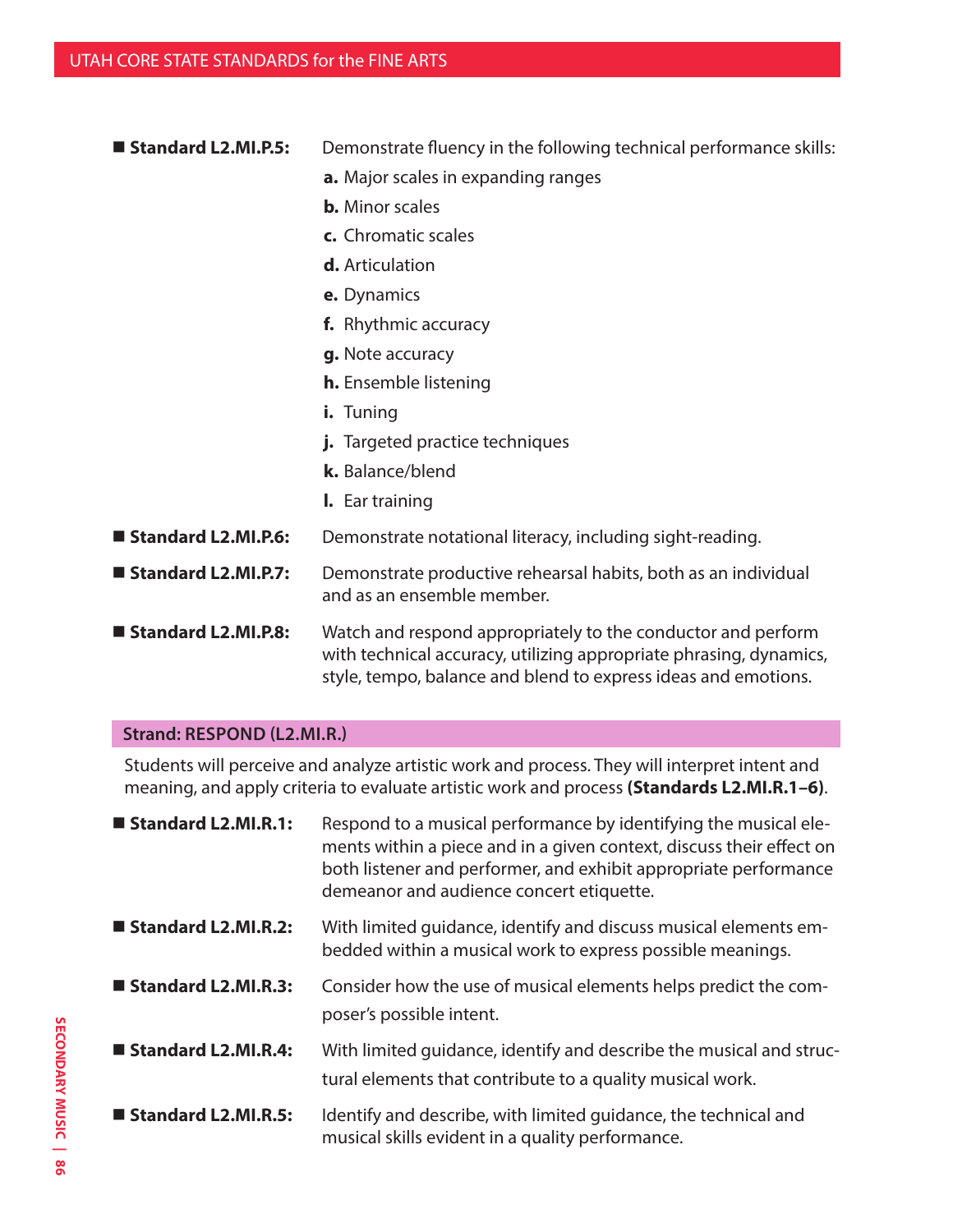#### <span id="page-39-0"></span>**Standard L2.MI.R.6:** Use self-assessment to judge and improve the quality of one's own musical performance.

#### **Strand: CONNECT (L2.MI.CO.)**

Students will synthesize and relate knowledge from personal and collaborative experience to make and receive art. They will relate artistic ideas and works with societal, cultural, and historical context to deepen understanding **(Standards L2.MI.CO.1–4)**.

| <b>Standard L2.MI.CO.1:</b> Examine how music relates to personal development and enjoy-<br>ment of life.                                   |
|---------------------------------------------------------------------------------------------------------------------------------------------|
| <b>Standard L2.MI.CO.2:</b> Self-assess and document personal growth as a musician.                                                         |
| <b>Standard L2.MI.CO.3:</b> Experience how music connects us to history, culture, heritage,<br>community, and other academic subjects.      |
| <b>Standard L2.MI.CO.4:</b> Examine, with limited guidance, how musical works are influenced<br>by the composer's heritage and experiences. |

### **INSTRUMENTAL—LEVEL 3**

#### **Strand: CREATE (L3.MI.CR.)**

Students will conceptualize, generate and organize artistic ideas and work. They will complete and refine musical works **(Standards L3.MI.CR.1–4)**.

- **Standard L3.MI.CR.1:** Improve/generate rhythmic and melodic ideas and phrases.
- **Standard L3.MI.CR.2:** Develop aural skills, and develop, organize, and notate rhythmic and melodic ideas and phrases with increasing complexity while continuing to develop aural skills.
- **Standard L3.MI.CR.3:** Evaluate and refine musical ideas, applying student criteria and using a variety of musical elements.
- **Standard L3.MI.CR.4:** Identify and rehearse skills and concepts that need greater unification for performance.

#### **Strand: PERFORM (L3.MI.P.)**

Students will analyze, interpret, and select artistic work for performance. They will develop techniques and concepts to refine artistic work and express meaning through the presentation of musical works **(Standards L3.MI.P.1–7)**.

**Standard L3.MI.P.1:** Select appropriate music for a solo or ensemble performance, with consideration to student ability, preparation time and target audience, and explain why each piece was chosen.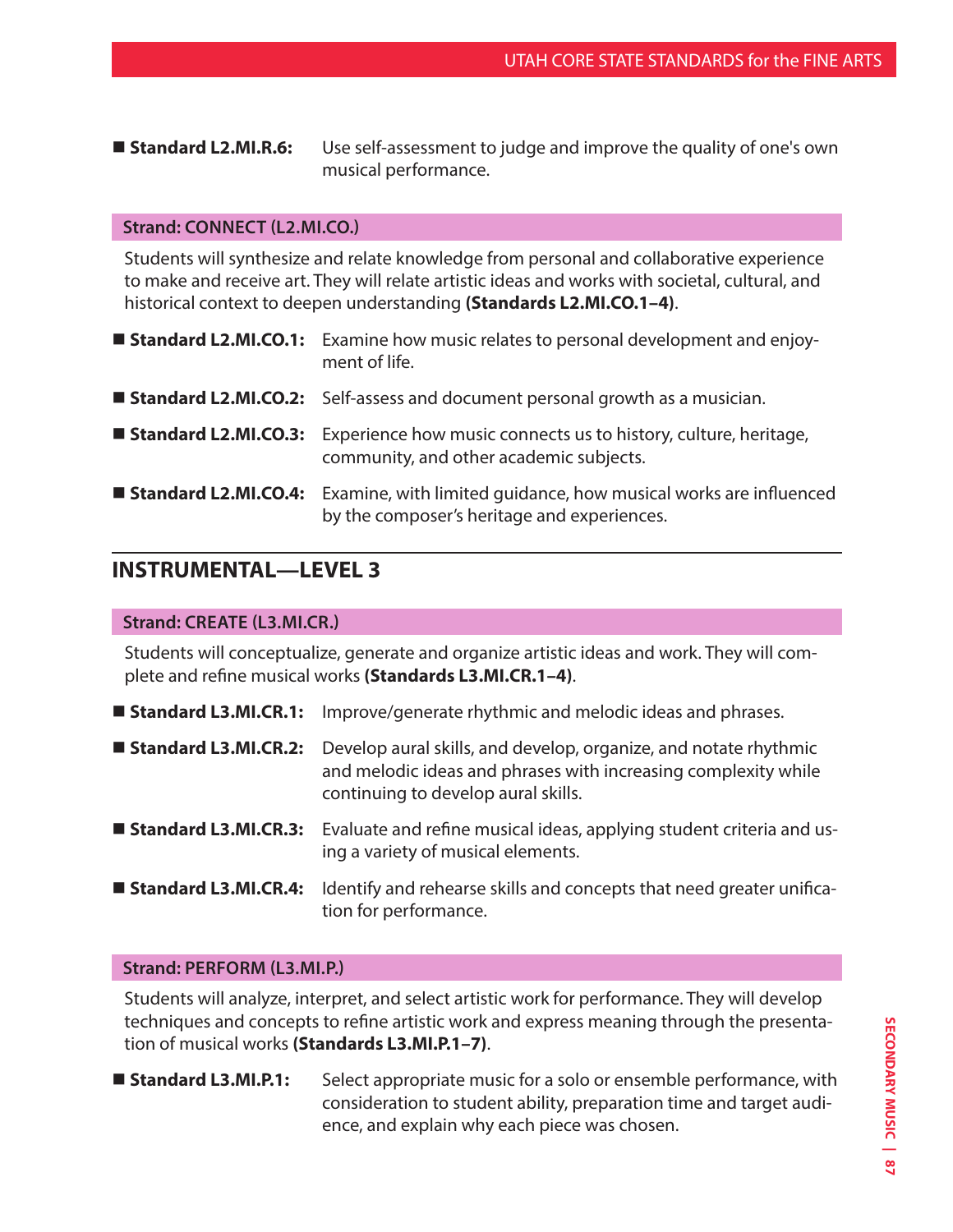- **Standard L3.MI.P.2:** Discuss various elements of a musical work.
- **Standard L3.MI.P.3:** As a soloist/ensemble, make appropriate interpretive musical decisions.
- **Standard L3.MI.P.4:** Produce an appropriate tone over a moderate to extended range of the instrument, using correct posture and physical connection to the instrument.
- **Standard L3.MI.P.5:** Demonstrate fluency in the following technical performance skills:
	- **a.** Major/minor scales in extended ranges
	- **b.** Chromatic scales
	- **c.** Articulation
	- **d.** Dynamics
	- **e.** Rhythmic accuracy
	- **f.** Note accuracy
	- **g.** Ensemble listening
	- **h.** Tuning
	- **i.** Targeted practice techniques
	- **j.** Balance/blend
	- **k.** Ear training
- **Standard L3.MI.P.6:** Demonstrate notational literacy, including sight-reading.

■ **Standard L3.MI.P.7:** Demonstrate productive rehearsal habits, both as an individual and as an ensemble member; watch and respond appropriately to the conductor; and perform with technical accuracy, utilizing appropriate phrasing, dynamics, style, tempo, balance and blend to express ideas and emotions.

#### **Strand: RESPOND (L3.MI.R.)**

Students will perceive and analyze artistic work and process. They will interpret intent and meaning, and apply criteria to evaluate artistic work and process **(Standards L2.MI.R.1–6)**.

**Standard L3.MI.R.1:** Respond to a musical performance by identifying the musical elements within a piece and in a given context, discuss their effect on both listener and performer, and exhibit appropriate performance demeanor and audience concert etiquette. ■ **Standard L3.MI.R.2:** Identify and discuss musical elements embedded within a musical work to express possible meanings. ■ **Standard L3.MI.R.3:** Consider how the use of musical elements helps predict the composer's possible intent.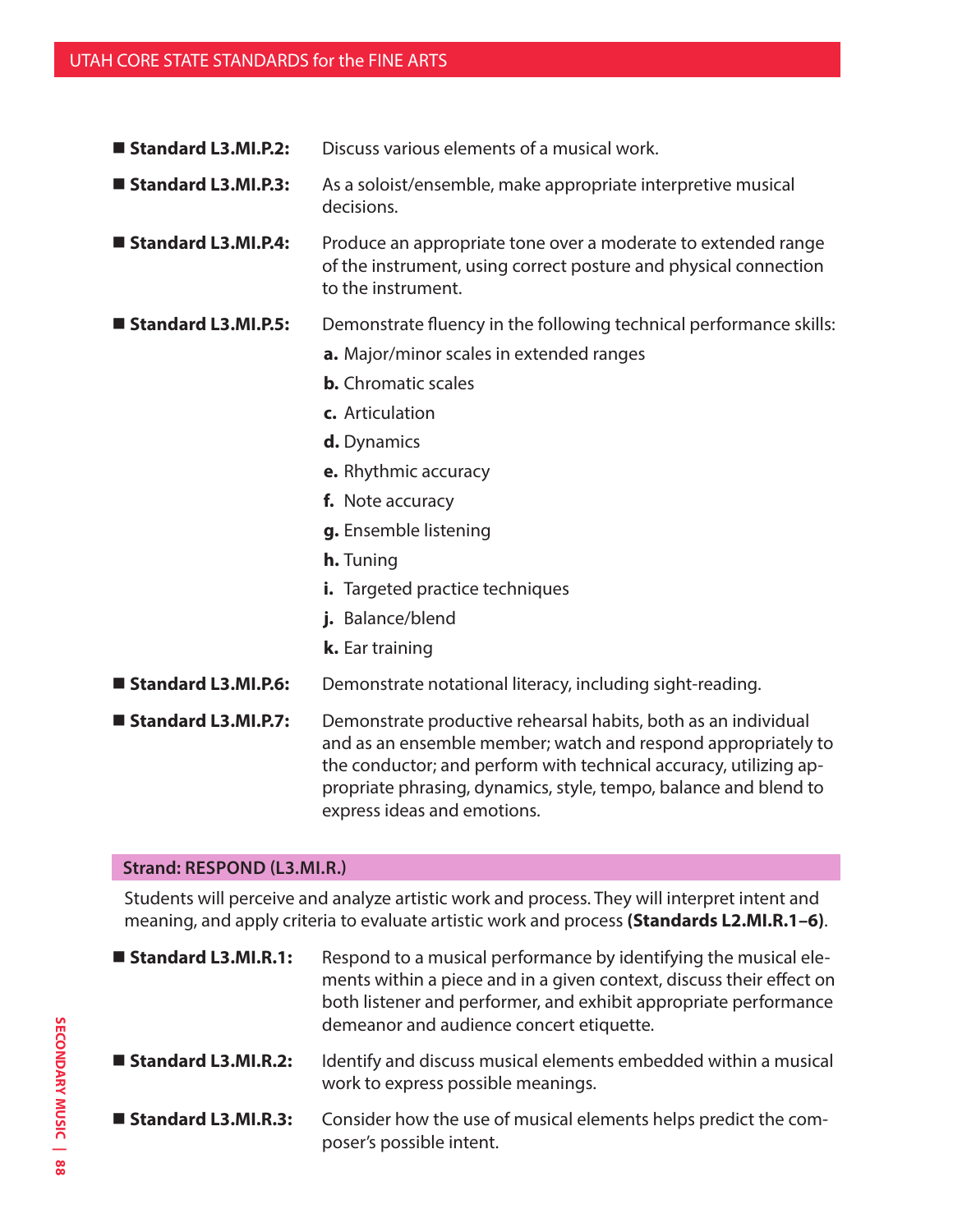<span id="page-41-0"></span>

| <b>Standard L3.MI.R.4:</b>         | Identify and describe the musical and structural elements that con-<br>tribute to a quality musical work.           |
|------------------------------------|---------------------------------------------------------------------------------------------------------------------|
| $\blacksquare$ Standard L3.MI.R.5: | Identify and describe, with limited guidance, the technical and<br>musical skills evident in a quality performance. |
| <b>Standard L3.MI.R.6:</b>         | Use self-assessment to judge and improve the quality of own musi-<br>cal performance.                               |

#### **Strand: CONNECT (L3.MI.CO.)**

Students will synthesize and relate knowledge from personal and collaborative experience to make and receive art. They will relate artistic ideas and works with societal, cultural, and historical context to deepen understanding **(Standards L3.MI.CO.1–4)**.

| <b>Standard L3.MI.CO.1:</b> Examine how music relates to personal development and enjoy-<br>ment of life.                                     |
|-----------------------------------------------------------------------------------------------------------------------------------------------|
| <b>Standard L3.MI.CO.2:</b> Self-assess and document personal growth as a musician.                                                           |
| <b>Standard L3.MI.CO.3:</b> Experience how music connects us to history, culture, heritage,<br>community and to other academic subjects.      |
| <b>Standard L3.MI.CO.4:</b> Demonstrate an understanding of how musical works are influ-<br>enced by the composer's heritage and experiences. |

# **GENERAL, THEORY/COMPOSITION—LEVEL 1**

#### **Strand: CREATE (L1.MG.CR.)**

Students will conceptualize, generate, and organize artistic ideas and work. They will complete and refine musical works **(Standards L1.MG.CR.1–6)**.

| <b>Standard L1.MG.CR.1:</b> Listen to and discuss a variety of musical styles and ideas, describ-<br>ing how various sounds can be used to represent experiences,<br>moods, visual images and/or storylines.                    |
|---------------------------------------------------------------------------------------------------------------------------------------------------------------------------------------------------------------------------------|
| <b>Standard L1.MG.CR.2:</b> Improvise rhythmic, melodic, and harmonic ideas and explain their<br>connection to specific purpose and context.                                                                                    |
| <b>E</b> Standard L1.MG.CR.3: Generate rhythmic, melodic, and harmonic phrases and variations<br>over harmonic accompaniments within specific tonalities, forms,<br>and meters through both aural dictation and original ideas. |
| <b>Standard L1.MG.CR.4:</b> Identify, select, and organize musical ideas for arrangement within<br>a recognizable form, and explain intent and connection to purpose<br>and context.                                            |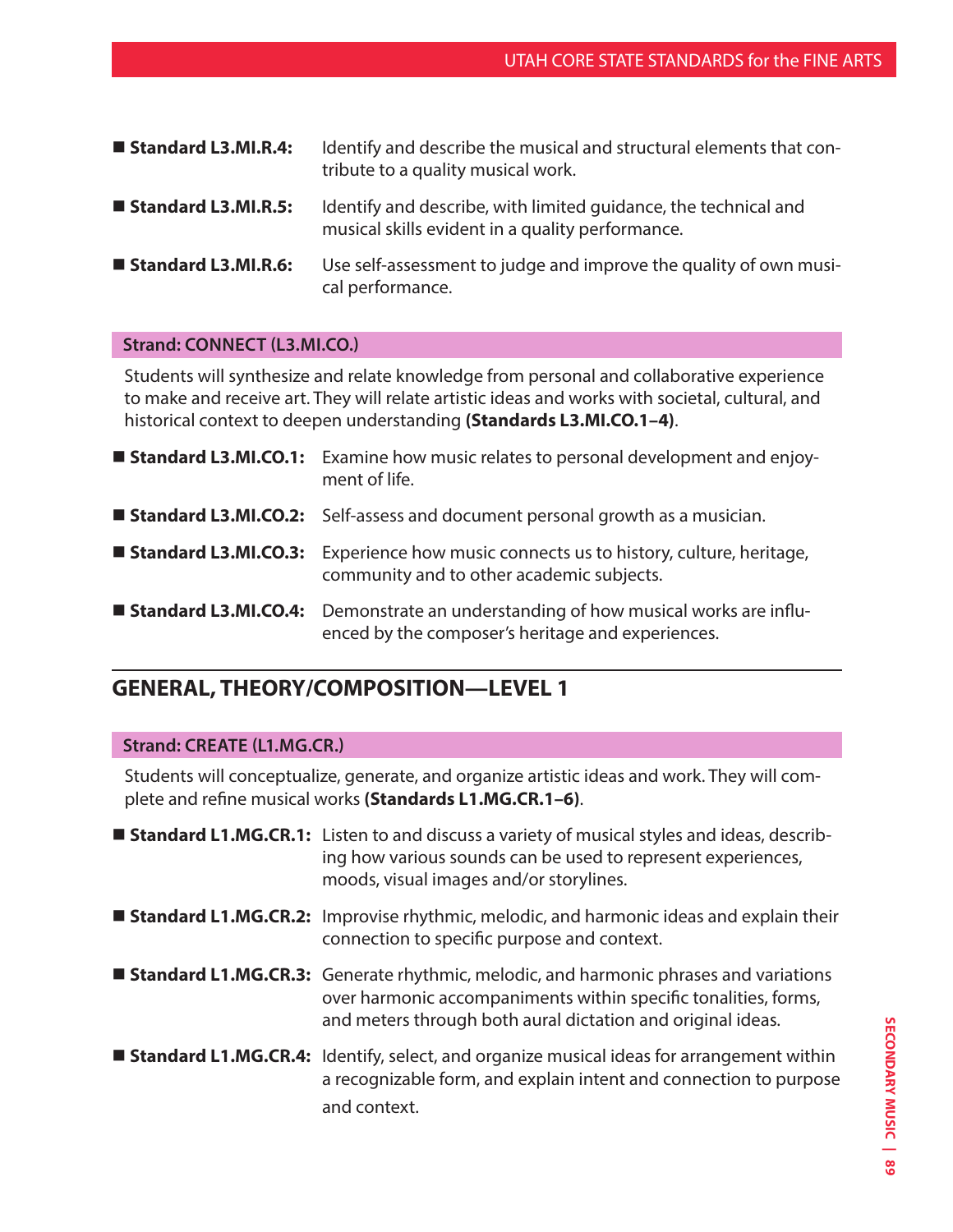- **Standard L1.MG.CR.5:** Use standard and/or iconic notation and/or software based notation and/or recording technology to document original rhythmic, melodic, or harmonic ideas.
- **Standard L1.MG.CR.6:** Compose and refine original musical ideas, applying teacher-provided criteria of specific musical components.

#### **Strand: PERFORM (L1.MG.P.)**

Students will analyze, interpret, and select artistic work for performance. They will develop techniques and concepts to refine artistic work and express meaning through the presentation of musical works **(Standards L1.MG.P.1–6)**.

| <b>Standard L1.MG.P.1:</b> | Apply collaboratively developed criteria for selecting music for a<br>specific purpose and/or context, and discuss and identify the rea-<br>sons for the choices.                                                                                                        |
|----------------------------|--------------------------------------------------------------------------------------------------------------------------------------------------------------------------------------------------------------------------------------------------------------------------|
| ■ Standard L1.MG.P.2:      | Identify, discuss, and interpret a musical work based on an under-<br>standing of the use of musical components such as form, harmon-<br>ic structure, and genre.                                                                                                        |
| Standard L1.MG.P.3:        | Demonstrate an understanding of musical elements and notation-<br>al literacy, including the following:<br>a. Melody<br><b>b.</b> Harmonic structure, density, and tonal center<br>c. Dynamics and expressive qualities<br><b>d.</b> Rhythm<br>e. Tone/timbre<br>f. Form |
| <b>Standard L1.MG.P.4:</b> | Demonstrate an understanding of various genres and styles of                                                                                                                                                                                                             |
|                            | music.                                                                                                                                                                                                                                                                   |
| <b>Standard L1.MG.P.5:</b> | Identify and implement strategies for improving the technical ac-<br>curacy and expressive aspects of works.                                                                                                                                                             |
| <b>Standard L1.MG.P.6:</b> | Discuss how musical works are appropriate for a specific audience<br>or context.                                                                                                                                                                                         |
|                            |                                                                                                                                                                                                                                                                          |

#### **Strand: RESPOND (L11.MG.P.)**

Students will perceive and analyze artistic work and process. They will interpret intent and meaning and apply criteria to evaluate artistic work and process **(Standards L1.MG.R.1–6)**.

**Standard L1.MG.R.1:** Identify the musical components within a piece and how they provide meaning for both listener and performer.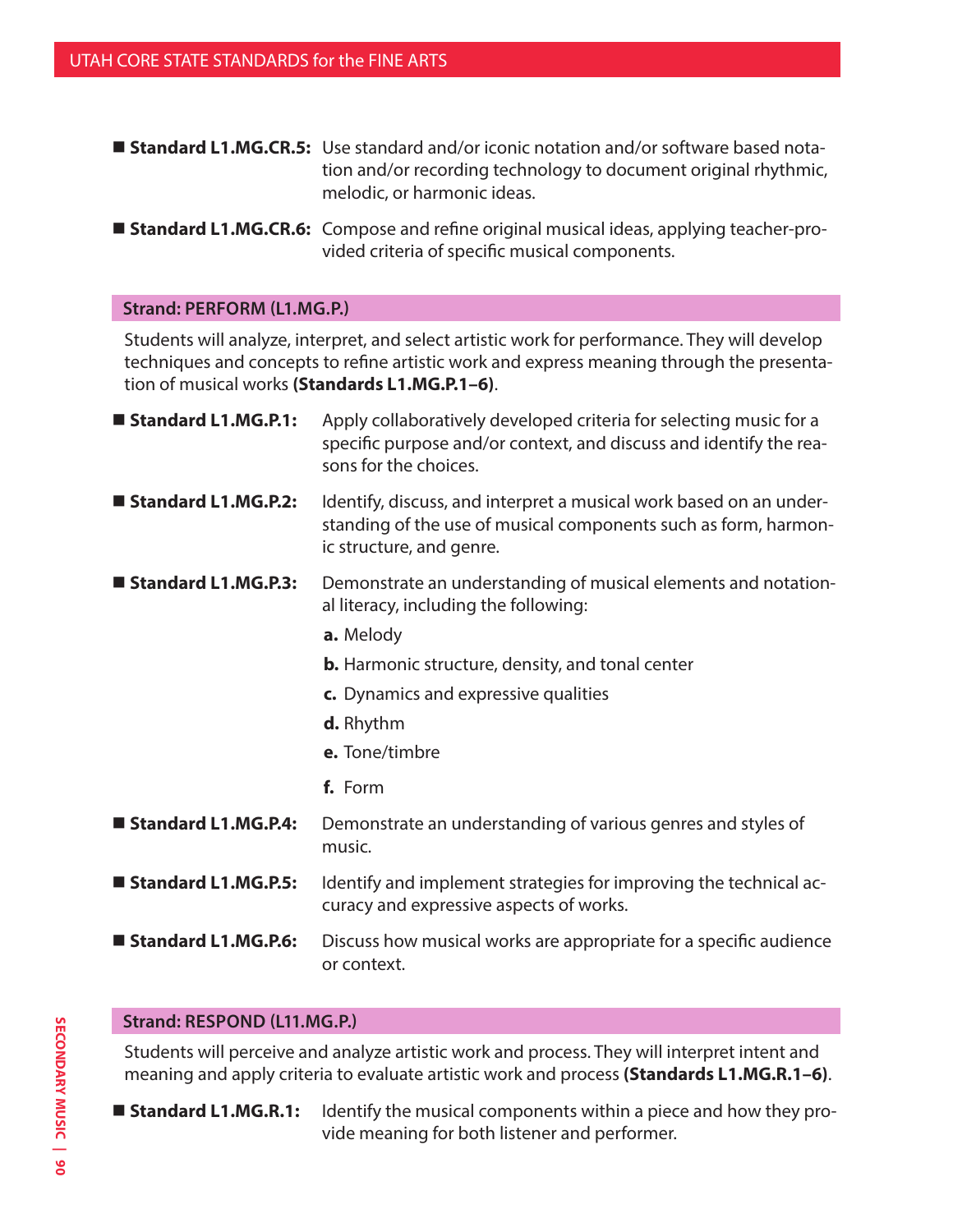<span id="page-43-0"></span>

| <b>Standard L1.MG.R.2:</b> | Apply teacher-provided criteria to select music that expresses a<br>personal experience, mood, visual image or storyline in simple<br>forms and describing the choices.            |
|----------------------------|------------------------------------------------------------------------------------------------------------------------------------------------------------------------------------|
| <b>Standard L1.MG.R.3:</b> | Identify and discuss the musical elements that are embedded<br>within a work, and their use as musical elements and composition-<br>al techniques to convey the composer's intent. |
| <b>Standard L1.MG.R.4:</b> | Identify and describe, with guidance, the musical and structural<br>elements that contribute to a quality musical work.                                                            |
| <b>Standard L1.MG.R.5:</b> | Identify and describe, with limited guidance, the technical and<br>musical skills evident in a quality performance.                                                                |
| <b>Standard L1.MG.R.6:</b> | Use self-assessment to judge and improve the quality of one's mu-<br>sical performance.                                                                                            |

#### **Strand: CONNECT (L1.MG.CO.)**

Students will synthesize and relate knowledge from personal and collaborative experience to make and receive art. They will relate artistic ideas and works with societal, cultural, and historical context to deepen understanding **(Standards L1.MG.CO.1–5)**.

- **Standard L1.MG.CO.1:** Examine how music relates to personal development and enjoyment of life.
- **Standard L1.MG.CO.2:** Self-assess and document personal growth as a musician.
- **Standard L1.MG.CO.3:** Experience how music connects us to history, culture, heritage, community and to other academic subjects.
- **Standard L1.MG.CO.4:** Demonstrate, with limited guidance, an understanding of how musical works are influenced by the composer's heritage and experiences.
- **Standard L1.MG.CO.5:** Describe the given context and performance medium for presenting personal works and how they affect the final composition and presentation.

# **GENERAL, THEORY/COMPOSITION—ADVANCED**

#### **Strand: CREATE (A.MG.CR.)**

Students will conceptualize, generate, and organize artistic ideas and work. They will complete and refine musical work **(Standards A.MG.CR.1–8)**.

■ **Standard A.MG.CR.1:** Describe and demonstrate multiple ways in which sounds and musical ideas can be used to represent experiences and abstract ideas.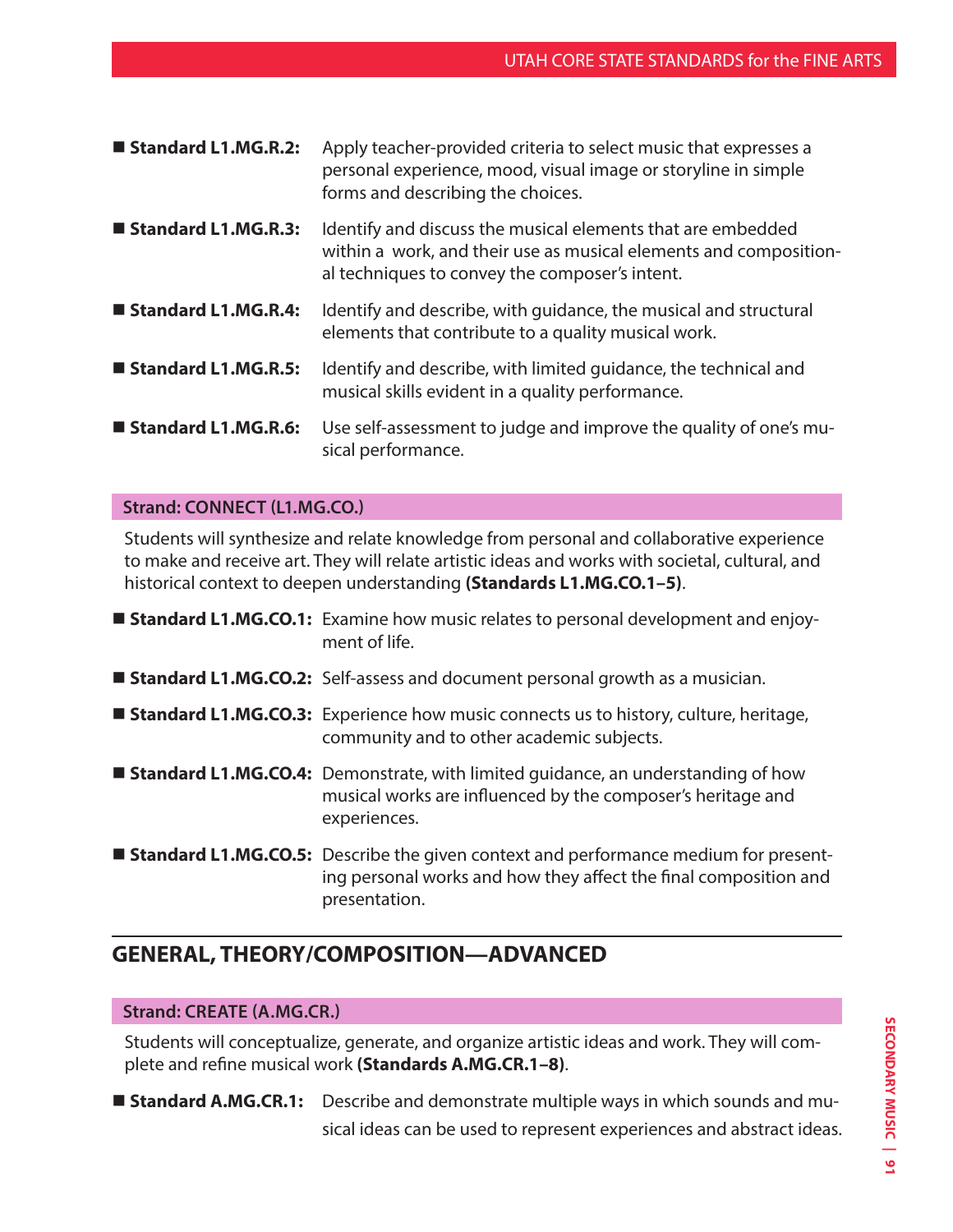#### UTAH CORE STATE STANDARDS for the FINE ARTS

| <b>Standard A.MG.CR.2:</b> | Improvise rhythmic, melodic, and harmonic ideas, and explain the<br>connection to specific purpose and context.                                                                                                                      |
|----------------------------|--------------------------------------------------------------------------------------------------------------------------------------------------------------------------------------------------------------------------------------|
| ■ Standard A.MG.CR.3:      | Generate rhythmic, melodic, and harmonic phrases and varia-<br>tions with harmonic accompaniments within expanded tonalities,<br>forms, and meters through both aural dictation and original ideas<br>that convey expressive intent. |
| <b>Standard A.MG.CR.4:</b> | Assemble and organize musical ideas to create initial expressive<br>statements, explaining connections to purpose or abstract ideas.                                                                                                 |
| <b>Standard A.MG.CR.5:</b> | Use standard notation and software-based notation, as well as<br>recording technology, to document original rhythmic, melodic, or<br>harmonic ideas.                                                                                 |
| <b>Standard A.MG.CR.6:</b> | Analyze and demonstrate the development of musical ideas within<br>a variety of forms.                                                                                                                                               |
| <b>Standard A.MG.CR.7:</b> | Identify, explain, and apply personally developed criteria to assess,<br>revise, and refine the technical and expressive aspects that led to<br>the final version of a musical work.                                                 |
| <b>Standard A.MG.CR.8:</b> | Describe a variety of possible contexts and mediums for present-<br>ing personal musical works, and explain the impact on the success<br>of the presentation.                                                                        |

#### **Strand: PERFORM (A.MG.P.)**

Students will analyze, interpret, and select artistic work for performance. They will develop techniques and concepts to refine artistic work, and express meaning through the presentation of musical works **(Standards A.MG.P.1–8)**.

| <b>Standard.A.MG.P.1:</b> | Apply personally developed criteria to select music for a specific<br>purpose and/or context, and identify and explain the reasons for<br>the choices.                           |
|---------------------------|----------------------------------------------------------------------------------------------------------------------------------------------------------------------------------|
| <b>Standard A.MG.P.2:</b> | Identify the various elements and structural components of a mu-<br>sical work.                                                                                                  |
| <b>Standard A.MG.P.3:</b> | Analyze how the elements of music and compositional techniques<br>relate to the style, function, and context, and their musical implica-<br>tions for rehearsal and performance. |
| <b>Standard A.MG.P.4:</b> | Interpret a work based on an understanding of the use of musi-<br>cal elements, and explain and justify how the choices reflect the<br>creator's intent.                         |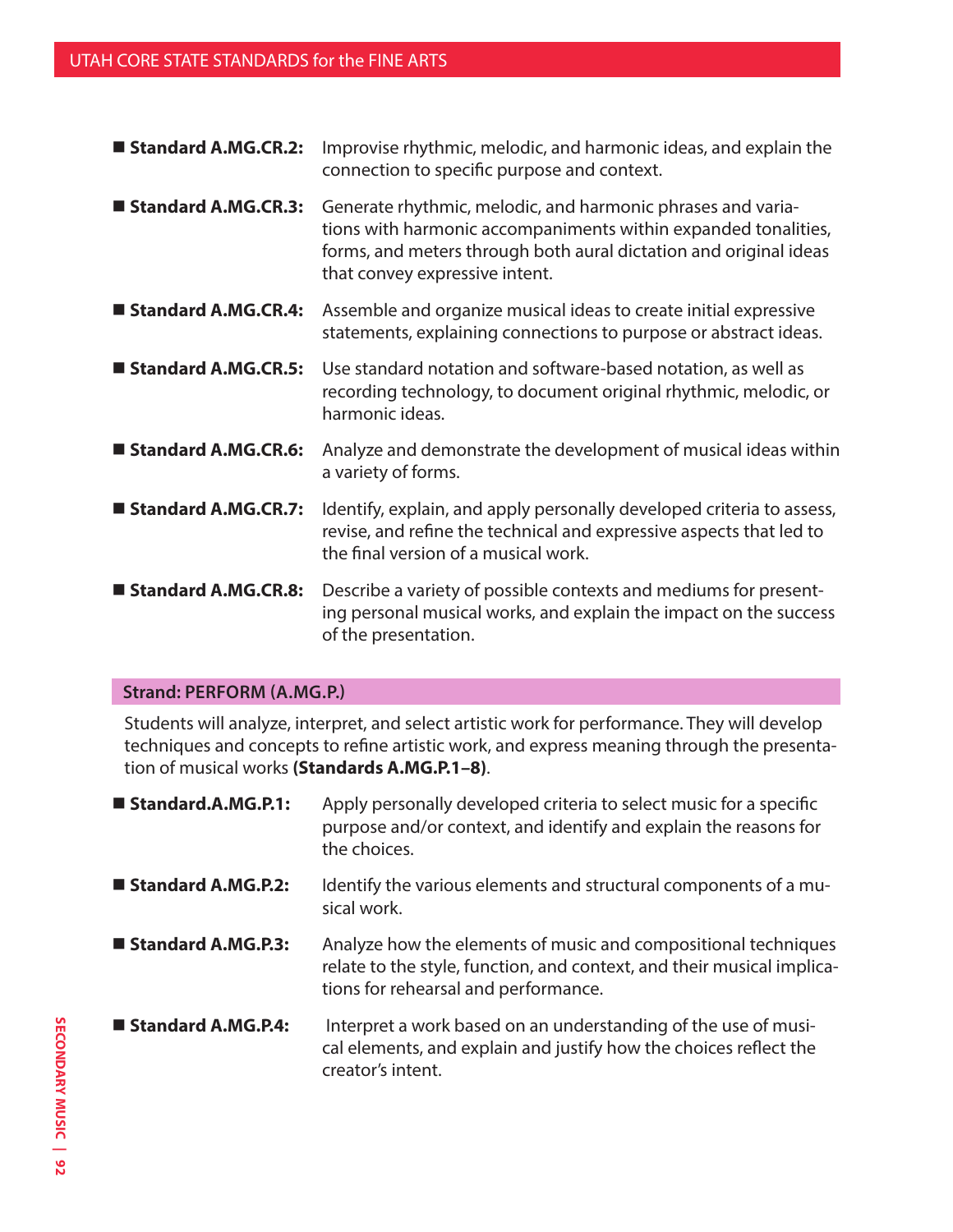| <b>Standard A.MG.P.5:</b> | Demonstrate an understanding of music elements and notation,<br>including:                                                                                                                      |
|---------------------------|-------------------------------------------------------------------------------------------------------------------------------------------------------------------------------------------------|
|                           | a. Melody                                                                                                                                                                                       |
|                           | <b>b.</b> Harmonic structure, density, and tonal center                                                                                                                                         |
|                           | c. Dynamics and expressive qualities                                                                                                                                                            |
|                           | <b>d.</b> Rhythm                                                                                                                                                                                |
|                           | e. Tone/timbre                                                                                                                                                                                  |
|                           | f. Form                                                                                                                                                                                         |
| <b>Standard A.MG.P.6:</b> | Demonstrate an understanding of various genres and styles of<br>music and their historical and cultural significance.                                                                           |
| ■ Standard A.MG.P.7:      | Identify and implement strategies for improving the technical ac-<br>curacy and expressive aspects of works.                                                                                    |
| <b>Standard A.MG.P.8:</b> | Share live or recorded performances of works, and demonstrate<br>how the elements of music and technical performance skills and<br>interpretive decisions are used to convey expressive intent. |

### **Strand: RESPOND (A.MG.R.)**

Students will perceive and analyze artistic work and process. They will interpret intent and meaning, and apply criteria to evaluate artistic work and process **(Standards A.MG.R.1–6)**.

| <b>Standard A.MG.R.1:</b> | Identify the musical components within a piece and how they pro-<br>vide context; explain their effect on both listener and performer,<br>and justify with supporting evidence.                                                                   |
|---------------------------|---------------------------------------------------------------------------------------------------------------------------------------------------------------------------------------------------------------------------------------------------|
| <b>Standard A.MG.R.2:</b> | Apply researched or personally developed criteria to select music<br>that expresses personal experiences and interests, visual images,<br>concepts, texts, or storylines, in moderately complex forms, and<br>describe and justify the choices.   |
| <b>Standard A.MG.R.3:</b> | Justify and defend interpretations of varied works, and demon-<br>strate an understanding of the composer's intent by citing the use<br>of elements and components of music, compositional techniques,<br>and the style and context of each work. |
| ■ Standard A.MG.R.4:      | Identify, describe, and explain the effective use of the musical and<br>structural elements that contribute to a quality musical work.                                                                                                            |
| <b>Standard A.MG.R.5:</b> | Identify, describe, and explain the effective use of technical and<br>musical skills evident in a quality performance.                                                                                                                            |
| <b>Standard A.MG.R.6:</b> | Use self-assessment to judge and improve the quality of one's mu-<br>sical performance.                                                                                                                                                           |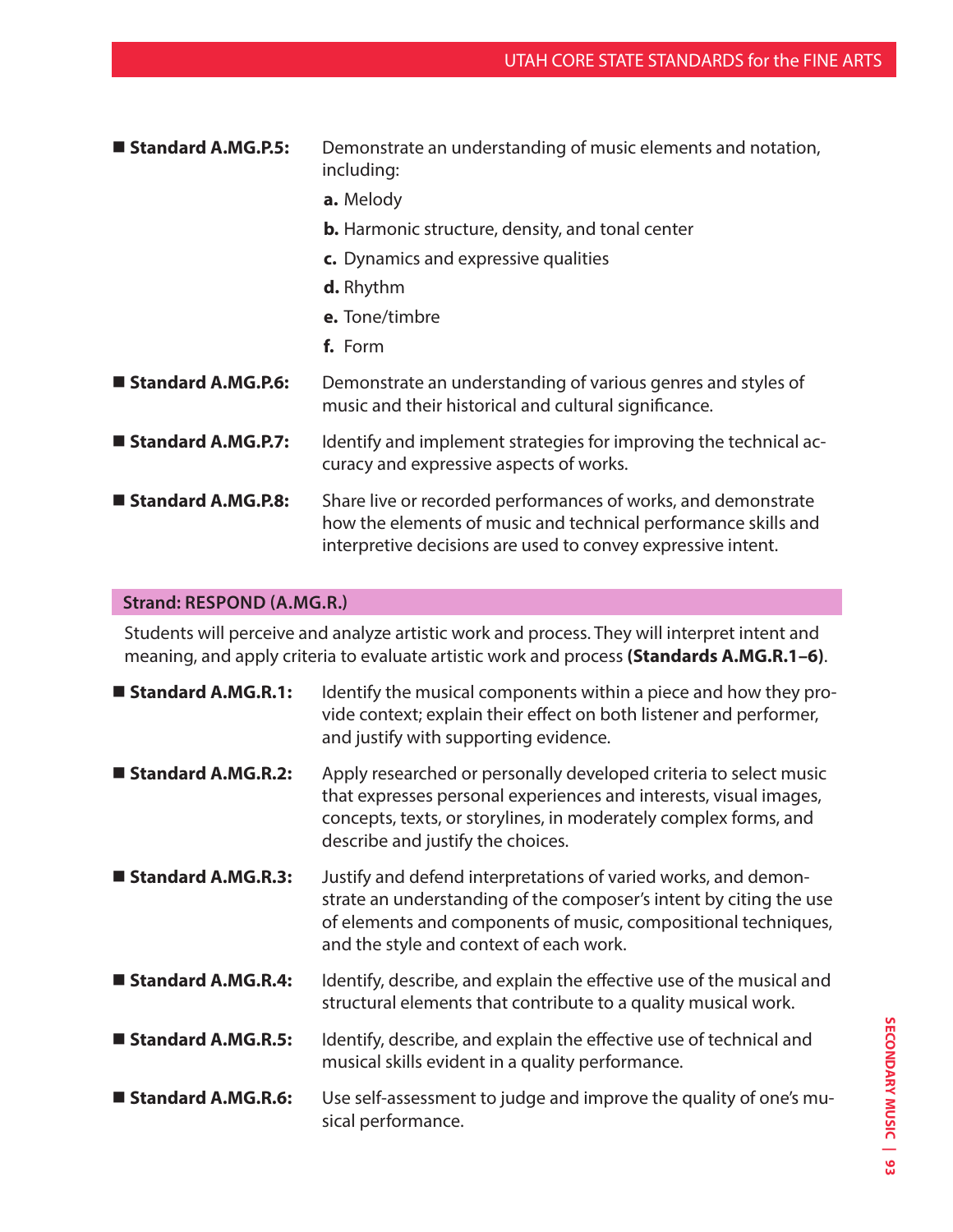#### **Strand: CONNECT (A.MG.CO.)**

Students will synthesize and relate knowledge from personal and collaborative experience to make and receive art. They will relate artistic ideas and works with societal, cultural, and historical context to deepen understanding **(Standards A.MG.CO.1–4)**.

| <b>Standard A.MG.CO.1:</b> Examine how music relates to personal development and enjoy-<br>ment of life.                                     |
|----------------------------------------------------------------------------------------------------------------------------------------------|
| <b>Standard A.MG.CO.2:</b> Self-assess and document personal growth as a musician.                                                           |
| <b>Standard A.MG.CO.3:</b> Experience how music connects us to history, culture, heritage,<br>community, and other academic subjects.        |
| <b>Standard A.MG.CO.4:</b> Demonstrate an understanding of how musical works are influ-<br>enced by the composer's heritage and experiences. |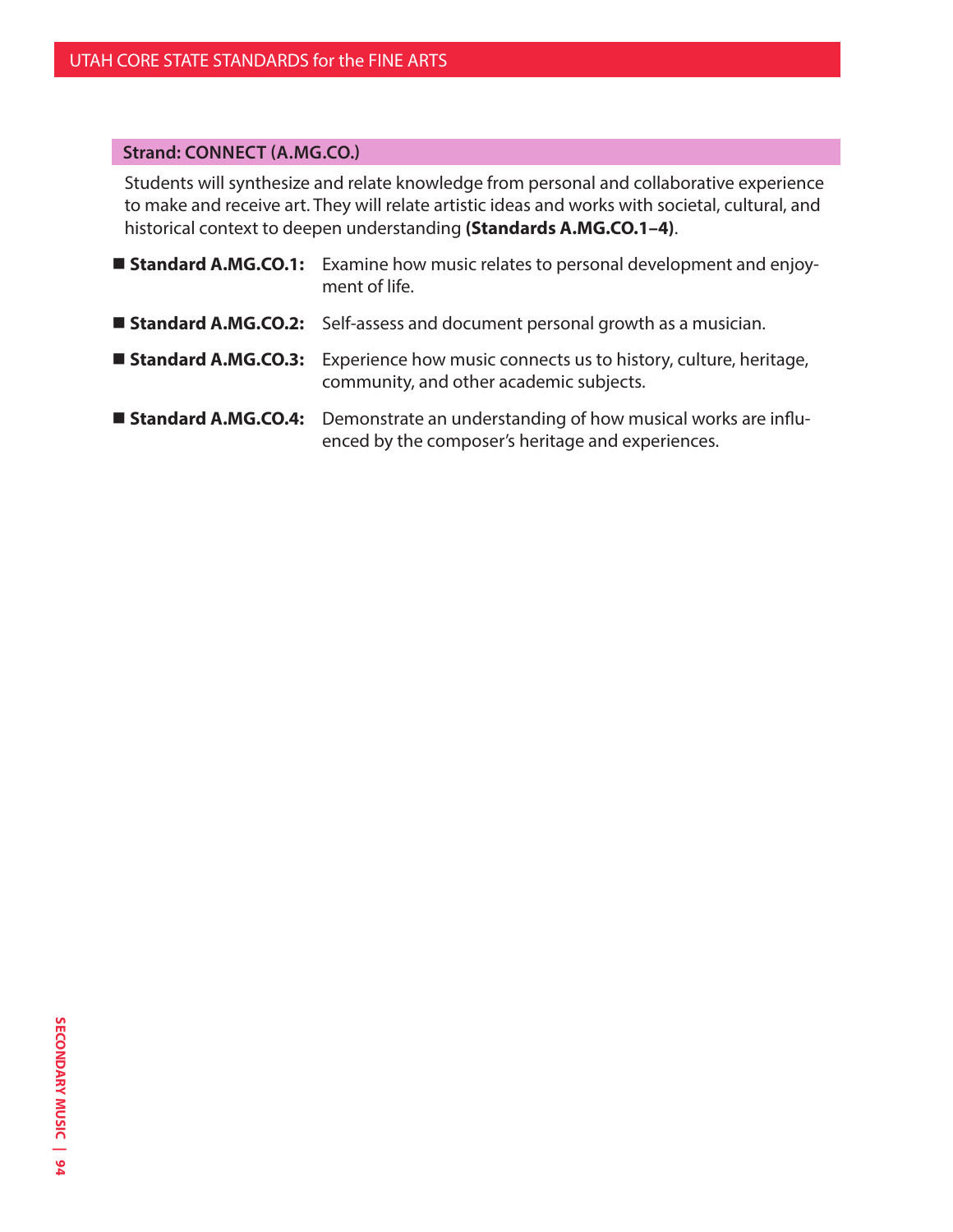# <span id="page-47-0"></span>**SECONDARY THEATRE** GRADES 7 AND 8

# **THEATRE**

### **7TH–8TH GRADE**

#### **Strand: CREATE (7–8.T.CR.)**

Students will conceptualize, generate, develop, and organize artistic ideas and work. They will complete and refine theatre works **(Standards 7–8.T.CR.1–8)**.

| $\blacksquare$ Standard 7-8.T.CR.1: | Develop imagination to create artistic ideas and work.                                                                                                                               |
|-------------------------------------|--------------------------------------------------------------------------------------------------------------------------------------------------------------------------------------|
| <b>Standard 7-8.T.CR.2:</b>         | Read and analyze a play for its technical requirements, identifying<br>parts in the script that require the addition of a technical element.                                         |
| ■ Standard 7-8.T.CR.3:              | Use form and structure to create a scene or play with a beginning,<br>middle, and end that includes full character development, believ-<br>able dialogue, and logical plot outcomes. |
| <b>Standard 7-8.T.CR.4:</b>         | Define roles, identify responsibilities, and participate in group deci-<br>sion making.                                                                                              |
| <b>Standard 7-8.T.CR.5:</b>         | Explore physical, vocal, and emotional choices to develop a perfor-<br>mance that is believable, authentic, and relevant to a drama/the-<br>atre work.                               |
| $\blacksquare$ Standard 7-8.T.CR.5: | Create and sustain a believable character throughout a scripted or<br>improvised scene.                                                                                              |
| ■ Standard 7-8.T.CR.7:              | Recognize that participating in the rehearsal process is necessary<br>to refine and revise.                                                                                          |
| ■ Standard 7-8.T.CR.8:              | Imagine and explore multiple perspectives and solutions to stag-<br>ing problems in a drama/theatre work.                                                                            |

#### **Strand: PERFORM (7–8.T.P.)**

Students will analyze, interpret, and select artistic work for performance. They will develop techniques and concepts to refine artistic work and express meaning through the presentation of drama/theatre works **(Standards 7–8.T.P.1–9)**.

■ **Standard 7-8.T.P.1:** Interpret the character, setting, and essential events in a story or script that make up the dramatic structure in a drama/theatre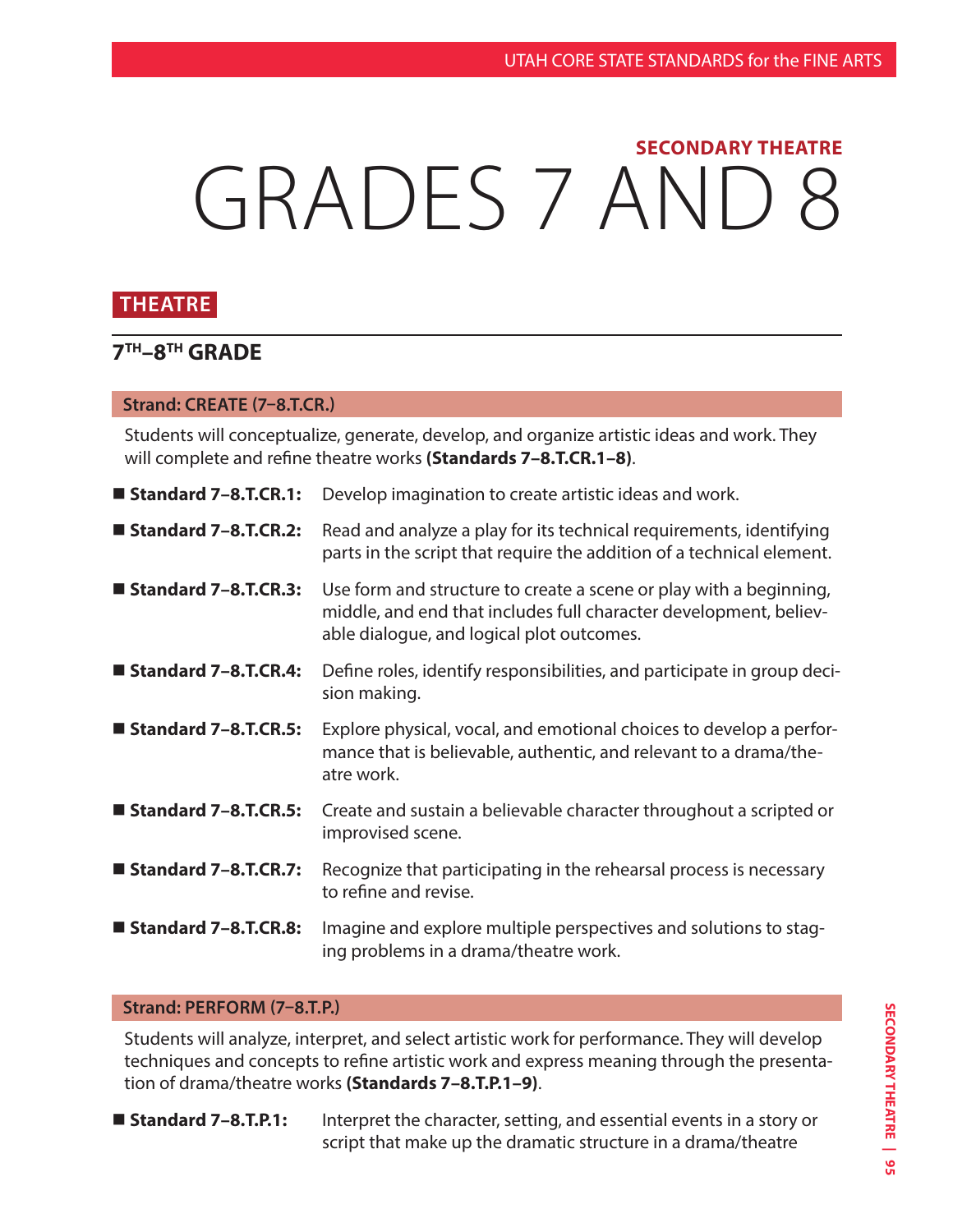work, and consider various and unique choices to enhance the story in a drama/theatre work.

- **Standard 7–8.T.P.2:** Perform as a productive and responsible member of an acting ensemble in both rehearsal and performance situations.
- **Standard 7–8.T.P.3:** Observe, listen, and respond in character to other actors throughout a scripted or improvised scene.
- **Standard 7-8.T.P.4:** Communicate meaning using the body through space, shape, energy, and gesture.
- **Standard 7–8.T.P.5:** Communicate meaning using the voice through volume, pitch, tone, rate, and clarity.
- **Standard 7–8.T.P.6:** Use imagination to inform artistic choices.
- **Standard 7-8.T.P.7:** Identify appropriate stage properties and technical elements for a given production.
- **Standard 7–8.T.P.8:** Identify and use appropriate vocabulary to describe kinds of stage spaces, stage directions, areas of the stage, and basic blocking techniques.
- **Standard 7–8.T.P.9:** Perform a variety of dramatic works for peers or invited audiences.

#### **Strand: RESPOND (7–8.T.R.)**

Students will perceive and analyze artistic work and process. They will interpret intent and meaning, and apply criteria to evaluate artistic work and process **(Standards 7–8.T.R.1–7)**.

| $\blacksquare$ Standard 7-8.T.R.1: | Describe and demonstrate audience skills of observing attentively<br>and responding appropriately in classroom presentations, rehears-<br>als, and live performance settings. |
|------------------------------------|-------------------------------------------------------------------------------------------------------------------------------------------------------------------------------|
| $\blacksquare$ Standard 7-8.T.R.2: | Justify responses based on personal experiences when participat-<br>ing in or observing a drama/theatre work.                                                                 |
| $\blacksquare$ Standard 7-8.T.R.3: | Formulate a deeper understanding and appreciation of a drama/<br>theatre work by considering its specific purpose or intended<br>audience.                                    |
| $\blacksquare$ Standard 7-8.T.R.4: | Demonstrate the ability to receive and act upon coaching, feed-<br>back, and constructive criticism.                                                                          |
| $\blacksquare$ Standard 7-8.T.R.5: | Examine a drama/theatre work using supporting evidence and<br>criteria, while considering art forms, history, culture, and other<br>disciplines.                              |
| $\blacksquare$ Standard 7-8.T.R.6: | Describe and analyze how artists make choices based on personal<br>experience in a drama/theatre work.                                                                        |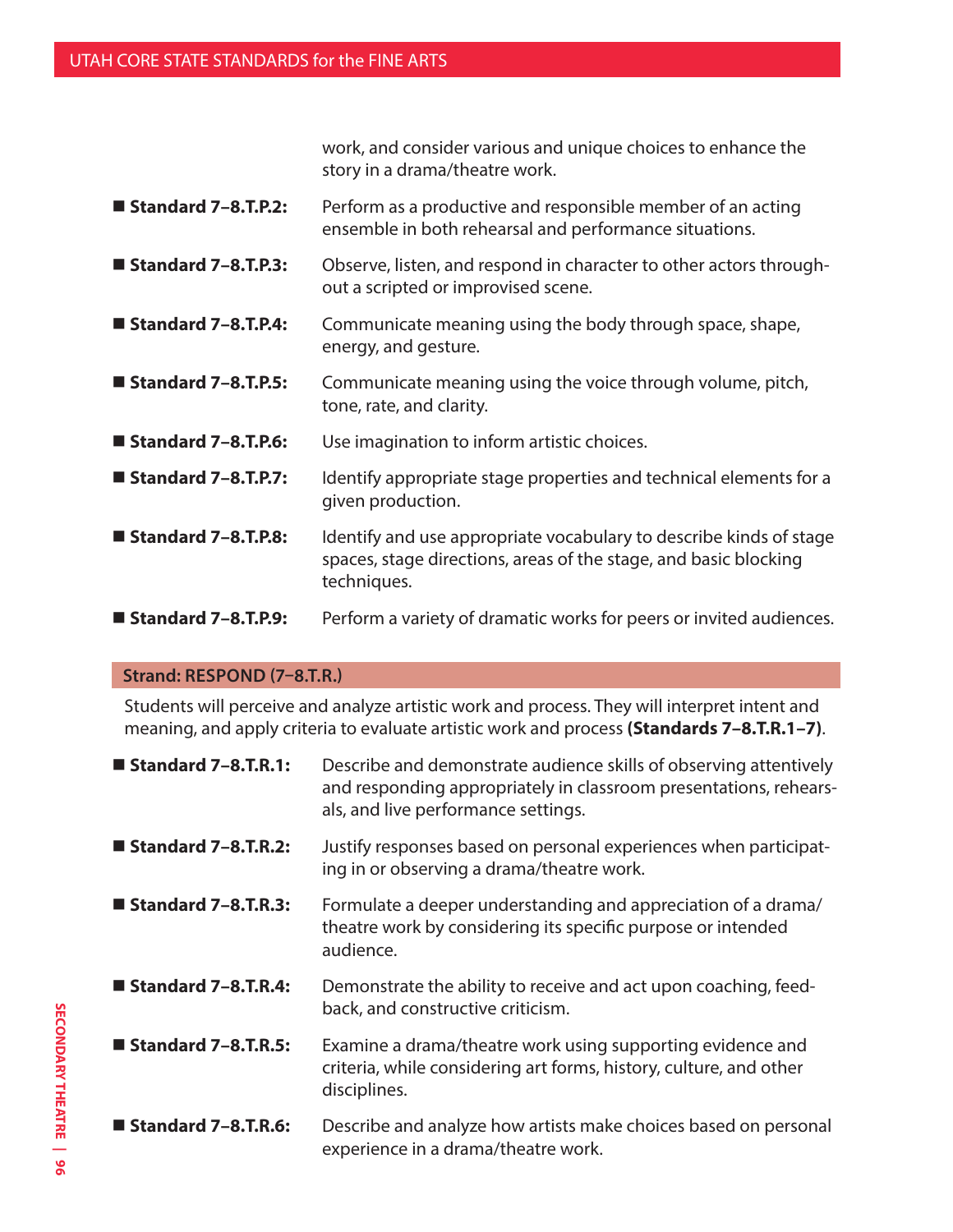#### <span id="page-49-0"></span>**Standard 7–8.T.R.7:** Identify and explain why artistic choices are made in a drama/theatre work.

#### **Strand: CONNECT (7–8.T.CO.)**

Students will synthesize and relate knowledge from personal and collaborative experience to make and receive art. They will relate artistic ideas and works with societal, cultural and historical context to deepen understanding **(Standards 7–8.T.CO.1–3)**.

|                                     | <b>Standard 7-8.T.CO.1:</b> Examine a community issue through multiple perspectives in a<br>drama/theatre work.                                                |
|-------------------------------------|----------------------------------------------------------------------------------------------------------------------------------------------------------------|
| $\blacksquare$ Standard 7-8.T.CO.2: | Research how other theatre artists apply creative processes to tell<br>stories in a devised or scripted drama/theatre work, using theatre<br>research methods. |
|                                     | <b>Standard 7-8.T.CO.3:</b> Examine contemporary social, cultural, or global issues through<br>different forms of drama theatre work.                          |

# **LEVEL 1**

#### **Strand: CREATE (L1.T.CR.)**

Students will conceptualize, generate, develop, and organize artistic ideas and work. They will complete and refine theatre works **(Standards L1.T.CR.1–7)**.

| ■ Standard L1.T.CR.1:      | Develop imagination to create artistic ideas and work.                                                                                                                                       |
|----------------------------|----------------------------------------------------------------------------------------------------------------------------------------------------------------------------------------------|
| <b>Standard L1.T.CR.2:</b> | Read and analyze a play for its technical requirements, identifying<br>points in the script that require the addition of a technical element.                                                |
| ■ Standard L1.T.CR.3:      | Use correct form and structure to create a scene or play with a be-<br>ginning, middle, and end that includes full character development,<br>believable dialogue, and logical plot outcomes. |
| ■ Standard L1.T.CR.4:      | Investigate the collaborative nature of the actor, director, play-<br>wright, and designers and explore their interdependent roles in a<br>drama/theatre work.                               |
| <b>Standard L1.T.CR.5:</b> | Explore physical, vocal, and emotional choices to develop a perfor-<br>mance that is believable, authentic, and relevant to a drama/the-<br>atre work.                                       |
| <b>Standard L1.T.CR.6:</b> | Apply basic research and skills to construct ideas about the visual<br>composition of a drama/theatre work.                                                                                  |
| ■ Standard L1.T.CR.7:      | Recognize that participating in the rehearsal process is necessary<br>to refine and revise.                                                                                                  |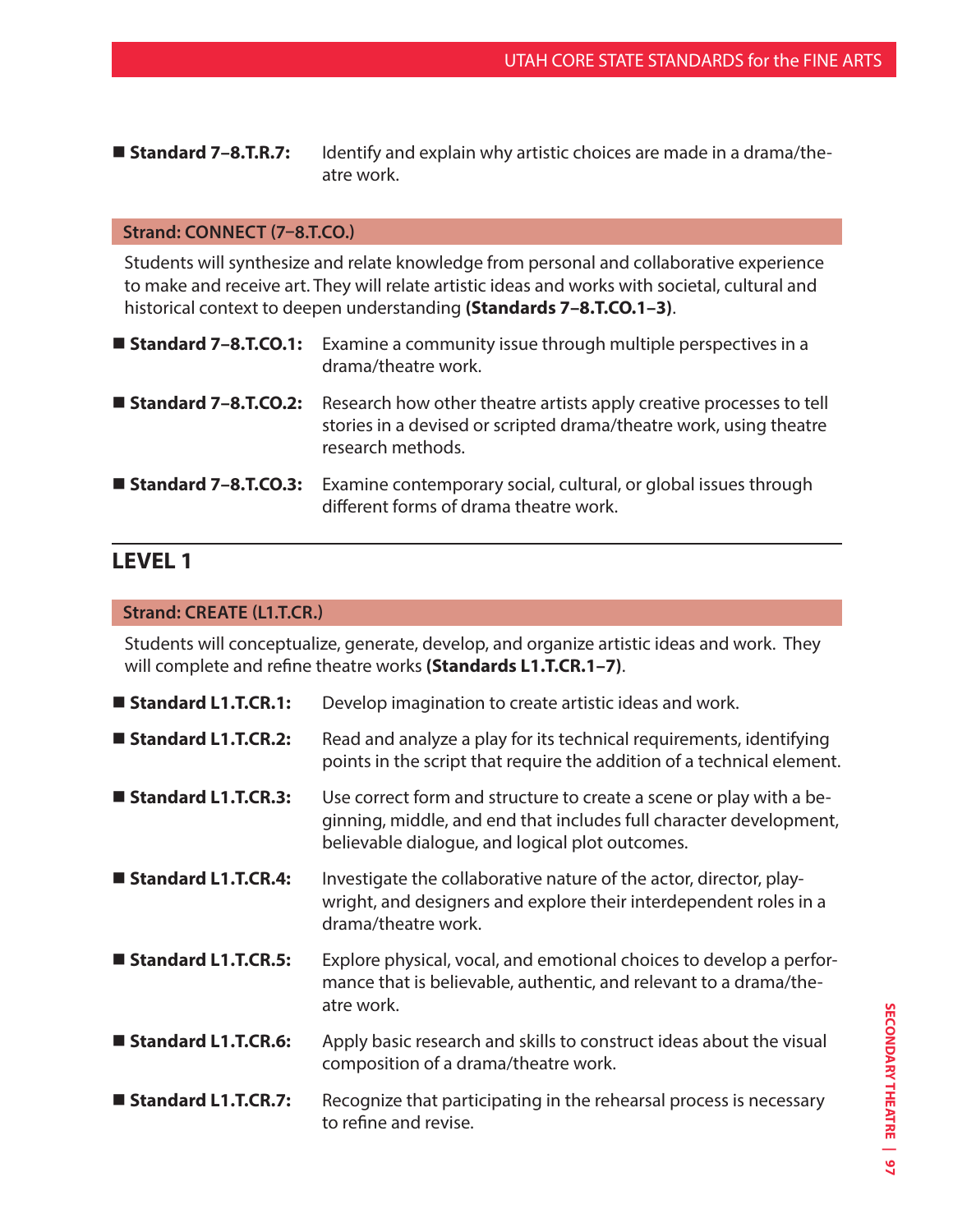#### **Strand: PERFORM (L1.T.P.)**

Students will analyze, interpret, and select artistic work for performance. They will develop techniques and concepts to refine artistic work and express meaning through the presentation of theatre works **(Standards L1.T.P.1–9)**.

| Standard L1.T.P.1:        | Interpret the character, setting, and essential events in a story or<br>script that make up the dramatic structure in a drama/theatre<br>work.                  |
|---------------------------|-----------------------------------------------------------------------------------------------------------------------------------------------------------------|
| <b>Standard L1.T.P.2:</b> | Investigate the collaborative nature of the actor, director, play-<br>wright, and designers, and explore their interdependent roles in a<br>drama/theatre work. |
| <b>Standard L1.T.P.3:</b> | Observe, listen, and respond in character to other actors through-<br>out a scripted or improvised scene.                                                       |
| <b>Standard L1.T.P.4:</b> | Use body to communicate meaning through space, shape, energy,<br>and gesture.                                                                                   |
| Standard L1.T.P.5:        | Use voice to communicate meaning through volume, pitch, tone,<br>rate of speed, and vocal clarity.                                                              |
| Standard L1.T.P.6:        | Use imagination to inform artistic choices.                                                                                                                     |
| <b>Standard L1.T.P.7:</b> | Understand and apply technical elements to enhance activities<br>and dramatizations.                                                                            |
| <b>Standard L1.T.P.8:</b> | Identify and use appropriate vocabulary to describe kinds of<br>stage spaces, stage directions, areas of the stage, and blocking<br>techniques.                 |
| Standard L1.T.P.9:        | Present a drama/theatre work using creative processes that shape<br>the production for a specific audience.                                                     |

#### **Strand: RESPOND (L1.T.R.)**

Students will perceive and analyze artistic work and process. They will interpret intent and meaning and apply criteria to evaluate artistic work and process **(Standards L1.T.R.1–8)**.

| $\blacksquare$ Standard L1.T.R.1: | Attend live performances of extended length and complexity,<br>demonstrating an understanding of the protocols of audience<br>behavior appropriate to the style of the performance. |
|-----------------------------------|-------------------------------------------------------------------------------------------------------------------------------------------------------------------------------------|
| $\blacksquare$ Standard L1.T.R.2: | Defend responses based on personal experiences when participat-<br>ing in or observing a drama/theatre work.                                                                        |
| $\blacksquare$ Standard L1.T.R.3: | Formulate a deeper understanding and appreciation of a drama/<br>theatre work by considering its specific purpose or intended<br>audience.                                          |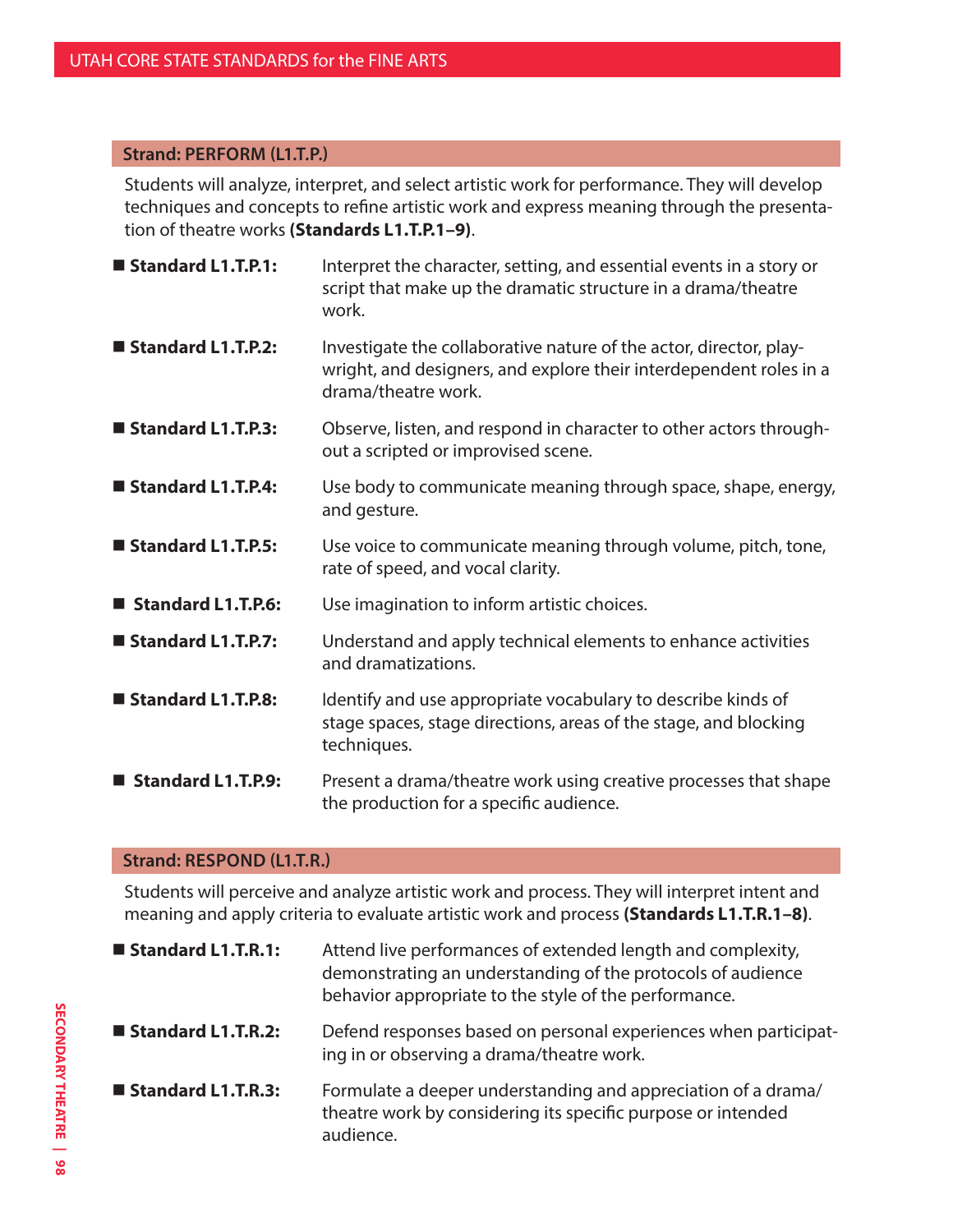<span id="page-51-0"></span>

| Demonstrate the ability to receive and act upon coaching, feed-<br>back, and constructive criticism.                                             |
|--------------------------------------------------------------------------------------------------------------------------------------------------|
| Examine a drama/theatre work using supporting evidence and<br>criteria, while considering art forms, history, culture, and other<br>disciplines. |
| Analyze and compare artistic choices developed from personal<br>experiences in multiple drama/theatre works.                                     |
| Identify and explain why artistic choices are made in a drama/the-<br>atre work.                                                                 |
| Apply appropriate theatre terminology to describe and analyze the<br>strengths and weaknesses of own or the group's work.                        |
|                                                                                                                                                  |

#### **Strand: CONNECT (L1.T.CO.)**

Students will synthesize and relate knowledge from personal and collaborative experiences to make and receive art. They will relate artistic ideas and works with societal, cultural, and historical context to deepen understanding **(Standards L1.T.CO.1–3)**.

| <b>Standard L1.T.CO.1:</b> | Choose and interpret a drama/theatre work to reflect on or ques-<br>tion personal beliefs.                                                                     |
|----------------------------|----------------------------------------------------------------------------------------------------------------------------------------------------------------|
| <b>Standard L1.T.CO.2:</b> | Research how other theatre artists apply creative processes to tell<br>stories in a devised or scripted drama/theatre work, using theatre<br>research methods. |
| <b>Standard L1.T.CO.3:</b> | Examine contemporary social, cultural, or global issues through<br>different forms of drama/theatre work.                                                      |

# **LEVEL 2**

### **Strand: CREATE (L2.T.CR.)**

Students will conceptualize, generate, develop and organize artistic ideas and work. They will complete and refine drama works **(Standards L2.T.CR.1–8)**.

| $\blacksquare$ Standard L2.T.CR.1: | Develop imagination to create artistic ideas and work.                                                                                                                                       |
|------------------------------------|----------------------------------------------------------------------------------------------------------------------------------------------------------------------------------------------|
| <b>Standard L2.T.CR.2:</b>         | Conduct research to inform the design of sets, costumes, sound,<br>and lighting for a dramatic production.                                                                                   |
| <b>Standard L2.T.CR.3:</b>         | Develop and synthesize original ideas in a drama/theatre work uti-<br>lizing critical analysis, historical and cultural context, research, and<br>Western or non-Western theatre traditions. |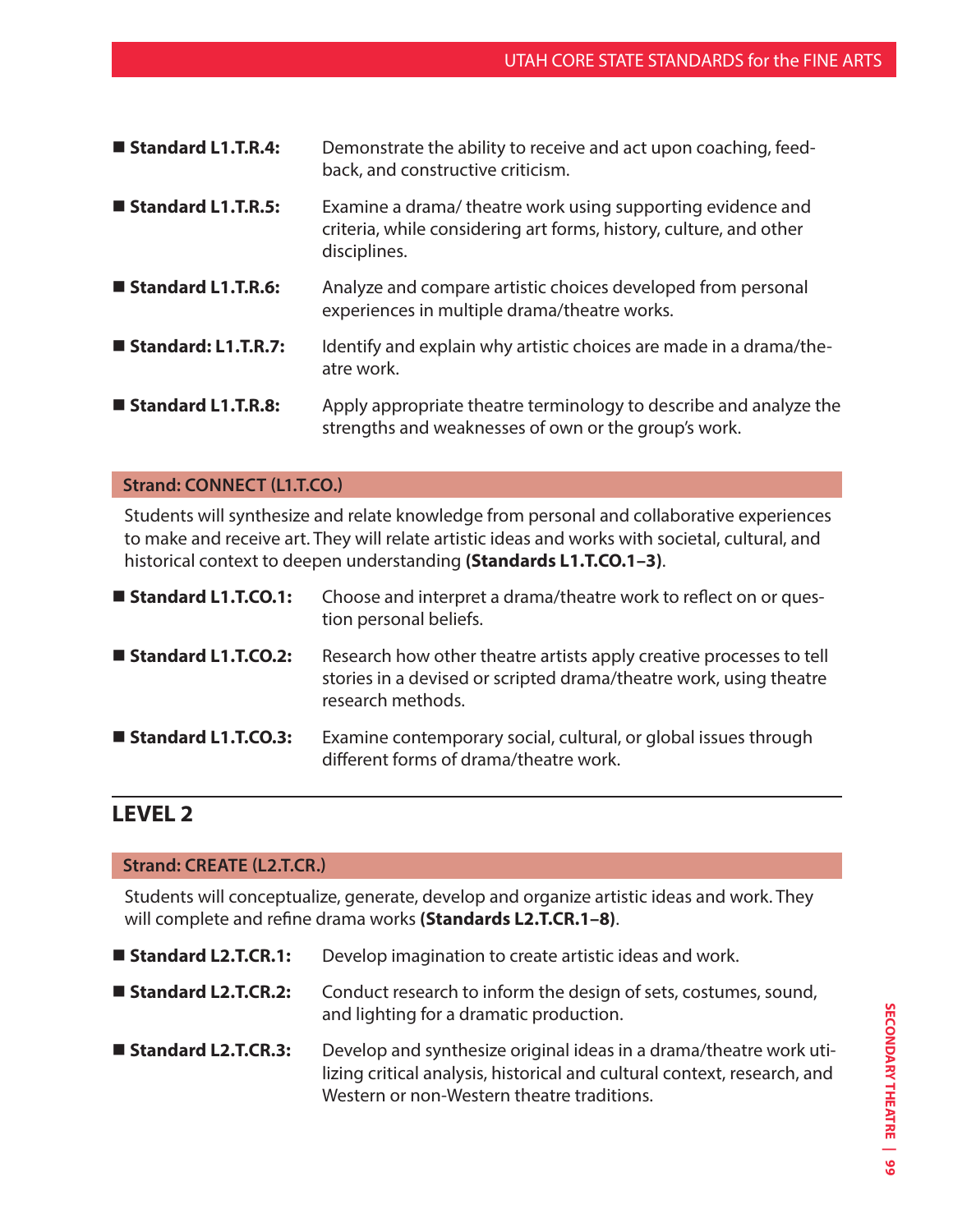| <b>Standard L2.T.CR.4:</b> | Cooperate as a creative team to make interpretive choices for a<br>drama/theatre work.                                                                 |
|----------------------------|--------------------------------------------------------------------------------------------------------------------------------------------------------|
| <b>Standard L2.T.CR.5:</b> | Explore physical, vocal, and emotional choices to develop a per-<br>formance that is believable, authentic, and relevant in a drama/<br>theatre work.  |
| <b>Standard L2.T.CR.6:</b> | Investigate historical and cultural conventions and their impact on<br>the visual composition of a drama/theatre work.                                 |
| <b>Standard L2.T.CR.7:</b> | Use the rehearsal process to analyze the dramatic concept and<br>technical design elements of a devised or scripted drama/theatre<br>work.             |
| <b>Standard L2.T.CR.8:</b> | Generate ideas from research and script analysis to devise a per-<br>formance that is believable, authentic, and relevant in a drama/<br>theatre work. |

#### **Strand: PERFORM (L2.R.P.)**

Students will analyze, interpret, and select artistic work for performance. They will develop techniques and concepts to refine artistic work and express meaning through the presentation of theatre works **(Standards L2.T.P.1–9)**.

| ■ Standard L2.T.P.1:      | Develop the character, setting, and essential events in a story or<br>script that make up the dramatic structure in a drama/theatre<br>work. |
|---------------------------|----------------------------------------------------------------------------------------------------------------------------------------------|
| ■ Standard L2.T.P.2:      | Share leadership and responsibilities to develop collaborative<br>goals when preparing or devising drama/theatre work.                       |
| ■ Standard L2.T.P.3:      | Observe, listen, and respond in character to other actors through-<br>out a scripted or improvised scene.                                    |
| <b>Standard L2.T.P.4:</b> | Use body to communicate meaning through space, shape, energy,<br>and gesture.                                                                |
| ■ Standard L2.T.P.5:      | Use voice to communicate meaning through volume, pitch, tone,<br>rate of speed, and vocal clarity.                                           |
| Standard L2.T.P.6:        | Use imagination to inform artistic choices.                                                                                                  |
| Standard L2.T.P.7:        | Understand and apply technical elements to enhance activities<br>and dramatizations.                                                         |
| <b>Standard L2.T.P.8:</b> | Explore various kinds of stage spaces, stage directions, areas of the<br>stage and blocking techniques.                                      |
| <b>Standard L2.T.P.9:</b> | Present a drama/theatre work using creative processes that shape<br>the production for a specific audience.                                  |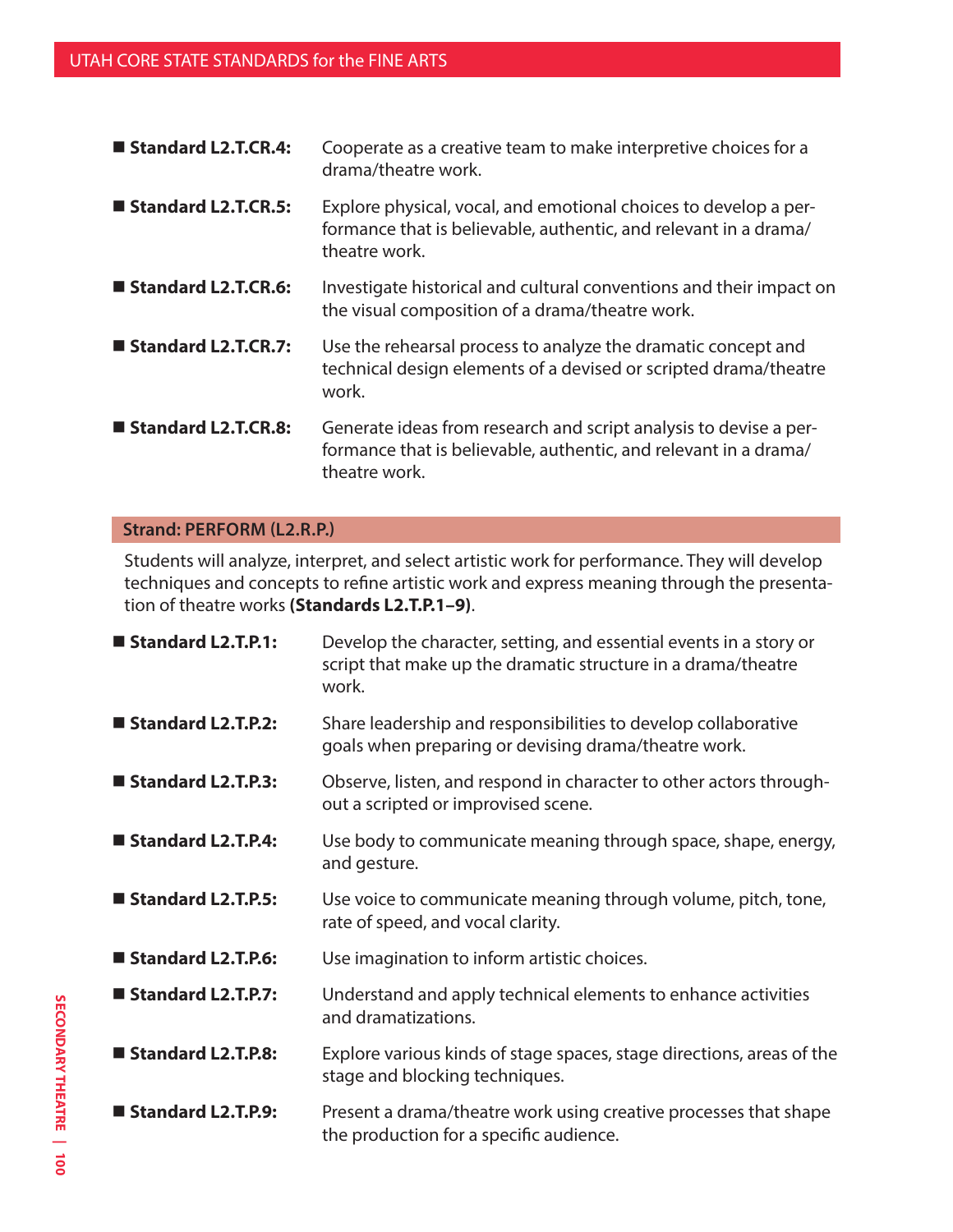#### **Strand: RESPOND (L2.T.R.)**

Students will perceive and analyze artistic work and process. They will interpret intent and meaning and apply criteria to evaluate artistic work and process **(Standards L2.T.R.1–8)**.

| <b>Standard L2.T.R.1:</b> | Attend live performances of extended length and complexity;<br>demonstrate an understanding of the protocols of audience be-<br>havior appropriate to the style of the performance. |
|---------------------------|-------------------------------------------------------------------------------------------------------------------------------------------------------------------------------------|
| <b>Standard L2.T.R.2:</b> | Evaluate responses based on personal experiences when partici-<br>pating in or observing a drama/theatre work.                                                                      |
| ■ Standard L2.T.R.3:      | Critique a drama/theatre work and how it communicates a specific<br>purpose to an audience.                                                                                         |
| <b>Standard L2.T.R.4:</b> | Demonstrate the ability to receive and act upon coaching, feed-<br>back, and constructive criticism.                                                                                |
| <b>Standard L2.T.R.5:</b> | Analyze and assess a drama/theatre work by connecting it to art<br>forms, history, culture, and other disciplines using supporting evi-<br>dence and criteria.                      |
| <b>Standard L2.T.R.6:</b> | Develop detailed supporting evidence and criteria to reinforce<br>and defend artistic choices when participating in or observing a<br>drama/theatre work.                           |
| <b>Standard L2.T.R.7:</b> | Analyze why artistic choices are made in a drama/theatre work.                                                                                                                      |
| <b>Standard L2.T.R.8:</b> | Apply appropriate theatre terminology to evaluate the strengths<br>and weaknesses of one's own or the group's work.                                                                 |

#### **Strand: CONNECT (L2.T.CO.)**

Students will synthesize and relate knowledge from personal and collaborative experiences to make and receive art. They will relate artistic ideas and works with societal, cultural and historical context to deepen understanding **(Standards L2.T.CO.1–3)**.

| <b>Standard L2.T.CO.1:</b>         | Choose and interpret a drama/theatre work to reflect or question<br>personal beliefs.                                          |
|------------------------------------|--------------------------------------------------------------------------------------------------------------------------------|
| $\blacksquare$ Standard L2.T.CO.2: | Formulate creative choices for a devised or scripted drama/theatre<br>work based on theatre research about the selected topic. |
| <b>Standard L2.T.CO.3:</b>         | Examine contemporary social, cultural, or global issues through<br>different forms of drama/theatre work.                      |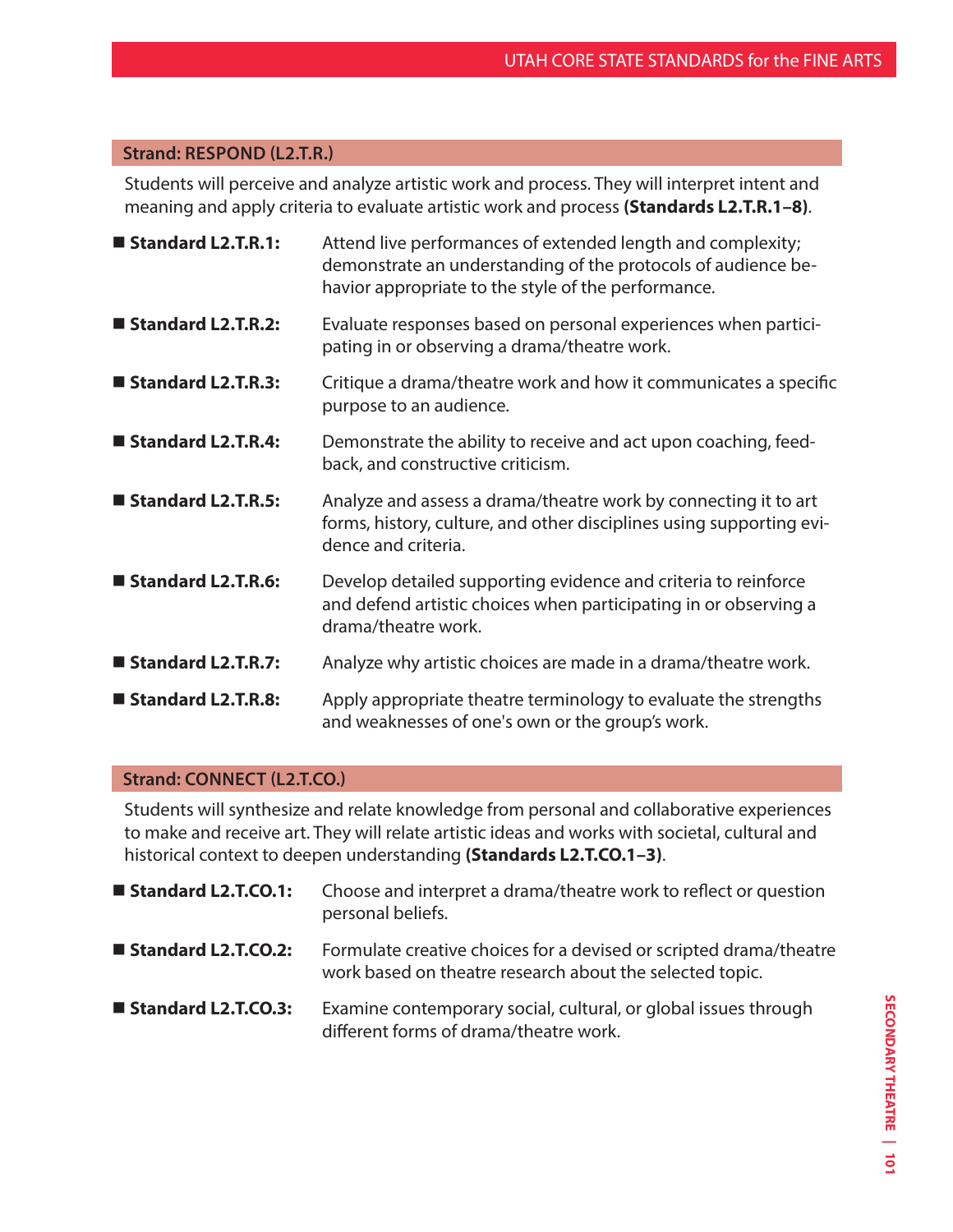# <span id="page-54-0"></span>**LEVEL 3**

#### **Strand: CREATE (L3.T.CR.)**

Students will conceptualize, generate, develop and organize artistic ideas and work. They will complete and refine drama works **(Standards L3.T.CR.1–8)**.

| <b>Standard L3.T.CR.1:</b> | Develop imagination to create artistic ideas and work.                                                                                                                                      |
|----------------------------|---------------------------------------------------------------------------------------------------------------------------------------------------------------------------------------------|
| <b>Standard L3.T.CR.2:</b> | Create and implement a major design element for a mainstage<br>production.                                                                                                                  |
| <b>Standard L3.T.CR.3:</b> | Develop and synthesize original ideas in a drama/theatre work<br>utilizing critical analysis, historical and cultural context, research,<br>and Western or non-Western theatre traditions.  |
| <b>Standard L3.T.CR.4:</b> | Collaborate as a creative team to discover artistic solutions and<br>make interpretive choices in a devised or scripted drama/theatre<br>work.                                              |
| <b>Standard L3.T.CR.5:</b> | Apply appropriate acting techniques and styles in performances of<br>characters from a variety of dramatic genres and historical periods.                                                   |
| <b>Standard L3.T.CR.6:</b> | Synthesize knowledge from a variety of dramatic forms, theatrical<br>conventions, and technologies to create the visual composition of<br>a drama/theatre work.                             |
| ■ Standard L3.T.CR.7:      | Refine, transform, and reimagine a devised or scripted drama/the-<br>atre work using the rehearsal process to invent or reimagine style,<br>genre, form, technical design, and conventions. |
| <b>Standard L3.T.CR.8:</b> | Generate ideas from research and script analysis to devise a per-<br>formance that is believable, authentic, and relevant in a drama/<br>theatre work.                                      |

#### **Strand: PERFORM (L3.T.P.)**

Students will analyze, interpret, and select artistic work for performance. They will develop techniques and concepts to refine artistic work and express meaning through the presentation of drama works **(Standards L3.T.P.1–9)**.

| ■ Standard L3.T.P.1:                              | Develop the character, setting, and essential events in a story or<br>script that make up the dramatic structure in a drama/theatre<br>work. |
|---------------------------------------------------|----------------------------------------------------------------------------------------------------------------------------------------------|
| $\blacksquare$ Changeland L 3 $\blacksquare$ D 3. | Cellabertho es a sucetivo tenne to dissever sutistic solutions, and                                                                          |

**Standard L3.T.P.2:** Collaborate as a creative team to discover artistic solutions, and make interpretive choices in a devised or scripted drama/theatre work.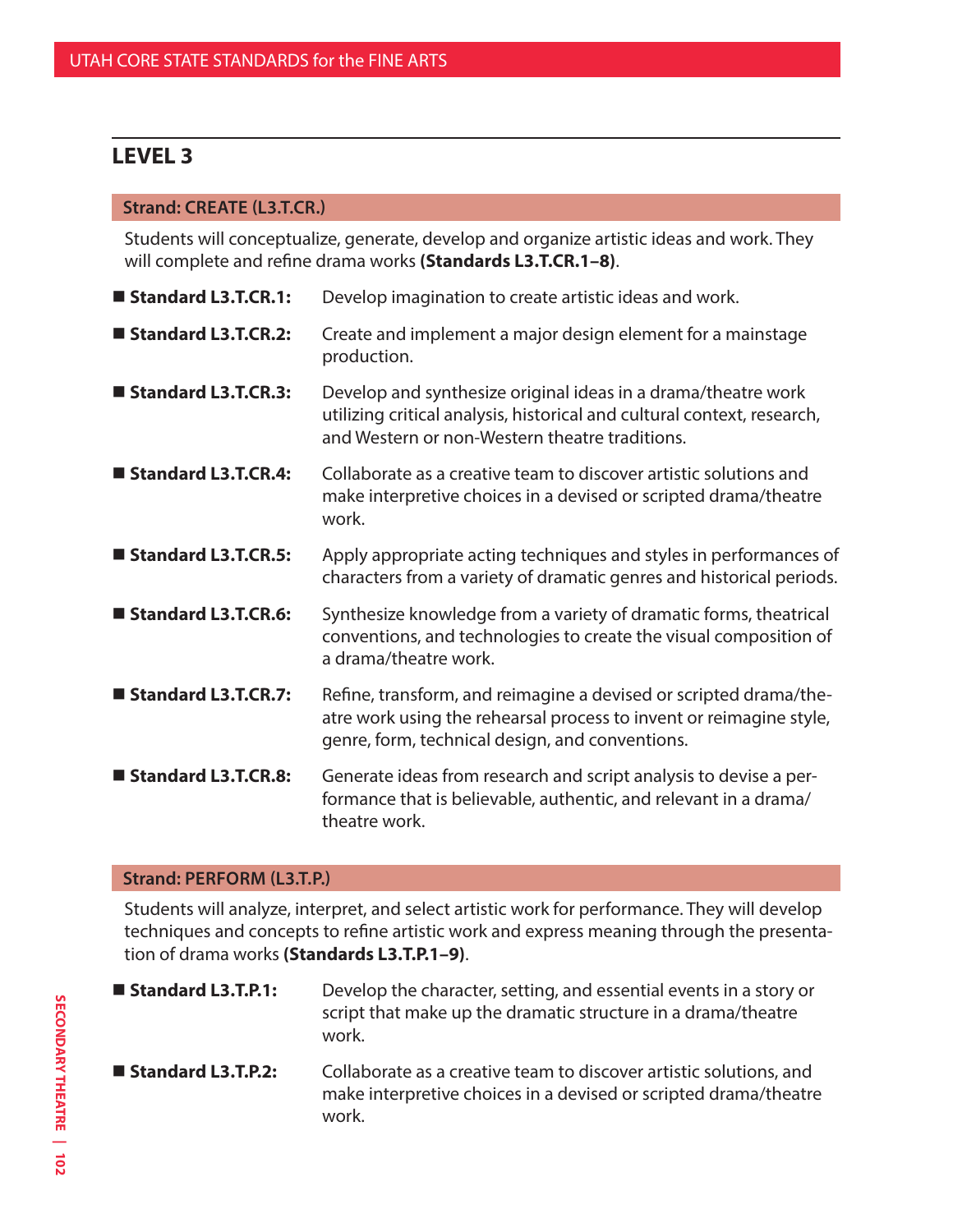| <b>Standard L3.T.P.3:</b> | Observe, listen, and respond in character to other actors through-<br>out a scripted or improvised scene.                                                                                          |
|---------------------------|----------------------------------------------------------------------------------------------------------------------------------------------------------------------------------------------------|
| <b>Standard L3.T.P.4:</b> | Use body to communicate meaning through space, shape, energy,<br>and gesture.                                                                                                                      |
| Standard L3.T.P.5:        | Use voice to communicate meaning through volume, pitch, tone,<br>rate of speed, and vocal clarity.                                                                                                 |
| Standard L3.T.P.6:        | Use imagination to inform artistic choices.                                                                                                                                                        |
| <b>Standard L3.T.P.7:</b> | Evaluate artistic choices in the use of technical elements in a<br>production.                                                                                                                     |
| <b>Standard L3.T.P.8:</b> | Explore various kinds of stage spaces, stage directions, areas of the<br>stage and blocking techniques.                                                                                            |
| <b>Standard L3.T.P.9:</b> | Present a drama/theatre production for a specific audience that<br>employs research and analysis grounded in the creative perspec-<br>tives of the playwright, director, designer, and dramaturgy. |

#### **Strand: RESPOND (L3.T.R.)**

Students will perceive and analyze artistic work and process. They will interpret intent and meaning and apply criteria to evaluate artistic work and process **(Standards L3.T.R.1–8)**.

| <b>Standard L3.T.R.1:</b> | Attend live performances of extended length and complexity,<br>demonstrating an understanding of the protocols of audience<br>behavior appropriate to the style of the performance. |
|---------------------------|-------------------------------------------------------------------------------------------------------------------------------------------------------------------------------------|
| <b>Standard L3.T.R.2:</b> | Articulate responses based on personal experiences when partici-<br>pating in or observing a drama/theatre work.                                                                    |
| <b>Standard L3.T.R.3:</b> | Compare and debate the connection between a drama/theatre<br>work and contemporary issues that may affect audiences.                                                                |
| <b>Standard L3.T.R.4:</b> | Demonstrate the ability to receive and act upon coaching, feed-<br>back, and constructive criticism.                                                                                |
| <b>Standard L3.T.R.5:</b> | Research and synthesize cultural and historical information related<br>to a drama/theatre work to support or evaluate artistic choices.                                             |
| <b>Standard L3.T.R.6:</b> | Synthesize evidence and appropriate criteria to revise personal<br>work and interpret the work of others when participating in or<br>observing a drama/theatre work.                |
| <b>Standard L3.T.R.7:</b> | Analyze and evaluate why artistic choices are made in a drama/<br>theatre work.                                                                                                     |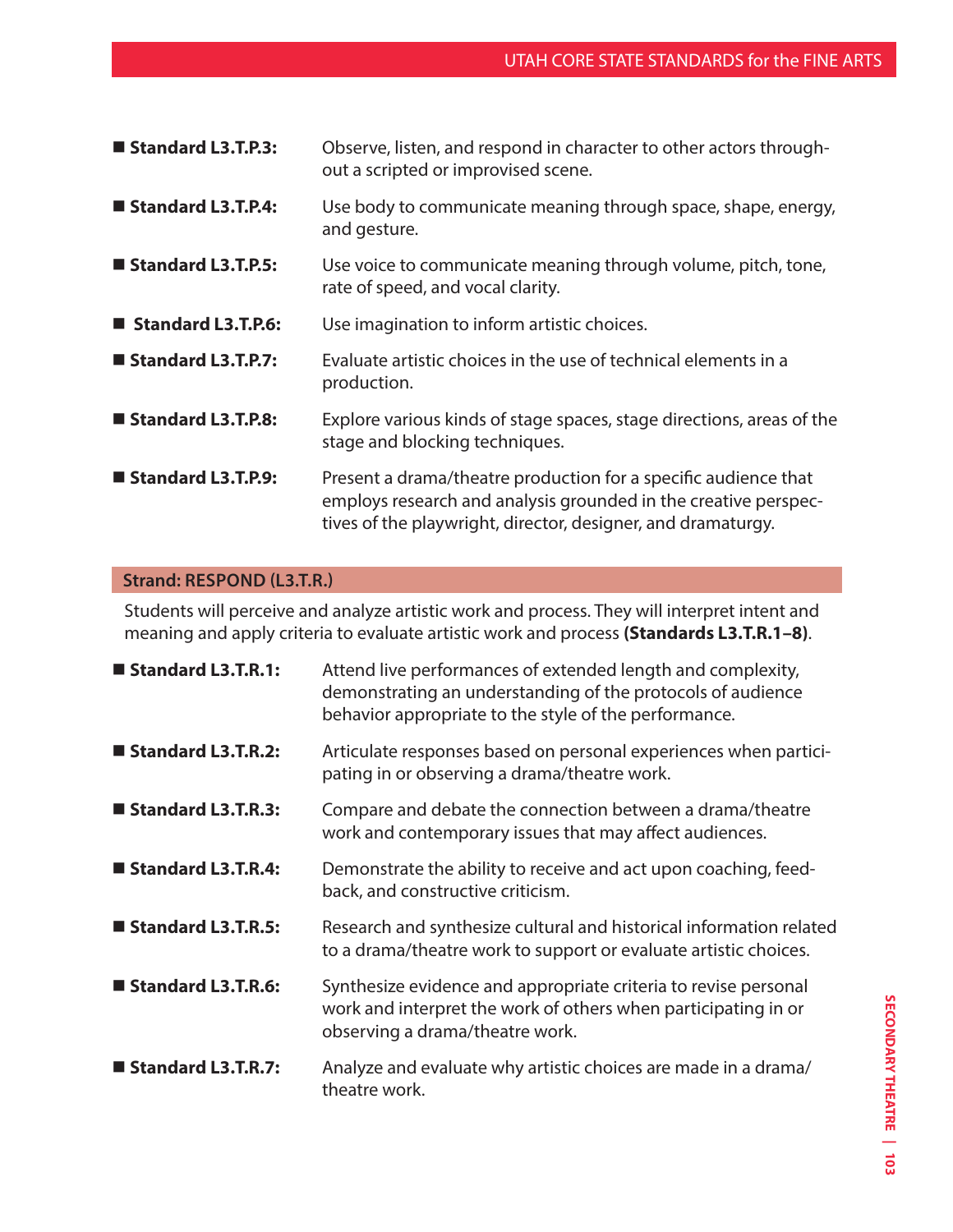■ **Standard L3.T.R.8:** Apply appropriate theatre terminology to evaluate the strengths and weaknesses of own or the group's work.

#### **Strand: CONNECT (L3.T.CO.)**

Students will synthesize and relate knowledge from personal and collaborative experiences to make and receive art. They will relate artistic ideas and works with societal, cultural, and historical context to deepen understanding **(Standards L3.T.CO.1–3)**.

- **Standard L3.T.CO.1:** Collaborate on a drama/theatre work that examines a critical global issue using multiple personal, community, and cultural perspectives.
- **Standard L3.T.CO.2:** Justify the creative choices made in a devised or scripted drama/ theatre work, based on a critical interpretation of specific data from theatre research.
- **Standard L3.T.CO.3:** Examine contemporary social, cultural, or global issues through different forms of drama/theatre work.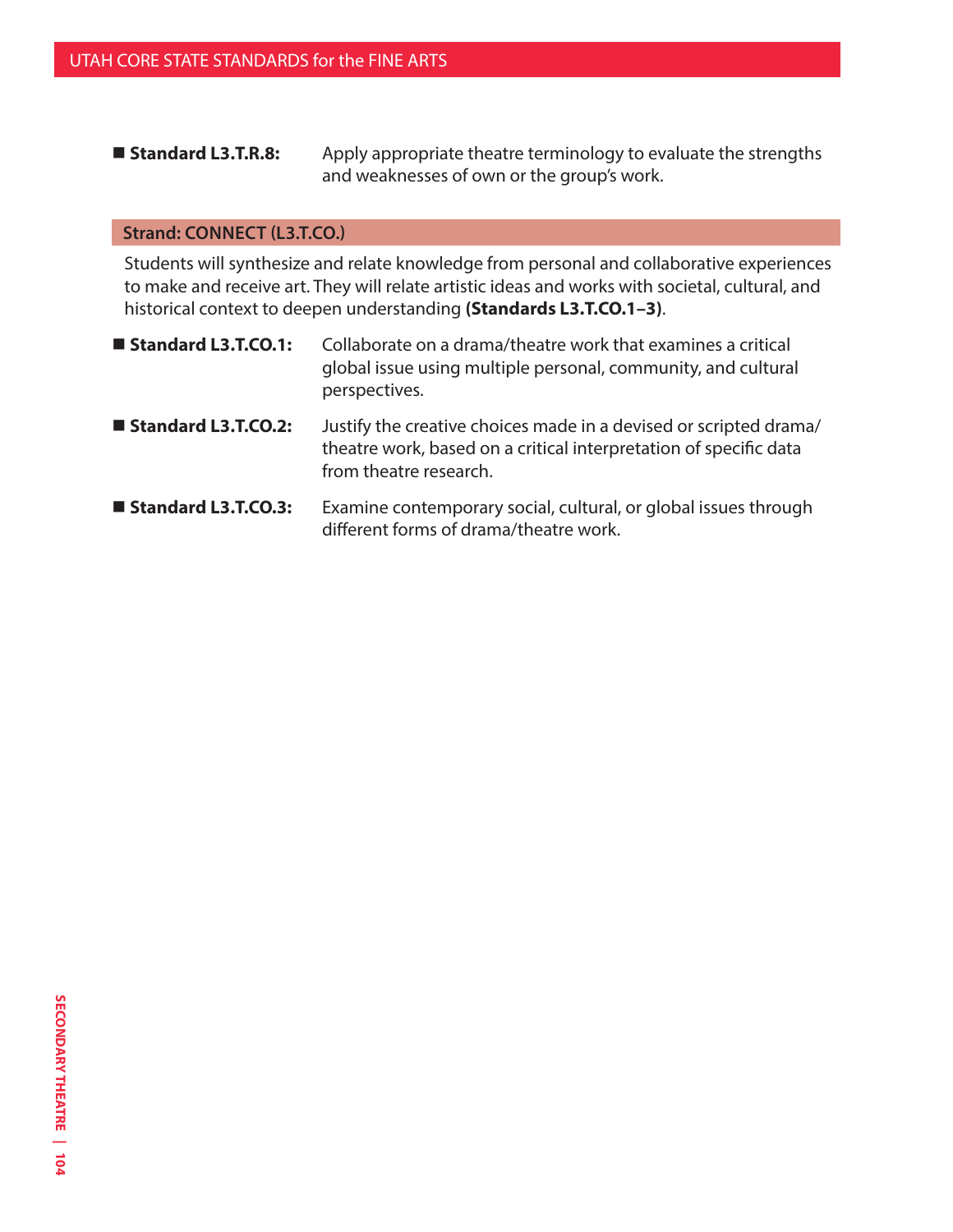# <span id="page-57-0"></span>**SECONDARY VISUAL ARTS** GRADES 7 AND 8

# **VISUAL ARTS**

### **7TH–8TH GRADE**

#### **Strand: CREATE (7–8.V.CR.)**

Students will generate artistic work by conceptualizing, organizing, and completing their artistic ideas. They will refine original work through persistence, reflection, and evaluation **(Standards 7–8.V.CR.1–11)**.

| ■ Standard 7-8.V.CR.1:              | Apply methods to overcome creative blocks.                                                                                                                                                              |
|-------------------------------------|---------------------------------------------------------------------------------------------------------------------------------------------------------------------------------------------------------|
| ■ Standard 7-8.V.CR.2:              | Document early stages of the creative process visually and/or ver-<br>bally in traditional or new media.                                                                                                |
| $\blacksquare$ Standard 7-8.V.CR.3: | Develop criteria to guide making a work of art or design to meet<br>an identified goal.                                                                                                                 |
| $\blacksquare$ Standard 7-8.V.CR.4: | Collaboratively shape an artistic investigation of an aspect of<br>present-day life using traditional or contemporary practices of art<br>or design.                                                    |
| ■ Standard 7-8.V.CR.5:              | Demonstrate persistence in developing skills with various materi-<br>als, methods, and approaches in creating works of art or design.                                                                   |
| Standard 7-8.V.CR.6:                | Demonstrate willingness to experiment, innovate, and take risks to<br>pursue ideas, forms, and meanings that emerge in the process of<br>art-making or designing.                                       |
| Standard 7-8.V.CR.7:                | Demonstrate awareness of ethical responsibility to oneself and<br>others when posting and sharing images and other materials<br>through the Internet, social media, and other communication<br>formats. |
| ■ Standard 7-8.V.CR.8:              | Demonstrate awareness of practices, issues, and ethics of appro-<br>priation, fair use, copyright, open source, and creative commons as<br>they apply to creating works of art and design.              |
| ■ Standard 7-8.V.CR.9:              | Apply visual organizational strategies to design and produce a<br>work of art, design, or media that clearly communicates informa-<br>tion or ideas.                                                    |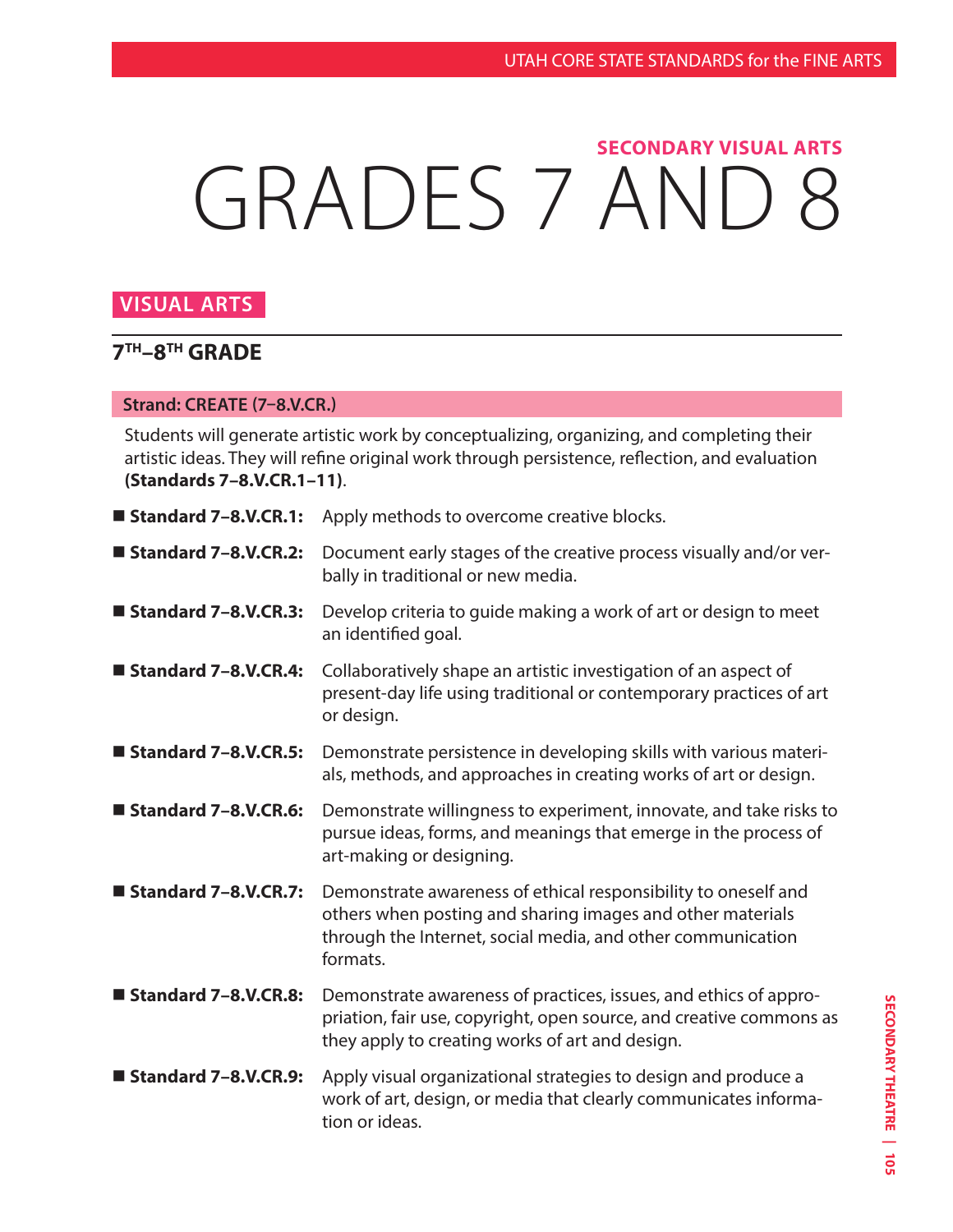- **Standard 7–8.V.CR.10:** Select, organize, and design images and words to make visually clear and compelling presentations.
- Standard 7-8.V.CR.11: Reflect on and explain important information about personal artwork in an artist statement or another format, and apply relevant criteria to examine, reflect on, and plan revisions for a work of art or design in progress.

#### **Strand: PRESENT (7–8.V.P.)**

Students will analyze, interpret, refine and select artistic work for presentation. They will convey meaning in the manner in which the art is presented **(Standards 7–8.V.P.1–4)**.

| $\blacksquare$ Standard 7-8.V.P.1: | Compare and contrast how technologies have changed the way<br>artwork is preserved, presented, and experienced.                                                                                                                                                                                                             |
|------------------------------------|-----------------------------------------------------------------------------------------------------------------------------------------------------------------------------------------------------------------------------------------------------------------------------------------------------------------------------|
| $\blacksquare$ Standard 7-8.V.P.2: | Develop and apply criteria for evaluating a collection of artwork<br>for presentation.                                                                                                                                                                                                                                      |
| $\blacksquare$ Standard 7-8.V.P.3: | Develop skills and concepts to refine artistic work for presentation<br>by analyzing and evaluating methods for preparing and present-<br>ing art based on criteria, by collaboratively preparing and present-<br>ing selected theme-based artwork for display, and by formulating<br>exhibition narratives for the viewer. |
| $\blacksquare$ Standard 7-8.V.P.4: | Express meaning through the presentation of artistic work by com-<br>paring and contrasting, viewing, and experiencing collections and<br>exhibitions in different venues, actual and virtual; and by analyz-<br>ing why and how an exhibition or collection may influence ideas,<br>beliefs, and experiences.              |

#### **Strand: RESPOND (7–8.V.R.)**

Students will understand, evaluate, and articulate how works of art convey meaning for the observer as well as the creator **(Standards 7–8.V.R.1–6)**.

| $\blacksquare$ Standard 7-8.V.R.1: | Explain how the method of display, the location, and the experi-<br>ence of an artwork influence how it is perceived and valued. |
|------------------------------------|----------------------------------------------------------------------------------------------------------------------------------|
| $\blacksquare$ Standard 7-8.V.R.2: | Explain how a person's aesthetic choices are influenced by culture<br>and environment.                                           |
| $\blacksquare$ Standard 7-8.V.R.3: | Analyze multiple ways that images influence specific audience.                                                                   |
| $\blacksquare$ Standard 7-8.V.R.4: | Compare and contrast contexts and media in which viewers en-<br>counter images that influence ideas, emotions, and actions.      |
| $\blacksquare$ Standard 7-8.V.R.5: | Interpret intent and meaning in artistic work and process by<br>analyzing how the interaction of subject matter, characteristics |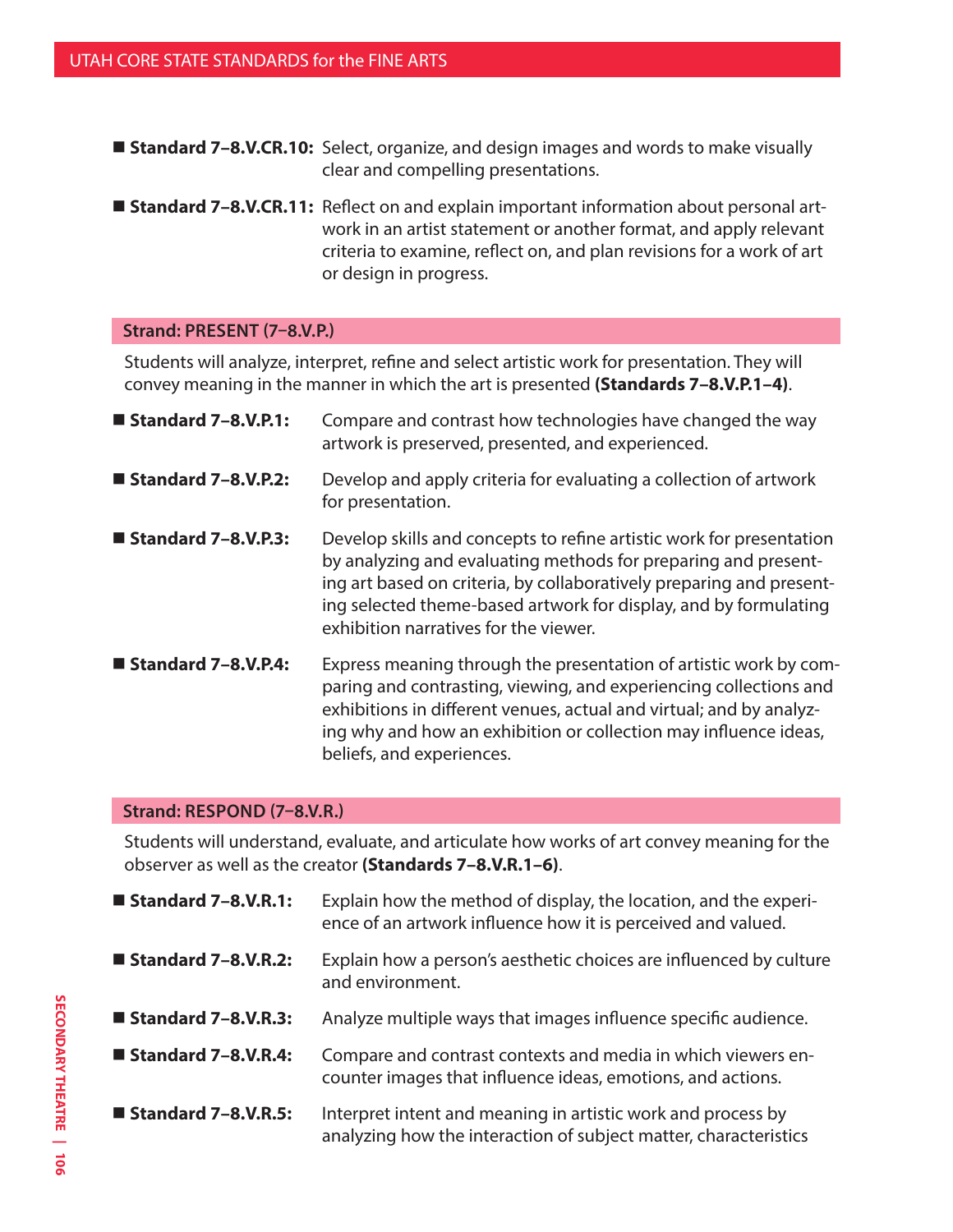of form and structure, use of media, art-making approaches, and relevant contextual information contribute to understanding messages, ideas, or mood conveyed.

<span id="page-59-0"></span>■ **Standard 7–8.V.R.6:** Apply criteria to evaluate artistic work and process by comparing and explaining the difference between an evaluation of an artwork based on personal criteria and an evaluation of an artwork based on a set of established criteria, and by creating a convincing and logical argument to support an evaluation of art.

#### **Strand: CONNECT (7–8.V.CO.)**

Students will relate artistic skills, ideas, and work with personal meaning and external context **(Standards 7–8.V.CO.1–4)**.

|                                     | <b>Standard 7-8.V.CO.1:</b> Individually or collaboratively, create visual documentation of<br>places and times in which people gather to make and experience<br>art or design in the community. |
|-------------------------------------|--------------------------------------------------------------------------------------------------------------------------------------------------------------------------------------------------|
|                                     | <b>Standard 7-8.V.CO.2:</b> Make art collaboratively to reflect on and reinforce positive aspects<br>of group identity.                                                                          |
|                                     | <b>Standard 7-8.V.CO.3:</b> Analyze how response to art is influenced by understanding the<br>time and place in which it was created, the available resources, and<br>cultural uses.             |
| $\blacksquare$ Standard 7-8.V.CO.4: | Distinguish different ways art is used to represent, establish, rein-<br>force, and reflect group identity.                                                                                      |

# **LEVEL 1**

#### **Strand: CREATE (L1.V.CR.)**

Students will generate artistic work by conceptualizing, organizing, and completing their artistic ideas. They will refine original work through persistence, reflection, and evaluation **(Standards L1.V.CR.1–6)**.

| <b>Standard L1.V.CR.1:</b>         | Use multiple approaches to begin creative endeavors.                                                                                                                  |
|------------------------------------|-----------------------------------------------------------------------------------------------------------------------------------------------------------------------|
| <b>Standard L1.V.CR.2:</b>         | Shape an artistic investigation of an aspect of present-day life us-<br>ing traditional or contemporary practices of art or design.                                   |
| <b>Standard L1.V.CR.3:</b>         | Engage in making a work of art or design without having a precon-<br>ceived plan.                                                                                     |
| $\blacksquare$ Standard L1.V.CR.4: | Explain how traditional and nontraditional materials may affect<br>human health and environment, and demonstrate safe handling of<br>materials, tools, and equipment. |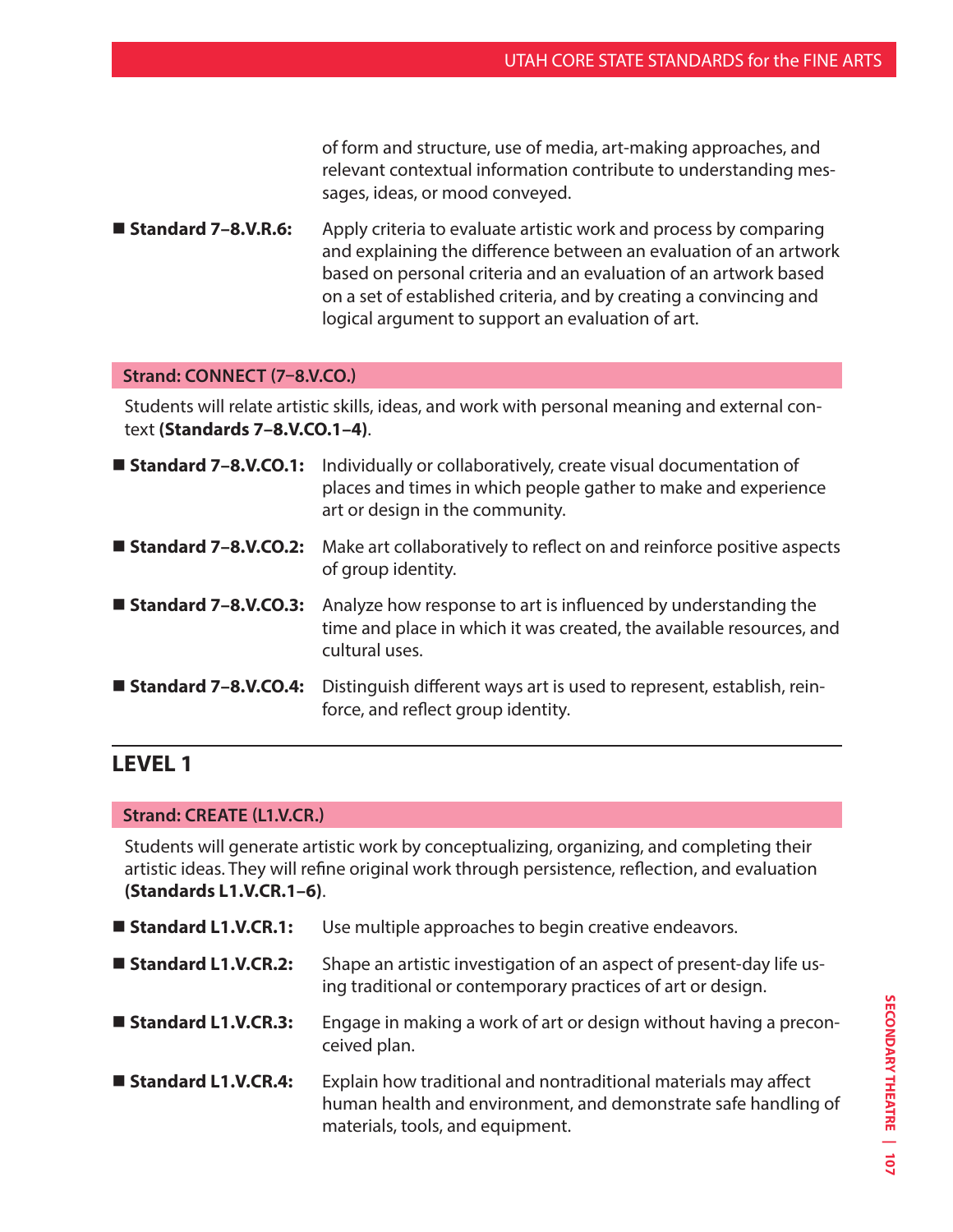| <b>Standard L1.V.CR.5:</b> | Collaboratively develop a proposal for an installation, artwork, or<br>space design that transforms the perception and experience of a<br>particular place.           |
|----------------------------|-----------------------------------------------------------------------------------------------------------------------------------------------------------------------|
| <b>Standard L1.V.CR.6:</b> | Apply relevant criteria from traditional and contemporary cultural<br>contexts to examine, reflect on, and plan revisions for works of art<br>and design in progress. |

#### **Strand: PRESENT (L1.V.P.)**

Students will analyze, interpret, refine and select artistic work for presentation. They will convey meaning in the manner in which the art is presented **(Standards L1.V.P.1–3)**.

| <b>Standard L1.V.P.1:</b> | Analyze, select, and curate artifacts and/or artworks for presenta-<br>tion and preservation.                                                                  |
|---------------------------|----------------------------------------------------------------------------------------------------------------------------------------------------------------|
| <b>Standard L1.V.P.2:</b> | Analyze and evaluate the reasons and ways an exhibition is<br>presented.                                                                                       |
| <b>Standard L1.V.P.3:</b> | Analyze and describe the impact that an exhibition or collection<br>has on personal awareness of social, cultural, or political beliefs<br>and understandings. |

#### **Strand: RESPOND (L1.V.R.)**

Students will understand, evaluate, and articulate how works of art convey meaning for the observer, as well as the creator **(Standards L1.V.R.1–4)**.

| <b>Standard L1.V.R.1:</b>         | Hypothesize ways in which art influences perception and under-<br>standing of human experiences.                                         |
|-----------------------------------|------------------------------------------------------------------------------------------------------------------------------------------|
| $\blacksquare$ Standard L1.V.R.2: | Analyze how one's understanding of the world is affected by expe-<br>riencing visual imagery.                                            |
| $\blacksquare$ Standard L1.V.R.3: | Interpret an artwork or collection of works, supported by relevant<br>and sufficient evidence found in the work and it various contexts. |
| <b>Standard L1.V.R.4:</b>         | Establish relevant criteria in order to evaluate a work of art or col-<br>lection of works.                                              |

#### **Strand: CONNECT (L1.V.CO.)**

Students will relate artistic skills, ideas and work with personal meaning and external context **(Standards L1.V.CO.1–2)**.

**Standard L1.V.CO.1:** Document the process of developing ideas from early stages to fully elaborated ideas.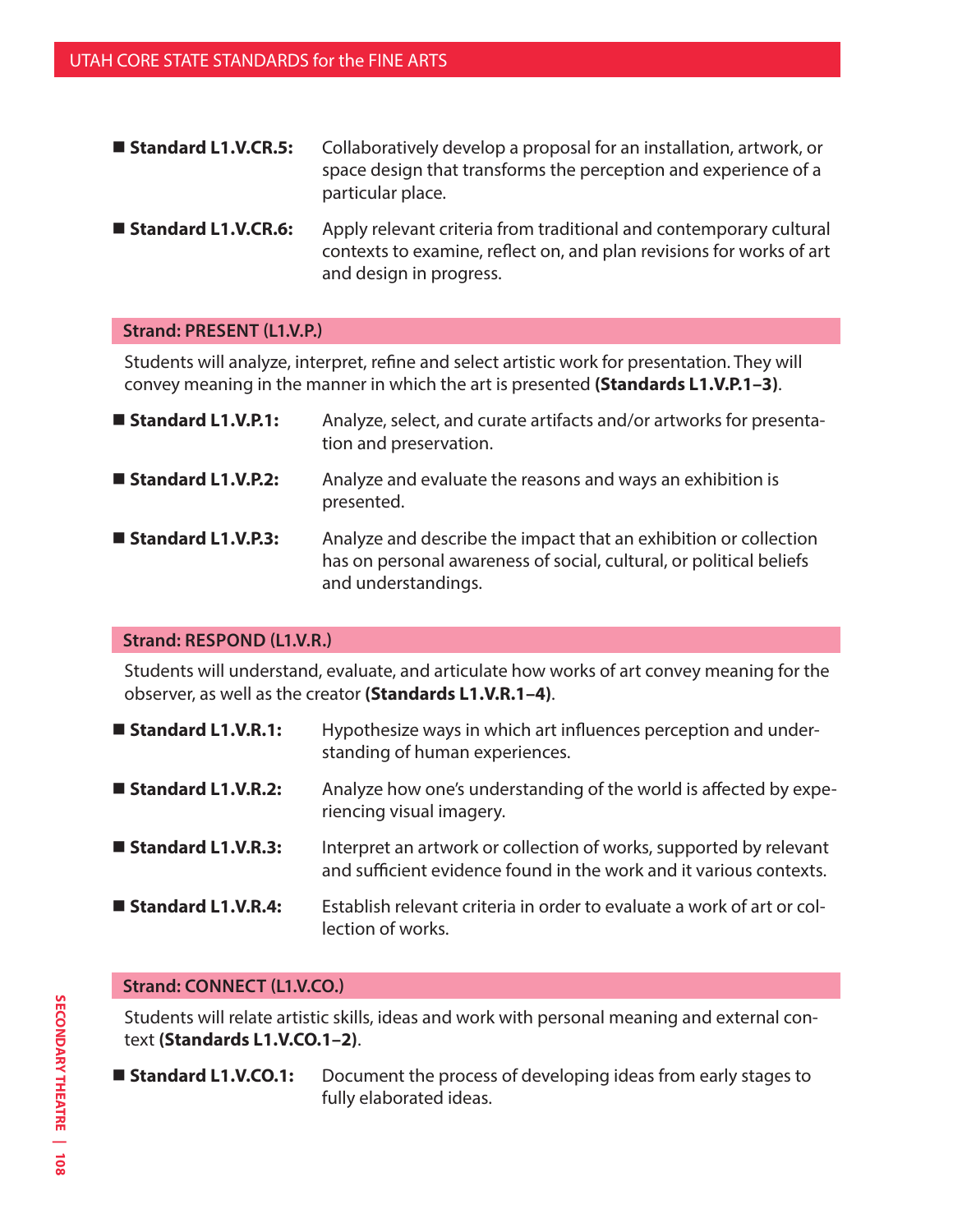<span id="page-61-0"></span>■ **Standard L1.V.CO.2:** Describe how knowledge of culture, traditions, and history may influence personal responses to art.

# **LEVEL 2**

#### **Strand: CREATE (L2.V.CR.)**

Students will generate artistic work by conceptualizing, organizing, and completing their artistic ideas. They will refine original work through persistence, reflection, and evaluation **(Standards L2.V.CR.1–6)**.

| <b>Standard L2.V.CR.1:</b> | Individually or collaboratively formulate new creative problems<br>based on own existing artwork.                                                                  |
|----------------------------|--------------------------------------------------------------------------------------------------------------------------------------------------------------------|
| ■ Standard L2.V.CR.2:      | Choose from a range of materials and methods of traditional and<br>contemporary artistic practices to plan works of art and design.                                |
| ■ Standard L2.V.CR.3:      | Demonstrate acquisition of skills and knowledge in a chosen art<br>form through experimentation, practice, and persistence.                                        |
| <b>Standard L2.V.CR.4:</b> | Demonstrate awareness of ethical implications of making and dis-<br>tributing creative work.                                                                       |
| <b>Standard L2.V.CR.5:</b> | Redesign an object, system, place or design in response to contem-<br>porary issues.                                                                               |
| <b>Standard L2.V.CR.6:</b> | Engage in constructive critique with peers, then reflect on, re-<br>engage, revise, and refine works of art and design in response to<br>personal artistic vision. |

#### **Strand: PRESENT (L2.V.P.)**

Students will analyze, interpret, refine and select artistic work for presentation. They will convey meaning through the manner in which the art is presented **(Standards L2.V.P.1–3)**.

| <b>Standard L2.V.P.1:</b> | Analyze, select, and critique personal artwork for a collection or<br>portfolio presentation.                     |
|---------------------------|-------------------------------------------------------------------------------------------------------------------|
| <b>Standard L2.V.P.2:</b> | Evaluate, select, and apply methods or processes appropriate to<br>display artwork in a specific place.           |
| <b>Standard L2.V.P.3:</b> | Make, explain, and justify connections between artists or artwork<br>and social, cultural, and political history. |

#### **Strand: RESPOND (L2.V.R.)**

Students will understand, evaluate and articulate how works of art convey meaning for the observer as well as the creator **(Standards L2.V.R.1–4)**.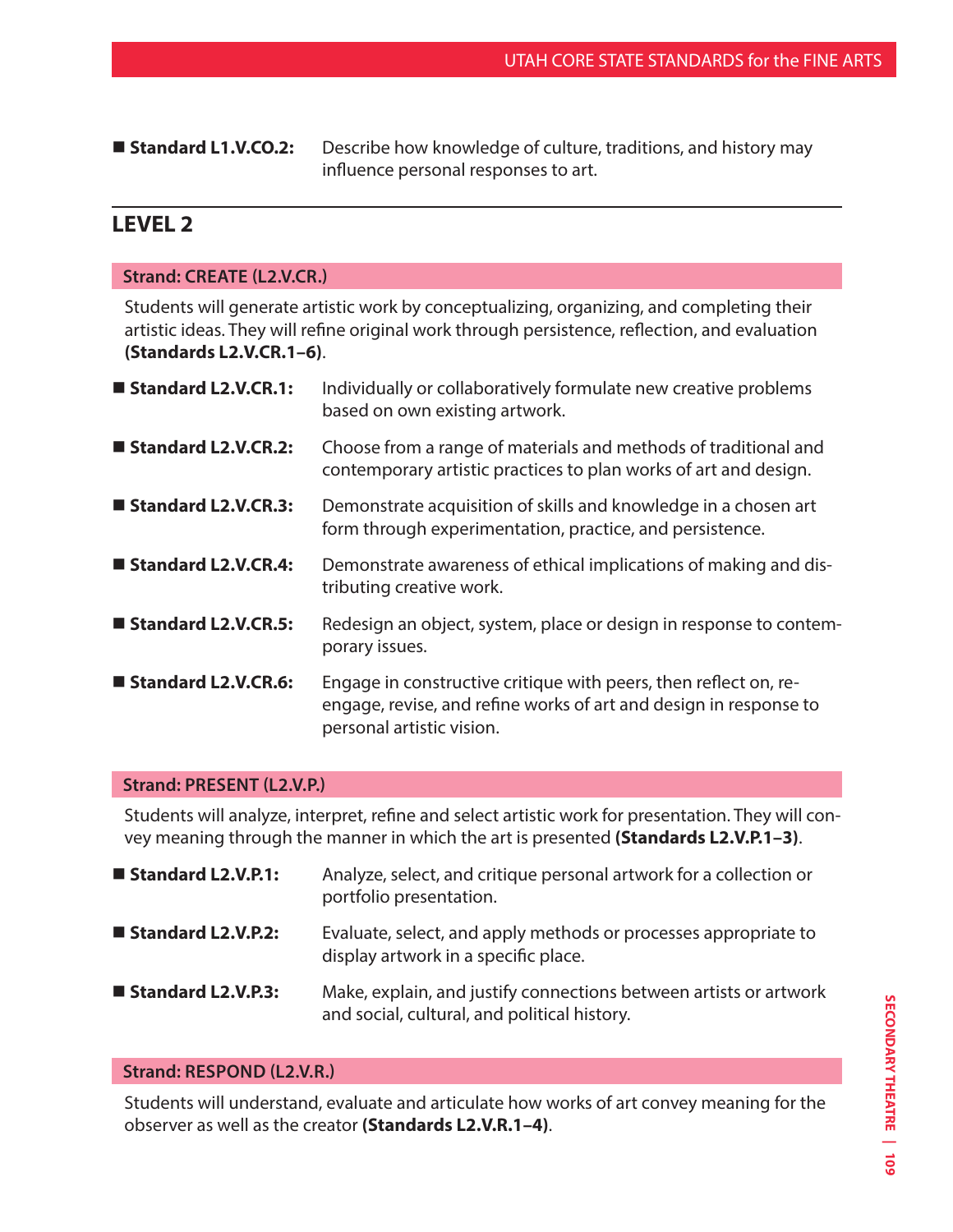<span id="page-62-0"></span>

| $\blacksquare$ Standard L2.V.R.1: | Recognize and describe personal aesthetic and empathetic re-<br>sponses to the natural world and constructed environments.              |
|-----------------------------------|-----------------------------------------------------------------------------------------------------------------------------------------|
| $\blacksquare$ Standard L2.V.R.2: | Evaluate the effectiveness of an image or images to influence<br>ideas, feelings, and behaviors of specific audiences.                  |
| $\blacksquare$ Standard L2.V.R.3: | Identify types of contextual information useful in the process of<br>constructing interpretations of an artwork or collection of works. |
| $\blacksquare$ Standard L2.V.R.4: | Determine the relevance of criteria used by others to evaluate a<br>work of art or collection of works.                                 |

#### **Strand: CONNECT (L2.V.CO.)**

Students will relate artistic skills, ideas, and work with personal meaning and external context **(Standards L2.V.CO.1–2)**.

| <b>Standard L2.V.CO.1:</b> | Utilize inquiry methods of observation, research, and experimenta-<br>tion to explore unfamiliar subjects through art-making.                                |
|----------------------------|--------------------------------------------------------------------------------------------------------------------------------------------------------------|
| <b>Standard L2.V.CO.2:</b> | Compare uses of art in a variety of societal, cultural, and historical<br>contexts, making connections to uses of art in contemporary and<br>local contexts. |

# **LEVEL 3**

#### **Strand: CREATE (L3.V.CR.)**

Students will generate artistic work by conceptualizing, organizing, and completing their artistic ideas. They will refine original work through persistence, reflection, and evaluation **(Standards L3.V.CR.1–6)**.

| ■ Standard L3.V.CR.1:      | Visualize and hypothesize to generate plans for ideas and direc-<br>tions for creating art and design that can effect social change.                                                                                                                 |
|----------------------------|------------------------------------------------------------------------------------------------------------------------------------------------------------------------------------------------------------------------------------------------------|
| <b>Standard L3.V.CR.2:</b> | Choose from a range of materials and methods of traditional and<br>contemporary artistic practices, following or breaking established<br>conventions to plan the making of multiple works of art and de-<br>sign based on a theme, idea, or concept. |
| <b>Standard L3.V.CR.3:</b> | Experiment, plan, and make multiple works of art and design that<br>explore a personally meaningful theme, idea, or concept.                                                                                                                         |
| ■ Standard L3.V.CR.4:      | Demonstrate understanding of the importance of balancing free-<br>dom and responsibility in the use of images, materials, tools, and<br>equipment in the creation and circulation of creative work.                                                  |
| <b>Standard L3.V.CR.5:</b> | Demonstrate in works of art or design how visual and material cul-<br>ture defines, shapes, enhances, inhibits, and/or empowers people's<br>lives.                                                                                                   |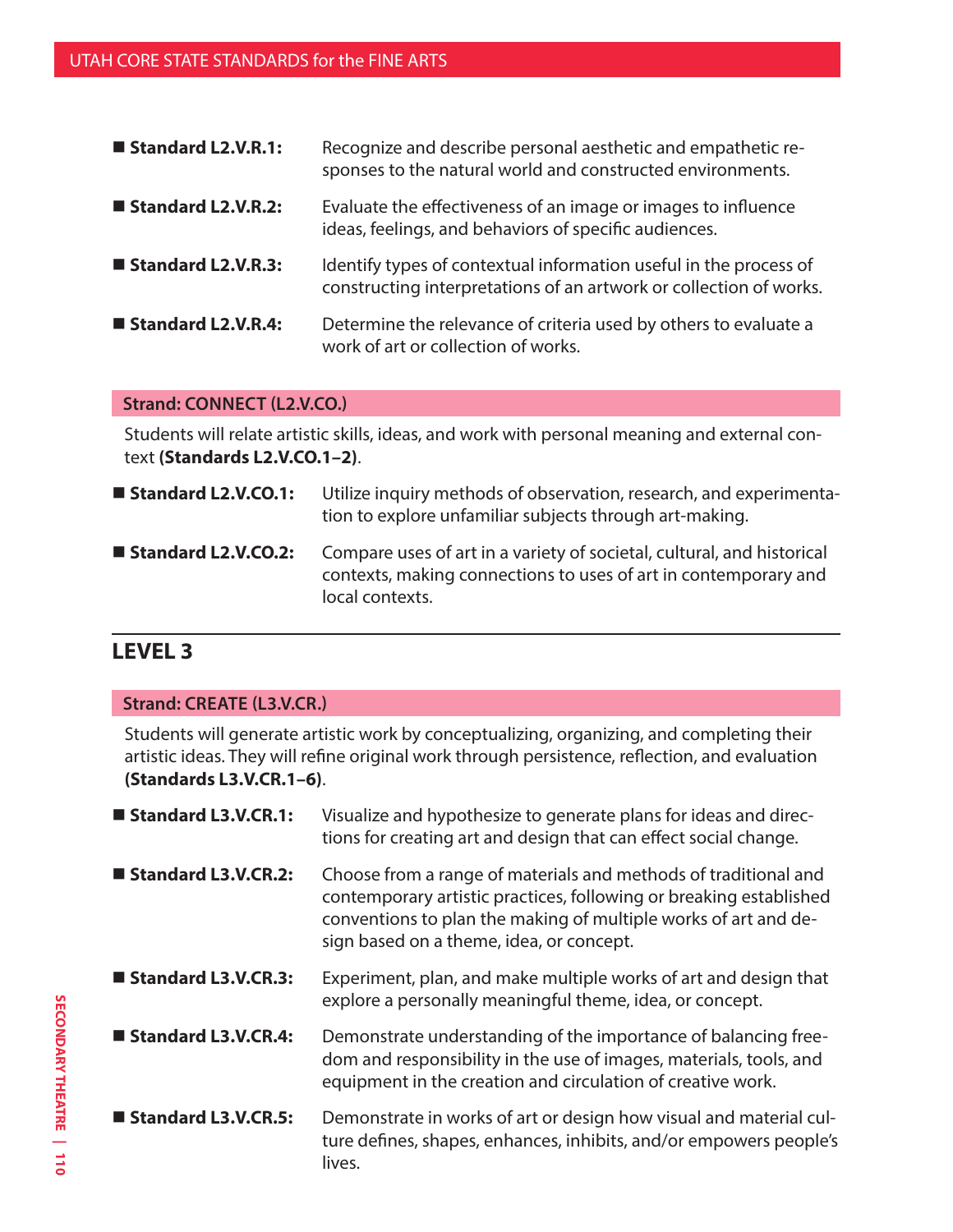■ **Standard L3.V.CR.6:** Reflect on, re-engage in, revise, and refine works of art or design considering relevant traditional and contemporary criteria, as well as personal artistic vision.

#### **Strand: PRESENT (L3.V.P.)**

Students will analyze, interpret, refine and select artistic work for presentation. They will convey meaning in the manner in which the art is presented **(Standards L3.V.P.1–3)**.

| <b>Standard L3.V.P.1:</b> | Critique, justify, and present choices in the process of analyzing,<br>selecting, curating, and presenting artwork for a specific exhibit or<br>event. |
|---------------------------|--------------------------------------------------------------------------------------------------------------------------------------------------------|
| <b>Standard L3.V.P.2:</b> | Investigate, compare, and contrast methods for preserving and<br>protecting art.                                                                       |
| <b>Standard L3.V.P.3:</b> | Curate a collection of objects, artifacts, or artwork to affect<br>the viewer's understanding of social, cultural, and/or political<br>experiences.    |

#### **Strand: RESPOND (L3.V.R.)**

Students will understand, evaluate, and articulate how works of art convey meaning for the observer as well as the creator **(Standards L3.V.R.1–4)**.

| <b>Standard L3.V.R.1:</b>         | Analyze how responses to art develop over time based on knowl-<br>edge of and experience with art and life.                                |
|-----------------------------------|--------------------------------------------------------------------------------------------------------------------------------------------|
| <b>Standard L3.V.R.2:</b>         | Determine the commonalities within a group of artists or visual im-<br>ages attributed to a particular type of art, timeframe, or culture. |
| $\blacksquare$ Standard L3.V.R.3: | Analyze differing interpretations of an artwork or collection of<br>works in order to select and defend a plausible critical analysis.     |
| $\blacksquare$ Standard L3.V.R.4: | Construct evaluations of a work of art or collection of works based<br>on differing sets of criteria.                                      |

#### **Strand: CONNECT (L3.V.CO.)**

Students will relate artistic skills, ideas, and work with personal meaning and external context **(Standards L3.V.CO.1–2)**.

- **Standard L3.V.CO.1:** Synthesize knowledge of social, cultural, historical, and personal life with art-making approaches to create meaningful works of art or design.
- **Standard L3.V.CO.2:** Appraise the impact of an artist or a group of artists on the beliefs, values, and behaviors of a society.